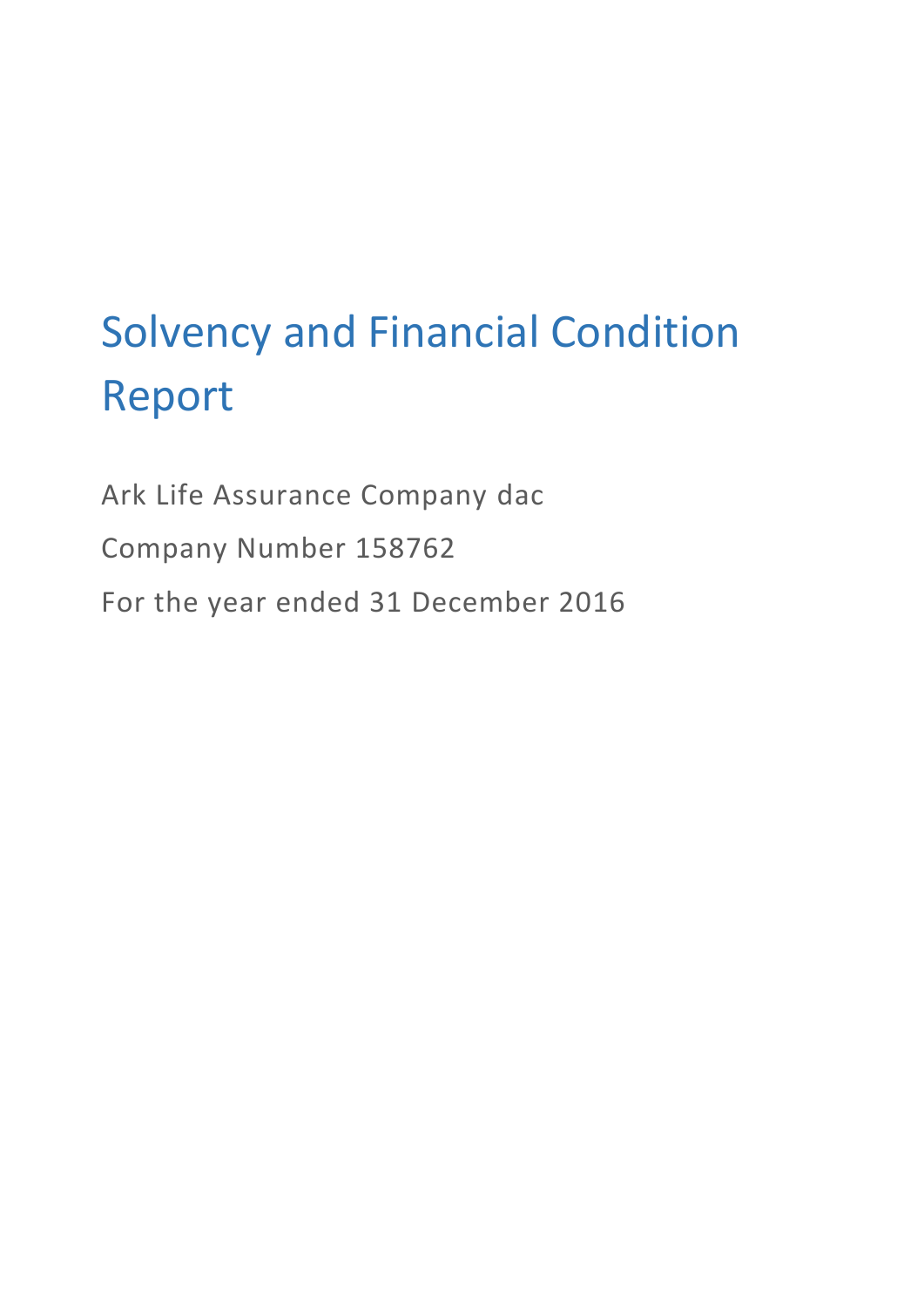| Α.         |  |
|------------|--|
| A.1        |  |
| A.2        |  |
| A.3        |  |
| A.4        |  |
| A.5        |  |
| <b>B.</b>  |  |
| B.1        |  |
| B.2        |  |
| B.3        |  |
| B.4        |  |
| B.5        |  |
| <b>B.6</b> |  |
| B.7        |  |
| <b>B.8</b> |  |
| <b>B.9</b> |  |
| C.         |  |
| C.1        |  |
| C.2        |  |
| C.3        |  |
| C.4        |  |
| C.5        |  |
| C.6        |  |
| C.7        |  |
| D.         |  |
| D.1        |  |
| D.2        |  |
| D.3        |  |
| D.4        |  |
| D.5        |  |
| E.         |  |
| E.1        |  |
| E.2        |  |
| E.3        |  |
| E.4        |  |
| F.         |  |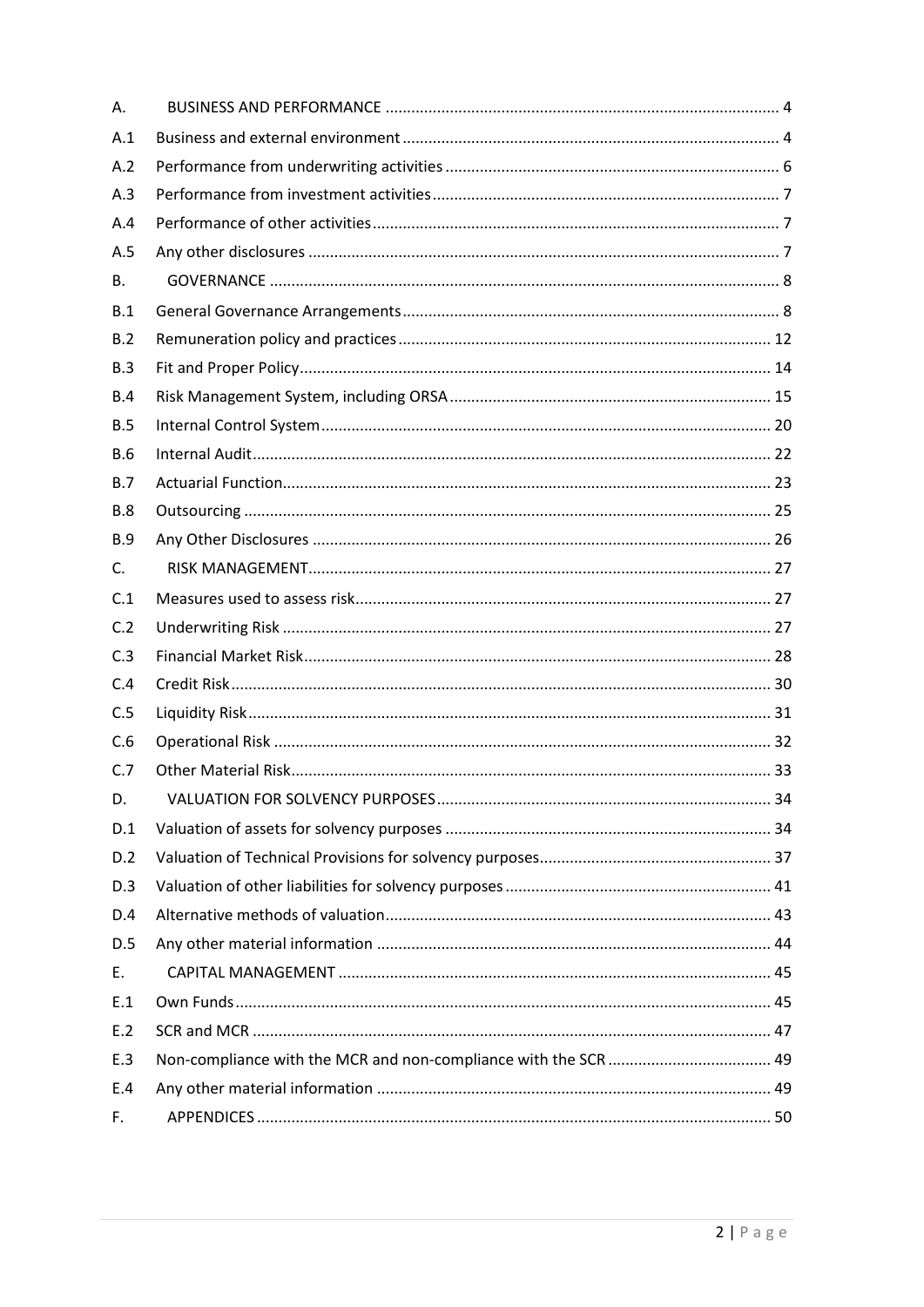# Executive Summary

Ark Life Assurance Company dac ("the Company"), is a life assurance and pension business company incorporated in the Republic of Ireland.

The ultimate parent company is Swiss Re Ltd which is incorporated in Switzerland. The direct parent company is ReAssure Limited, a limited liability company incorporated and existing under the laws of England and Wales.

The Company's existing business mix contains conventional non-profit and unit-linked business. Furthermore, all the business is closed-book business.

The purpose of this report is to satisfy the public disclosure requirements under S.I. No. 485 of 2015 European Union (Insurance and Reinsurance) Regulations 2015. The elements of the disclosure relate to business performance, governance, risk profile, solvency and capital management.

The Company has performed well during the year ended 31 December 2016 and has recorded profits for the year per the financial statements of €17.4m.

Over the past few years, the Company put in place significant measures to strengthen the corporate governance framework, including the risk management function, in readiness for Solvency II which was effective from 1 January 2016. The governance and risk frameworks are detailed further in this report. There have been no significant changes in the reporting period.

The Company has continuously complied with all aspects of the Solvency II regulations from the date of first implementation on 1 January 2016. The Company has own funds of €291m compared to a solvency capital requirement of €128m. The final amount of the solvency capital requirement in respect of both the Group and the Company remains subject to supervisory assessment.

As part of the Swiss Re Group, the Company's strategy is to provide excellent customer service and security to policyholders while prudently managing the run-off of the closed book of life assurance business.

The Company will continue to operate as a standalone entity within the Swiss Re Group. As the Group strategy delivers future consolidation opportunities, the Company plans to benefit by generating extra revenue and sharing costs and continues to seek opportunities which offer a good return on solvency capital.

Ann Kelleher Chief Executive Officer

\_\_\_\_\_\_\_\_\_\_\_\_\_\_\_\_\_\_\_\_\_\_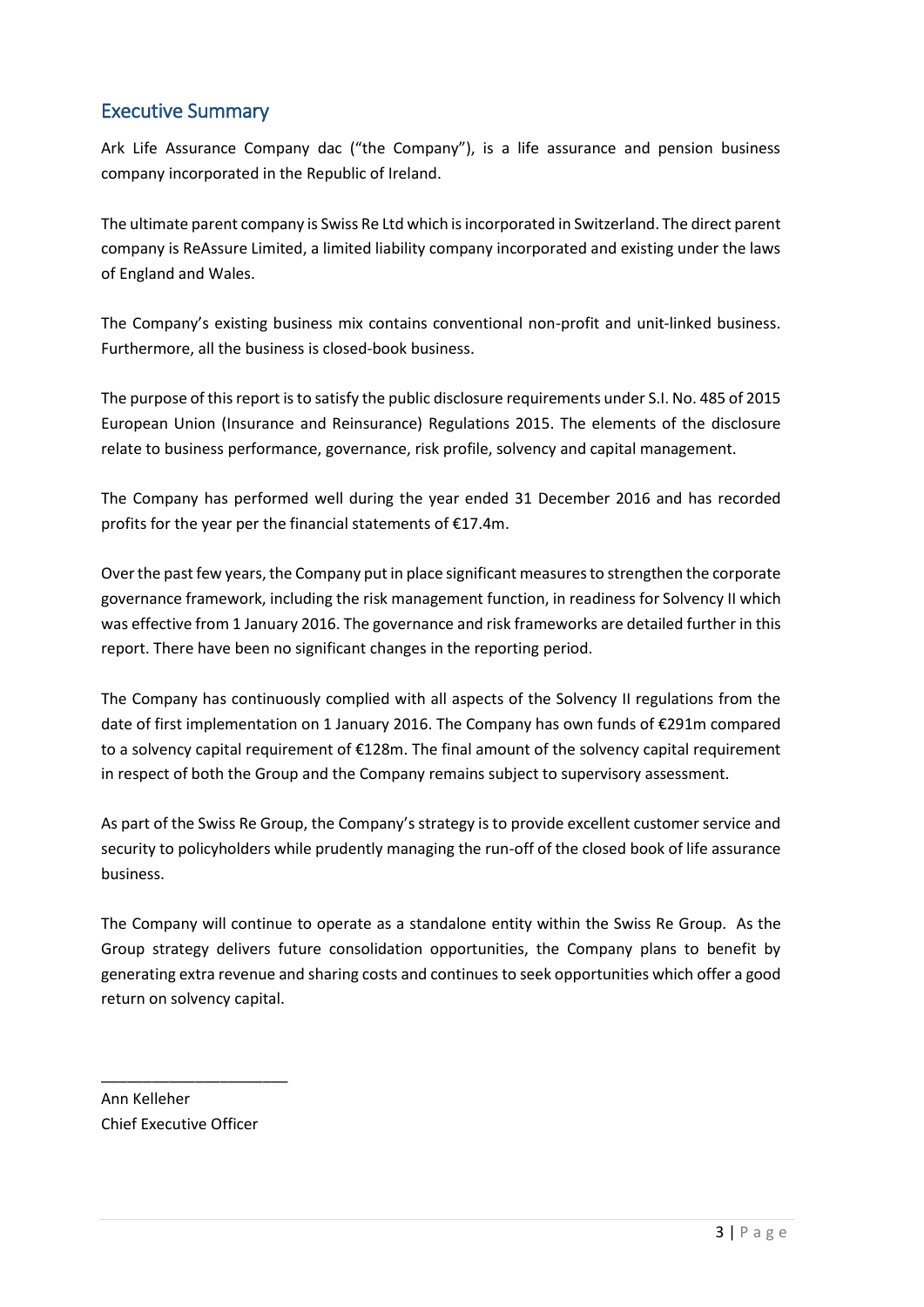## <span id="page-3-0"></span>A. BUSINESS AND PERFORMANCE

## <span id="page-3-1"></span>A.1 Business and external environment

## A.1.1 Name and legal form

The Company is a life assurance and pension business company incorporated in the Republic of Ireland, with registered office at College Park House, Nassau Street, Dublin 2 D02 VY46, as a limited liability Company under Irish Company law under number 158762, on 11 May 1990.

## A.1.2 Name and contact details of the Company's Supervisory Authority

The Company is authorised by the Central Bank of Ireland (CBI) to conduct class life insurance and pension business. Central Bank of Ireland PO Box 559 Dame Street Dublin 2. Tel: +353 1 2244000 Fax: +353 1 6716561

[www.centralbank.ie](http://www.centralbank.ie/)

## A.1.3 Name and contact details of the ultimate parent company's supervisor

The ultimate parent company is Swiss Re Ltd, which is incorporated in Switzerland. For the purposes of this report, the ultimate parent company and all its subsidiaries are referred to as Swiss Re or the Swiss Re Group. The Group supervisor is the Swiss Financial Market Supervisory Authority. Financial Market Supervisory Authority

27 Laupenstrasse CH – 3003 Berne Switzerland Telephone: +41 31 327 91 00 Fax: +41 31 327 91 01 www.finma.ch

#### A.1.4 Name and contact details of External Auditor

The external auditor appointed by the shareholder of the Company is PricewaterhouseCoopers. PricewaterhouseCoopers One Spencer Dock North Wall Quay Dublin, 1 Ireland Telephone: + 353 1 792 6000 Fax: +353 1 792 6200 [www.pwc.ie](http://www.pwc.ie/)

## A.1.5 Description of the holders of qualifying holdings in the Company

The direct parent company of the Company is ReAssure Limited, a limited liability company incorporated and existing under the laws of England and Wales, with registered office at Windsor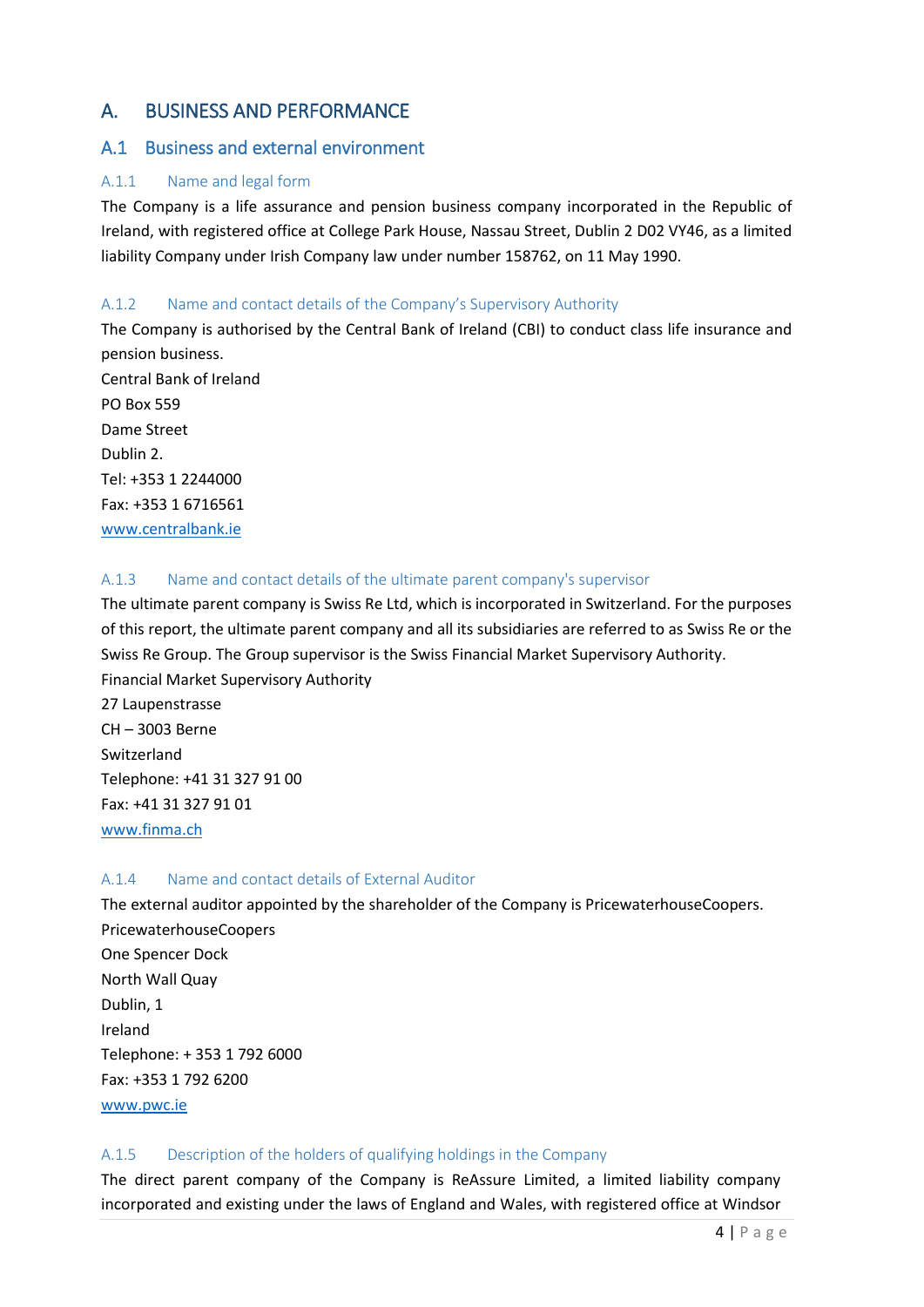House Ironmasters Way, Town Centre, Telford, Shropshire, England, TF3 4NB, registered with the Registrar of Companies for England Wales under number 754167.

A.1.6 Details of the Company's position within the Swiss Re Group legal structure

The position of the Company within the legal structure of the Swiss Re Group is shown in the structure chart below.



# A.1.7 Material lines of business – geographical area

The Company's existing business mix contains conventional non-profit business and unit-linked business. Furthermore, all the business is closed-book business.

The material lines of business for the year ended 31 December 2016 were as follows:

• Index-linked and unit-linked life insurance.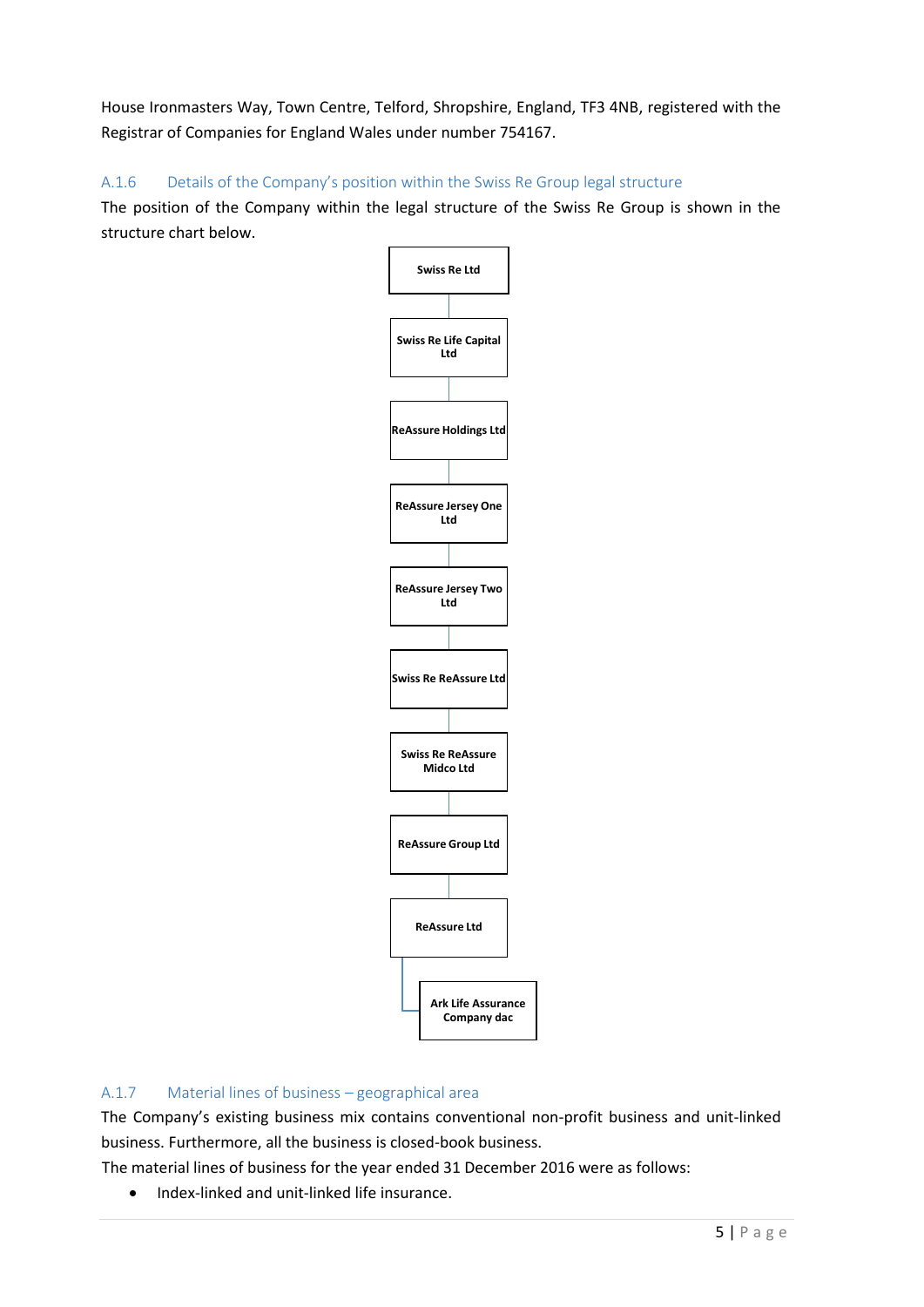- Other life Insurance.
- Health insurance.

The material geographic area for the year ended 31 December 2016 was the Republic of Ireland.

#### A.1.8 Significant business or other events

On 6 January 2016, Swiss Re Limited became the Company's new ultimate parent as outlined above.

#### A.1.9 Details of material related undertakings

As at 31 December 2016, the Company did not have any subsidiaries or investments in related undertakings.

## <span id="page-5-0"></span>A.2 Performance from underwriting activities

#### A.2.1 Underwriting performance

The underwriting performance, by material lines of business, for the year ended 31 December 2016 was as follows:

|                                       | Index-linked |            |           |              |
|---------------------------------------|--------------|------------|-----------|--------------|
|                                       | and unit-    |            |           |              |
|                                       | linked       | Other life | Health    |              |
| €'000                                 | insurance    | insurance  | insurance | <b>Total</b> |
| Net earned premiums                   | 3,666        | 13,178     | 3.619     | 20,463       |
| Fee income                            | 19.744       |            |           | 19.744       |
| Net claims incurred                   | (640,619)    | (629)      | (786)     | (642, 034)   |
| <b>Change in Technical Provisions</b> | 489.897      | 8          |           | 489,905      |
| Net expenses incurred                 | (12, 233)    | (13, 217)  | (1,229)   | (26,680)     |
| Underwriting performance              | (139, 545)   | (661)      | 1.604     | (138, 601)   |

For unit-linked business, the underwriting performance does not show the full profitability picture when viewed in isolation. This is because the positive unit-linked investment performance (€157.2m) experienced in 2016 negatively impacts the technical provisions (i.e. it increases the level of reserves required) and this element is only reflected in the underwriting performance. The actual investment return itself is not part of the underwriting performance and is recorded in section A.3.1. The investment return combined with the underwriting performance above gives rise to the overall IFRS Profit after Tax of €18.6m.

The underwriting performance by material countries, for the periods ended 31 December, was as follows:

|         |            | Underwriting performance |
|---------|------------|--------------------------|
| €'000   | 2015       | 2016                     |
| Ireland | (212, 361) | (138, 793)               |
| Other   | 257        | 193                      |
| Total   | (212, 103) | (138, 601)               |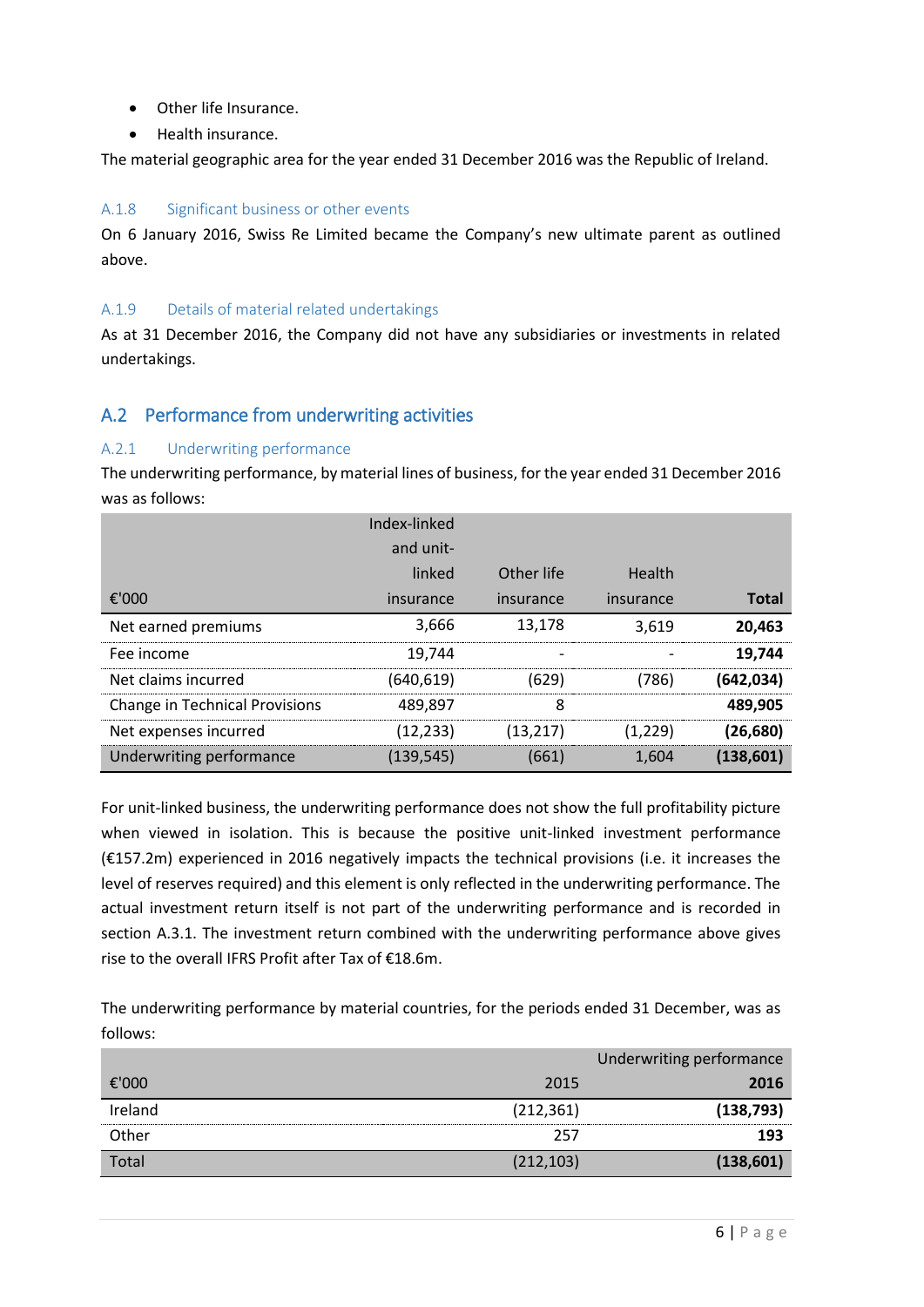The underwriting performance for 2016 resulted in a loss of  $£138.6m$ , which was in line with management's expectations.

## <span id="page-6-0"></span>A.3 Performance from investment activities

#### A.3.1 Income and expenses arising from investments by asset class

The value of the investments by asset class as at 31 December 2016 is provided below, along with the income earned during 2016.

|                                  | 2016          |         |               | 2015          |         |               |
|----------------------------------|---------------|---------|---------------|---------------|---------|---------------|
|                                  | <b>Assets</b> | Inv Inc | Gains/        | <b>Assets</b> | Inv Inc | Gains/        |
|                                  |               |         | <b>Losses</b> |               |         | <b>Losses</b> |
| <b>Equities</b>                  | 1,247.5       | 36.4    | 83.7          | 1,273.6       | 38.5    | 31.8          |
| <b>Bonds</b>                     | 447.7         | 8.8     | (0.1)         | 315.9         | 6.5     | (4.3)         |
| <b>Trackers</b>                  | 40.2          |         | 7.5           | 695.6         |         | 28.6          |
| <b>Unit Trusts</b>               | 302.7         |         | 15.0          | 335.6         |         | 51.5          |
| Property                         | 14.3          | 1.2     | (1.0)         | 17.0          | 1.2     | 1.6           |
| <b>Cash and cash equivalents</b> | 356.7         | (1.6)   |               | 481.2         | (0.2)   |               |
| <b>Derivatives</b>               | 0.6           |         | 4.1           | (0.1)         |         | 4.5           |
| <b>Exchange Gains/Losses</b>     |               |         | 3.3           |               |         | 72.5          |
| <b>Total</b>                     | 2,409.7       | 44.8    | 112.4         | 3,118.7       | 46.0    | 186.2         |

For the year ended 31 December 2016, investment management expenses were incurred of €1.9m (2015: €4.3m).

#### A.3.2 Gains/losses recognised directly in equity

The Company does not recognise any gains or losses directly in equity.

#### A.3.3 Information about investments in securitisation

The Company does not have any investments in tradable securities or other financial instruments based on repackaged loans.

## <span id="page-6-1"></span>A.4 Performance of other activities

#### A.4.1 Other operating revenue and costs

No other material income and expenses were incurred during the period ended 31 December 2016.

## A.4.2 Material leasing arrangements

The Company does not have any material financial or operating leasing arrangements.

## <span id="page-6-2"></span>A.5 Any other disclosures

#### A.5.1 Any other material disclosure

There is no other material information to report for 2016.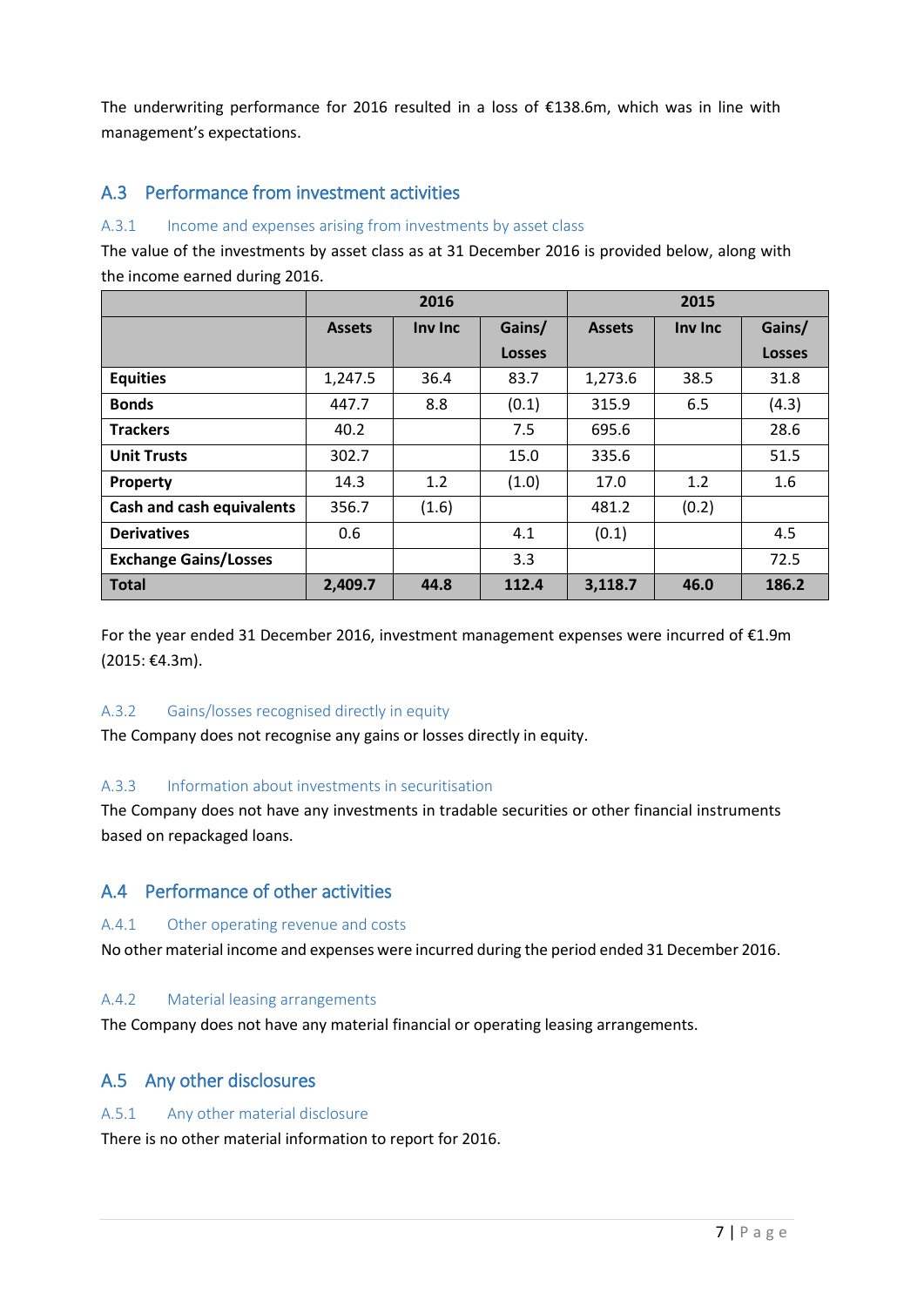## <span id="page-7-0"></span>B. GOVERNANCE

## <span id="page-7-1"></span>B.1 General Governance Arrangements

## B.1.1 Overview of Governance Structure

The governance and organisational structure of the Company is set out in the Company's Terms of Reference and charters. These define the responsibilities and authority of the members of the Board and Committees. The following chart outlines the Company's structure at both the Board and Management levels:

| Ark Board                |                           |                |  |  |  |  |  |
|--------------------------|---------------------------|----------------|--|--|--|--|--|
| <b>Board Committees</b>  | Audit Committee           | Risk Committee |  |  |  |  |  |
| Management<br>Committees | Ark Life Management Group |                |  |  |  |  |  |

The Board are fully engaged and actively involved in the oversight of the business.

The business is compliant with the requirements of the CBI Corporate Governance Code and the governance requirements of Solvency II.

#### **Committees**

The following table provides a brief outline of the role of each committee and where it falls within the three lines of defence model:

| Board /<br><b>Structure</b><br>Committee /<br>Group |                    | <b>Committee Role Overview</b>                                                                                                                                                                                                                                                                                                                                                                                                                                                                                            |                           | <b>Line of Defence</b> |     |  |
|-----------------------------------------------------|--------------------|---------------------------------------------------------------------------------------------------------------------------------------------------------------------------------------------------------------------------------------------------------------------------------------------------------------------------------------------------------------------------------------------------------------------------------------------------------------------------------------------------------------------------|---------------------------|------------------------|-----|--|
|                                                     | Forum /<br>Group   |                                                                                                                                                                                                                                                                                                                                                                                                                                                                                                                           | 1 <sup>st</sup>           | 2 <sub>nd</sub>        | 3rd |  |
| <b>Board</b>                                        | Board              | The Company Board is a regulated entity and is a subsidiary<br>of Reassure Limited. The Board is comprised of two Executive<br>Directors and four Non-Executive directors, three of which<br>are independent. The Board's role includes defining The<br>Company's business strategy, risk appetite, policies, capital<br>adequacy and solvency frameworks and to ensure that all<br>policies and functions take full account of Irish law and<br>regulations and the supervisory requirements of the CBI.                 |                           |                        |     |  |
| <b>Committee</b>                                    | Risk<br>Committee  | The Risk Committee provides oversight, advice and<br>assurance across the Company's business. The Risk<br>Committee is comprised of three Non-Executive Directors<br>and is attended by the relevant executive team. Its duties<br>include the setting of risk appetite and future risk strategy,<br>assessing risk tolerance and exposure, overseeing the risk<br>management framework, reviewing whistleblowing, fraud<br>prevention and detection procedures and assessing the<br>adequacy of the compliance function. | $\boldsymbol{\mathsf{x}}$ |                        | x   |  |
|                                                     | Audit<br>Committee | The Audit Committee performs oversight and independent<br>assurance over the effectiveness of systems of internal<br>control. The Audit Committee is comprised of three Non-<br>Executive Directors and is attended by the relevant executive                                                                                                                                                                                                                                                                             | $\boldsymbol{\times}$     | X                      |     |  |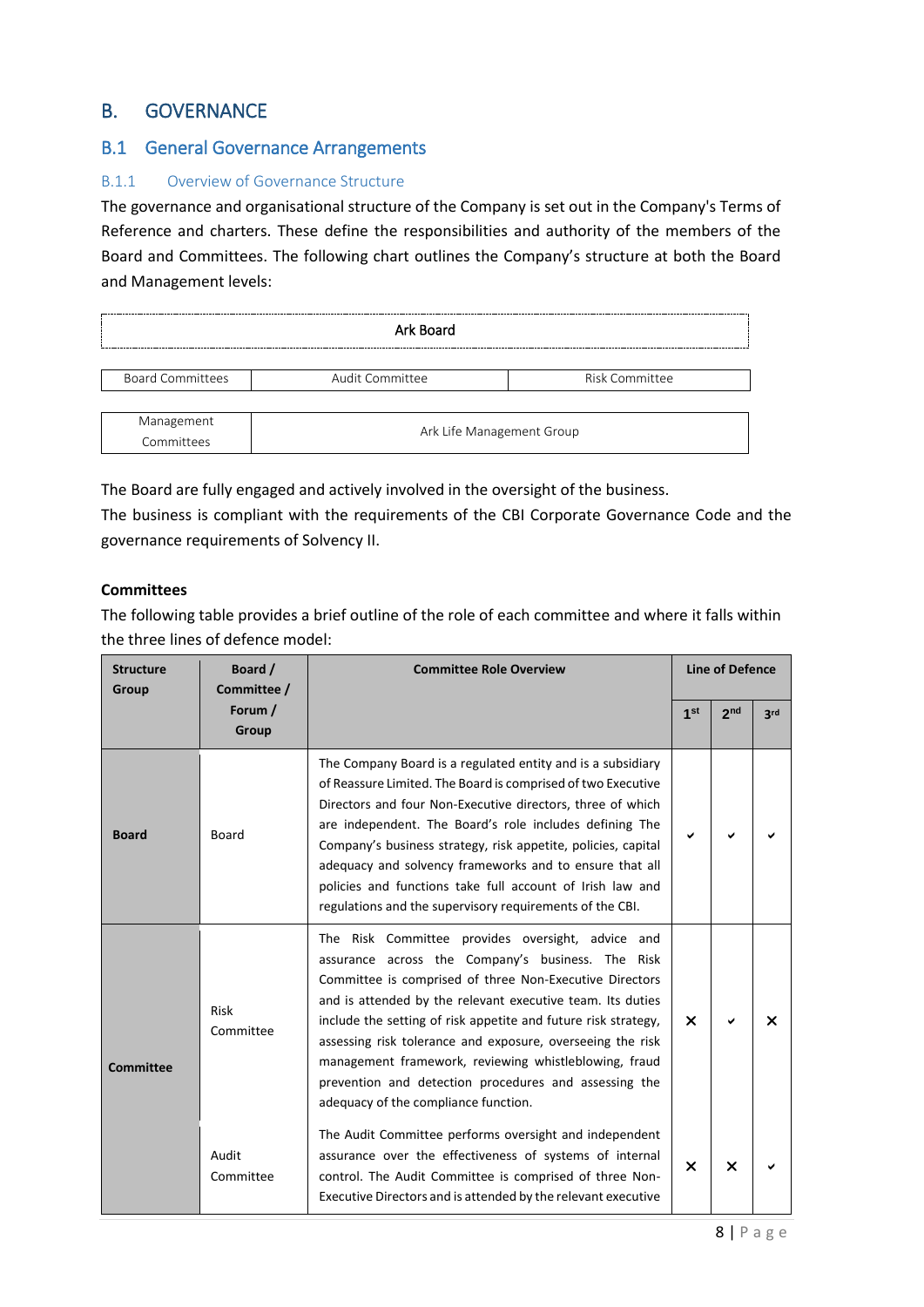| <b>Structure</b><br>Group | Board /<br>Committee / | <b>Committee Role Overview</b>                                                                                                                                                                                                                                                                                                                                                                            |                 | Line of Defence |     |
|---------------------------|------------------------|-----------------------------------------------------------------------------------------------------------------------------------------------------------------------------------------------------------------------------------------------------------------------------------------------------------------------------------------------------------------------------------------------------------|-----------------|-----------------|-----|
|                           | Forum /<br>Group       |                                                                                                                                                                                                                                                                                                                                                                                                           | 1 <sup>st</sup> | 2 <sub>nd</sub> | 3rd |
|                           |                        | team and internal audit and external audit representatives.<br>Its duties include reviewing the internal audit remit and<br>effectiveness, reviewing and challenging the Company's<br>financial statements and regulatory returns and assessing<br>the effectiveness of the external audit process. The<br>Committee is also responsible for overseeing<br>the<br>relationship with the external auditor. |                 |                 |     |

The Company's system of governance meets all regulatory requirements and is the subject of periodic reviews, therefore it is management's view that it is appropriate taking into account the nature, scale and complexity of the risks inherent in the business.

#### B.1.2 Key Functions

There is a clear separation between the risk-taking and risk controlling (assurance) roles. The role of the Assurance functions defined as key or critical under the Solvency II framework, i.e. Risk Management, Compliance, Internal Audit and Actuarial (referred to as "key functions"), is as follows:

#### **Risk Management**

The Company's Risk Management function led by the Chief Risk Officer (CRO) is responsible for designing and implementing the Company's Risk Management Framework (including the Company's risk appetite and risk policies).

The CRO provides risk reporting to the Board Risk Committee on a quarterly basis and is responsible for the Own Risk Solvency Assessment (ORSA) process. The CRO is supported by a team of risk professionals and has access to external support where required.

The Risk Management function is not involved in any of the business areas for which it for provides oversight. The Risk Management function attend the main management committees and has a reporting line to the Board Risk Committee.

#### **Compliance**

The Company's Compliance function is principally responsible for overseeing the Company's (i) compliance with applicable laws, regulations, rules and the Code of Conduct, and (ii) management of the risk of civil, criminal or regulatory sanctions resulting in a financial loss, loss of ability to conduct business or loss of reputation as a result of a failure to do so.

The Compliance function is led by the Compliance Officer who is supported by a number of compliance professionals and has access to external support where required. The Compliance Officer reports quarterly to the Board Risk Committee and the annual compliance plan, prepared by the Compliance Officer is approved by the Board Risk Committee.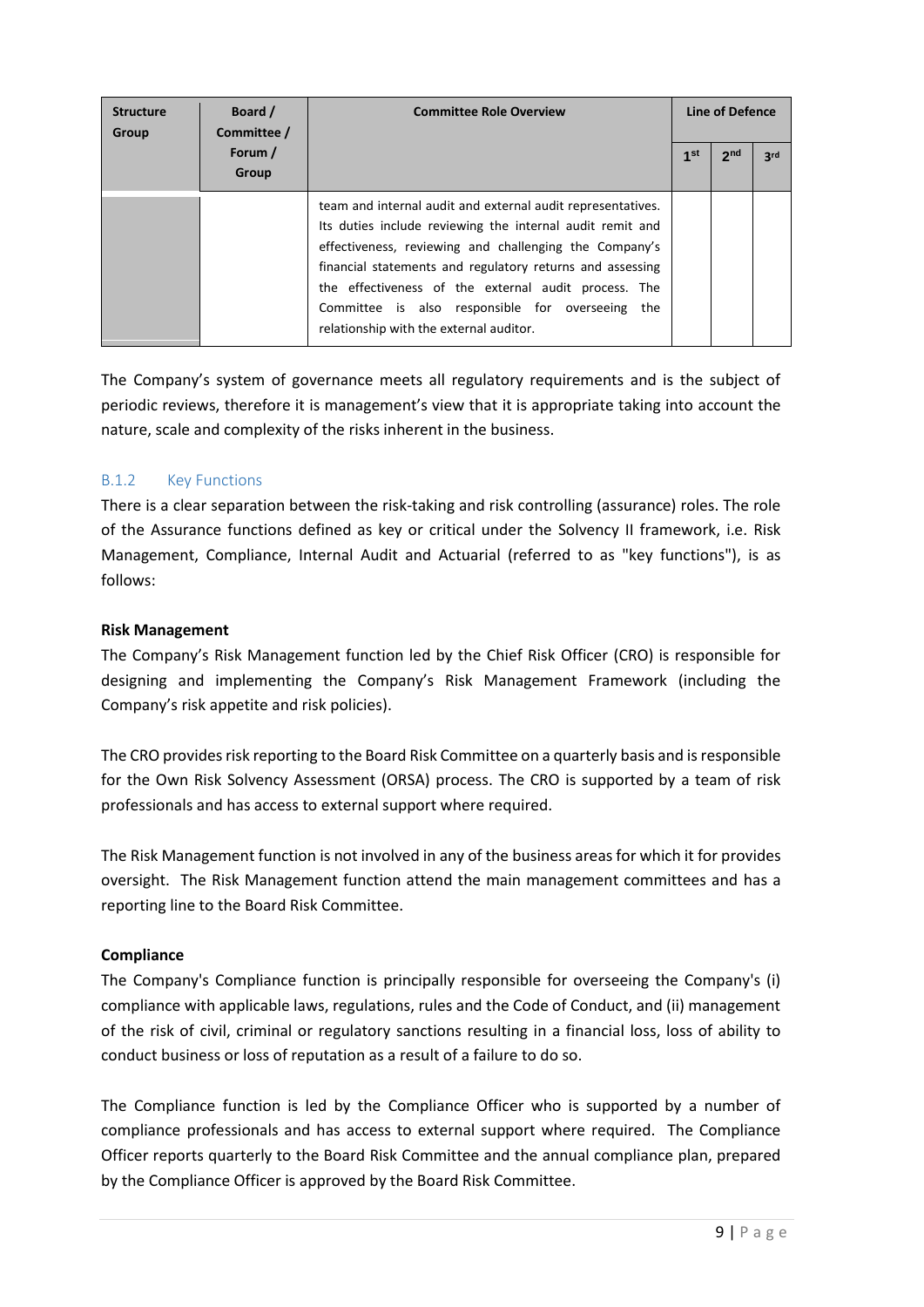The Compliance function is not involved in any of the business areas for which it provides oversight. The Compliance function attend the main management committees and have a reporting line to the Board Risk Committee.

#### **Internal Audit**

The Company's Internal Audit function's main task is to provide independent, objective assurance to the Board. The goal is to perform audit activities designed to assess the adequacy and effectiveness of the Company's internal control systems, and to add value through improving the Company's operations.

The audit function is led by the Head of Internal Audit who is supported by a number of audit professionals (both internal and external). The Head of Internal Audit reports quarterly to the Board Audit Committee and the annual audit plan, prepared by the Head of Internal Audit is approved by the Board Audit Committee.

The Audit function is not involved in any of the business areas for which it provides oversight. The Audit function attend the main management committees and have an independent reporting line to the Board Audit Committee.

#### **Actuarial**

The Company's Actuarial Function led by the Head of Actuarial Function is responsible for calculating and monitoring the ongoing solvency of the Company on all applicable regulatory bases. The function is responsible for delivering the requirements of Article 48 of the SII directive, including determining the adequacy of the technical provisions and giving an opinion on the overall underwriting policy and adequacy of the reinsurance arrangements. Other ancillary responsibilities include;

- Oversight of the company's reinsurance arrangements;
- Providing advice, challenge, and analysis to management on actuarial matters

As part of reporting to the regulator, the responsibilities of the Actuarial Function also include coordination and oversight of the technical provisions calculation:

- Ensuring the appropriateness of methodologies and underlying models used;
- Ensuring appropriateness of assumptions made;
- Assessing sufficiency and quality of data used;
- Comparing best estimates against experience; and
- Informing the Board as to their adequacy.

The Actuarial Function contributes to the effective implementation of the risk management system and is responsible for calculating the Solvency Capital Requirement and supporting the Risk Management Function in preparing the ORSA.

The Actuarial Function is led by the Head of Actuarial Function who is supported by a number of qualified and student actuaries and has access to external support where required. The Head of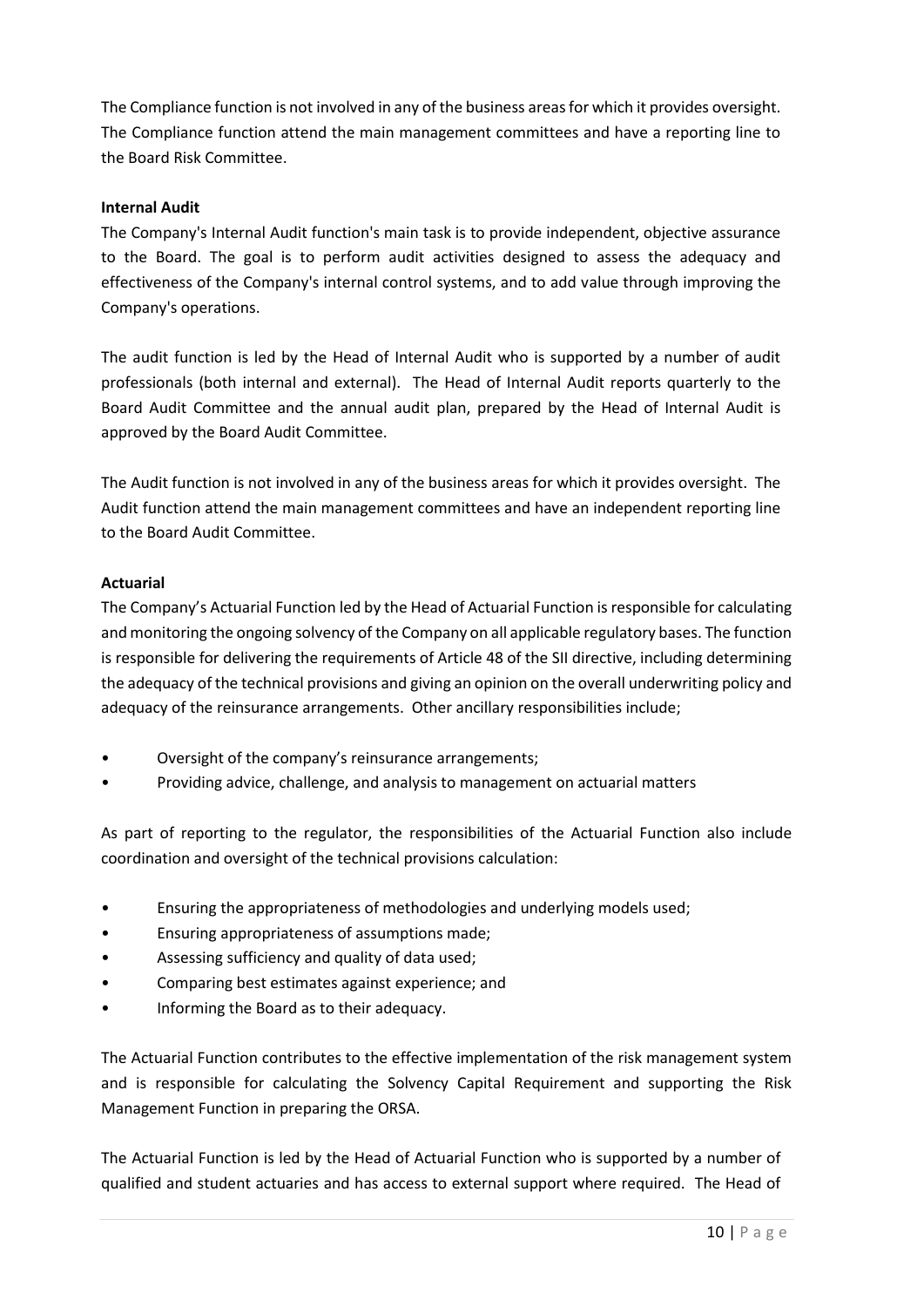Actuarial Function attends the Board and Board Committee meetings and produces a number of formal reports for the Board and Board Audit Committee.

The Actuarial Function attend the main management committees and have an independent reporting line to the Board Audit Committee. Operational independence is ensured by a segregation of responsibilities and external peer review of key reports.

## B.1.3 Any material system of governance changes

Following the sale of Guardian Assurance Limited (Guardian) to Swiss Re in 2016 reporting lines shifted from Guardian Committees and Management to their Swiss Re counterparts. The Company has adopted the Swiss Re Risk Management Framework. This was tailored by the Company to allow for local processes and regulatory requirements. It was rolled out to the business over the course of 2016.

Overall management of the internal audit function has moved from Guardian internal audit to Swiss Re internal audit. KPMG remain engaged as providers of internal audit services.

The Company has also adopted all written policies required under Solvency II.

#### B.1.4 Delegation of responsibilities, reporting lines and allocation of functions

To facilitate its effective discharge of activities, the Board has made designated delegations of authority to its Board committees and the Chief Executive Officer (CEO).

To support the fulfilment of CEO delegations from the Board, the CEO has authorised authority to the Ark Management Group. The Ark Management Group have authorised management forums to support the discharge of these authorised authorities. The flow of authority across the Company is represented as follows:

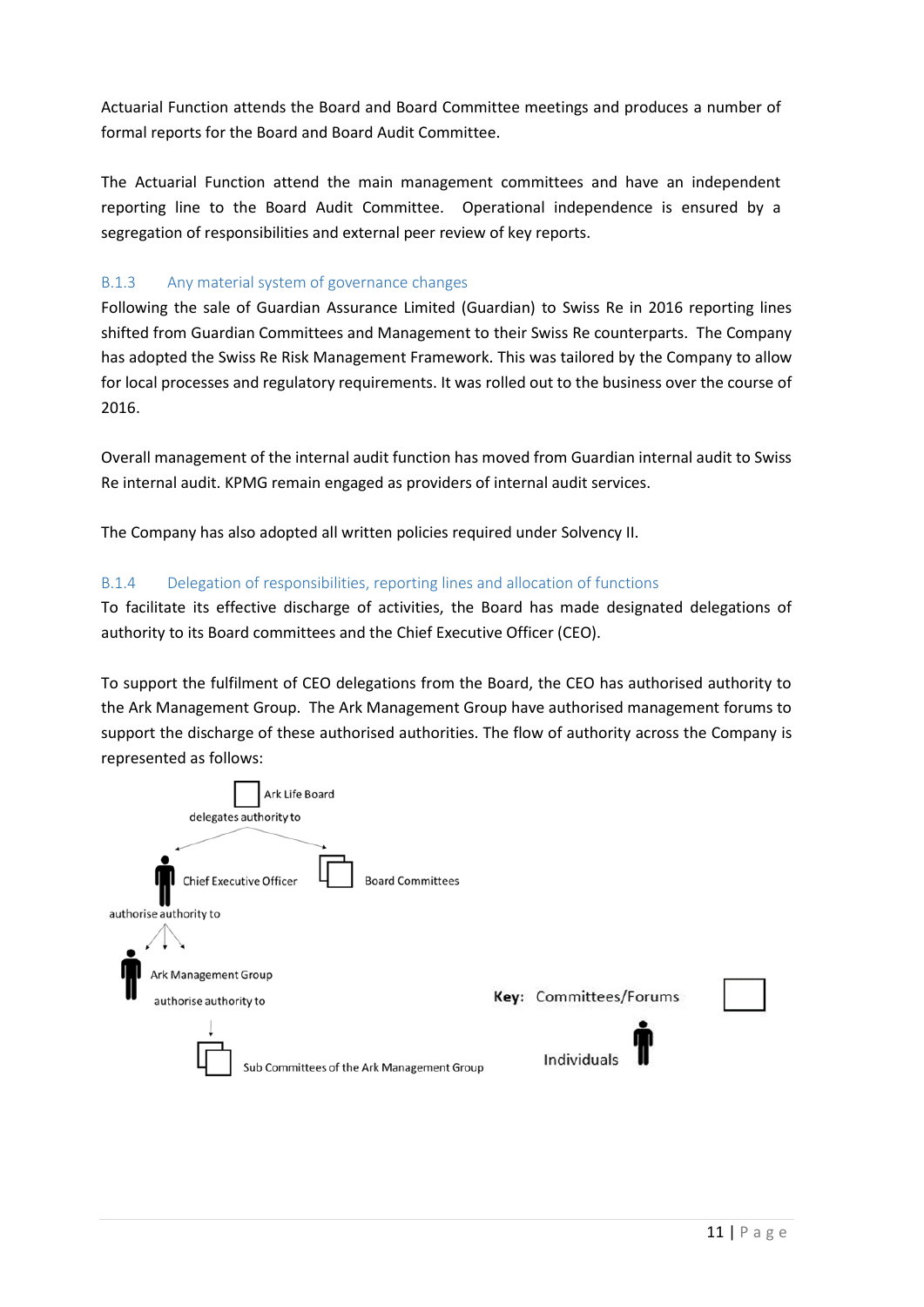## <span id="page-11-0"></span>B.2 Remuneration policy and practices

#### B.2.1 Remuneration policy and practices

The Company adopted the Swiss Re Group Compensation Policy. Swiss Re's compensation framework is designed to attract, motivate, and retain the qualified talent the Group needs to succeed globally, as well as creating a tangible link between performance and pay. The aims are to provide compensation that is competitive in local labour markets while ensuring that employees focus on delivering outstanding results as well as supporting appropriate and controlled risk-taking. A balanced compensation package is complemented by competitive benefits. This approach contributes to the success of the business by:

- supporting a culture of high performance with a strong focus on risk-adjusted financial results;
- ensuring alignment of compensation to business results, individual contribution and compliance;
- supporting Swiss Re's commitment to attract, motivate and retain key talent;
- aligning the interests of employees with those of Swiss Re's shareholders; and
- fostering compliance and supporting appropriate and controlled risk-taking.

Swiss Re's compensation framework comprises core components such as base salary, pensions and benefits, as well as a combination of short-and long-term incentives. These incentive programmes reflect the long-term nature of the business: both the Value Alignment Incentive as the deferred part of the Annual Performance Incentive and the Leadership Performance Plan aim to reward sustained performance rather than short-term results.

## **Overview of the compensation components**

## **Fixed compensation**

#### **Base salary**

The base salary is the fixed compensation that is paid to employees for carrying out their role and is established based on the following factors:

- scope and responsibilities of the role, as well as qualifications required to perform the role;
- market value of the role in the location in which Swiss Re competes for talent: and
- skills and expertise of the individual in the role.

#### **Variable compensation**

#### **Annual Performance Incentive**

The Annual Performance Incentive is a discretionary, variable component of compensation. Combined with the base salary, it provides competitive total cash compensation when both business and individual performance targets are achieved. When the total Annual Performance Incentive level for an employee exceeds a pre-defined amount, the award is split into two components, an immediate cash incentive payment (cash Annual Performance Incentive) and Value Alignment Incentive (deferred Annual Performance Incentive).

The Target Annual Performance Incentive is set in advance for each eligible employee based on multiple factors, including market benchmarks and an analysis of the role that an individual performs. Payout is linked both to Swiss Re's financial results (based on US GAAP, Economic Value Management, economic net worth and return on equity measures), qualitative criteria and individual performance.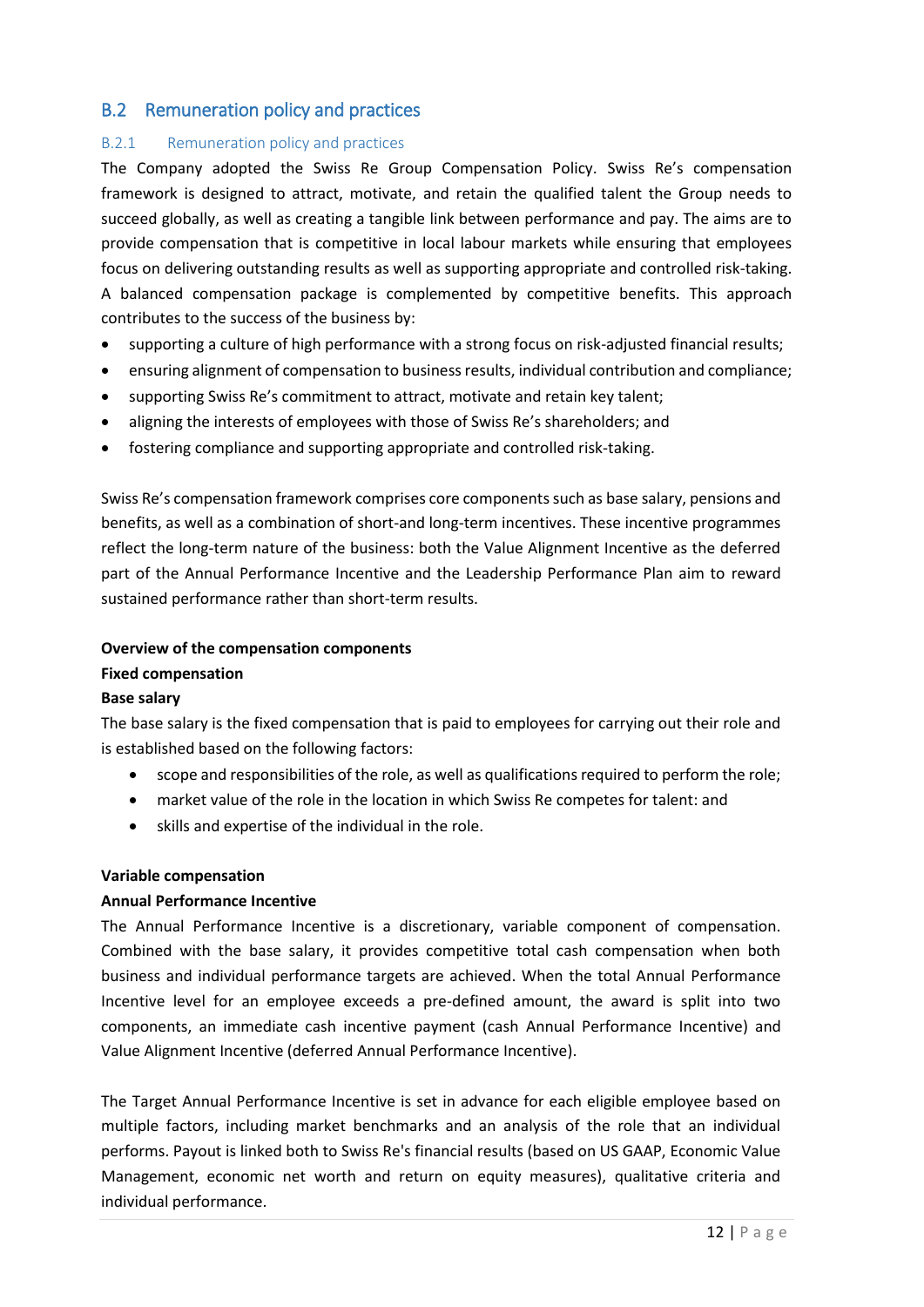#### **Value Alignment Incentive (deferred Annual Performance Incentive)**

The Value Alignment Incentive is a mandatory deferral of a portion of the Annual Performance Incentive above a pre-defined amount, adding a time component to variable compensation. This supports the Group's business model by aligning a portion of variable compensation with sustained long-term results.

The payout factor of the Value Alignment Incentive is calculated based on the three-year average Economic Value Management previous years' business profit margin for all prior underwriting years. Economic Valuation Management is Swiss Re's integrated economic valuation and reporting framework for planning, pricing, reserving and steering the business.

#### **Leadership Performance Plan**

The purpose of the Leadership Performance Plan is to provide an incentive for Swiss Re's senior management to create successful and sustainable performance over the long-term. The vesting and performance measurement period is three years with no additional holding requirement. At grant date, the Leadership Performance Plan award is split equally into two underlying components:

- 1. Restricted Share Units
- 2. Performance Share Units

## **Participation plans**

## **Incentive Share Plan**

The Incentive Share Plan provides employees with an opportunity to receive some or all of their immediate cash Annual Performance Incentive in the form of Swiss Re shares subject to a one-year blocking period. The Incentive Share Plan encourages alignment with shareholders' interests. At the end of the one-year period, the employee assumes full ownership of the shares.

## **Global Share Participation Plan**

Swiss Re offers its employees an opportunity to directly participate in the long-term success of the Group by purchasing Swiss Re Ltd shares (up to a maximum of CHF 7 000 per year) through the Global Share Participation Plan. The Company provides a 30% match on the number of shares held by employees at the end of the three-year plan cycle. The match is subject to forfeiture rules in case of termination of employment before the end of the plan cycle. The Global Share Participation Plan has the same core design in all locations.

## **Compensation framework for the Board**

## **Compensation structure for non-executive directors**

The non-executive members of the Board and Board Committees of the Company receive 100% of their fees in cash. The payments are made on a quarterly basis. The fees are determined in advance at the start of the financial year and are approved at the Swiss Re Group level. The fee level for each member is reviewed periodically and reflects their differing levels of responsibility and time commitment.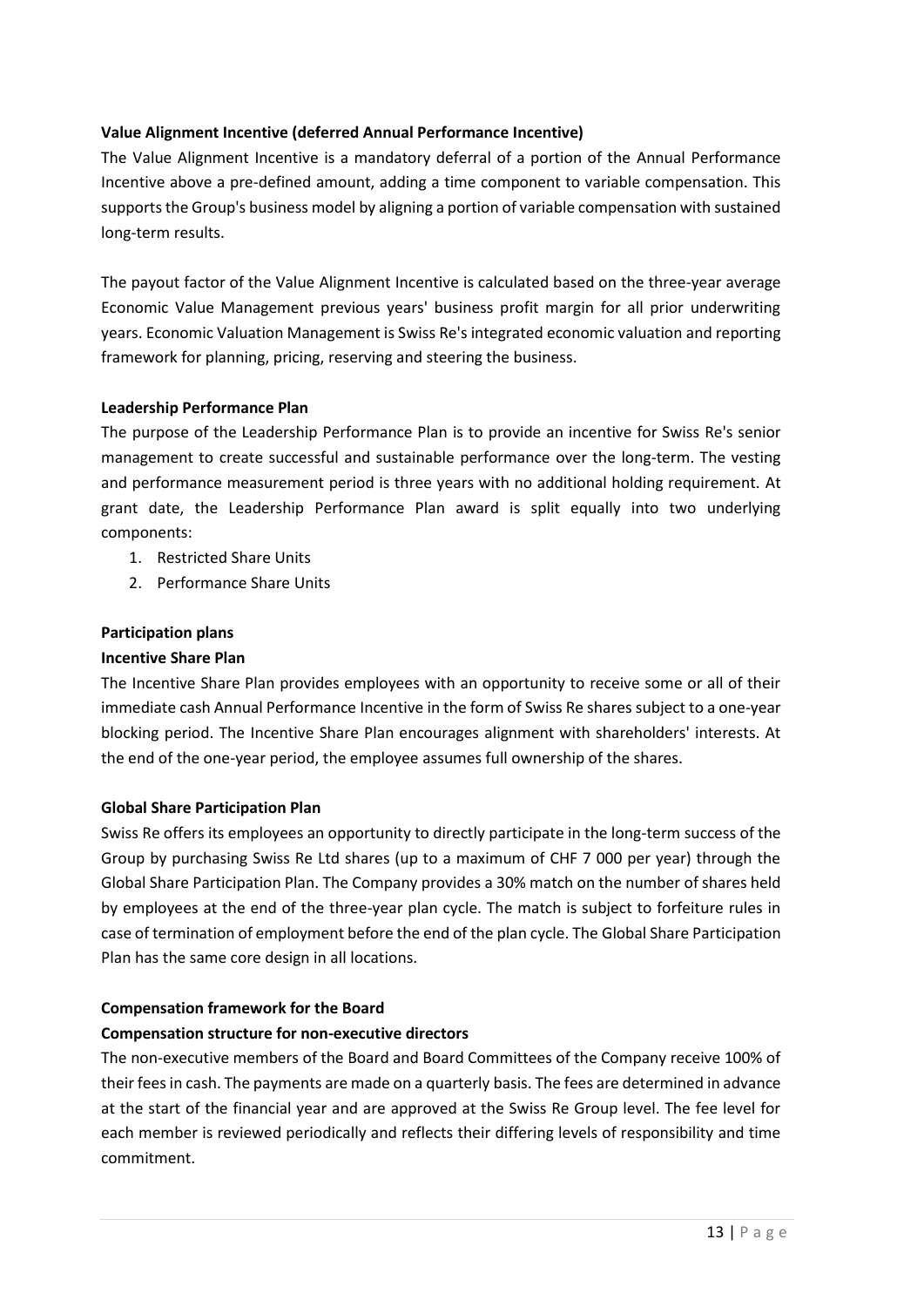#### **Compensation structure for executive directors**

Executive directors receive no additional fees for their services as members of the Board.

## B.2.2 Supplementary Pension or Early Retirement Schemes

The Company does not have a policy of offering supplementary or enhanced early retirement to key individuals.

## B.2.3 Material transactions

During 2016, there were no material transactions with shareholders, with persons who exercise a significant influence on the Company, or with members of the administrative, management and supervisory bodies.

## <span id="page-13-0"></span>B.3 Fit and Proper Policy

## B.3.1 Skills, knowledge and expertise requirements of persons managing the business

The Company have in place an effective system of governance which provides for sound and prudent management of the business. This includes a transparent organisational structure with a clear allocation and appropriate segregation of responsibilities, proportionate to the nature, scale and complexity of the business.

Part 3 of the Central Bank Reform Act 2010 provides that a person performing a controlled function must have a level of fitness and probity appropriate to the performance of that particular function. All control functions are required to adhere to the Central Bank Fitness and Probity Standards, which are consistent with the behavioural standards expected by the Company.

All control functions shall be fit and proper to fulfil their role taking into account the following factors:

(a) Their professional qualifications, knowledge and experience are adequate to enable sound and prudent management (fit); and

(b) They are of good repute and integrity (proper).

Control functions within the Company should collectively possess appropriate qualification, experience and knowledge in respect of:

- insurance and financial markets;
- **•** business strategy and business model;
- system of governance;
- financial and actuarial analysis;
- regulatory framework and requirements.

#### **Principles for assessing the fitness and propriety of persons managing the business**

Certain prescribed information is obtained as part of the assessment of the individual at recruitment, and on an ongoing basis to demonstrate the individual is, and remains fit and proper to perform the role. The following key principles set out how the Company meet the fit and proper requirements:

 Apply the regulatory criteria for the assessment of the fit and proper requirements before an individual is appointed as a new control function.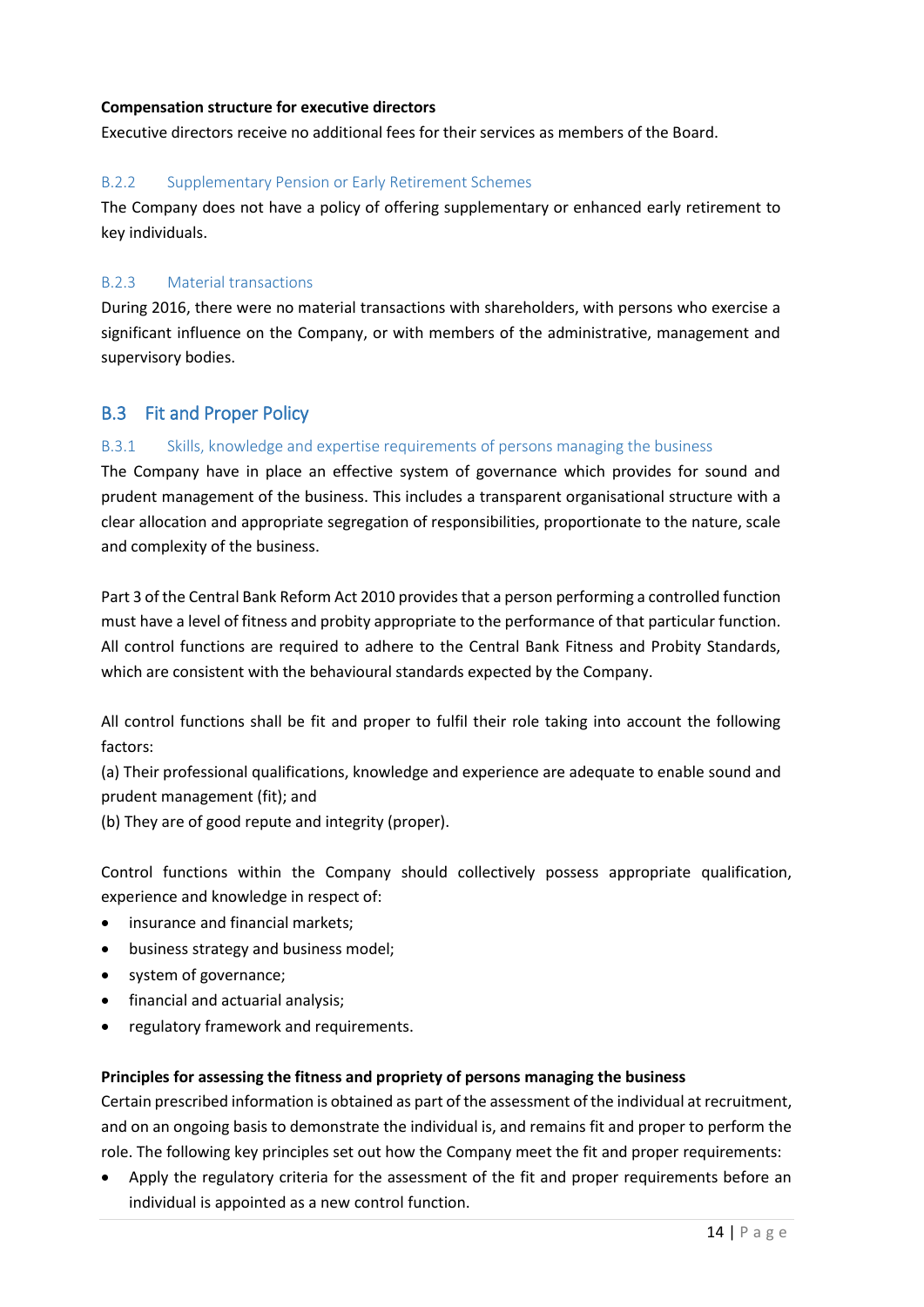- Obtain approval for a pre-approved control function in line with regulatory requirements.
- Assess competence and undertake the checks required, including adherence to the Fitness and Probity Standards on an ongoing basis.
- Assessments are conducted professionally, fairly and with integrity.
- Inform the CBI of any changes impacting the pre-approved control functions.

## <span id="page-14-0"></span>B.4 Risk Management System, including ORSA

#### B.4.1 Risk management strategies, processes and reporting procedures

#### **Risk Management System**

The Company embeds a risk management system based on the Swiss Re Group Risk Policy, which articulates the core risk management and capital structure principles that govern risk management practices throughout the Swiss Re Group. Risk policies, standards and guidelines established at Group and Business Unit level form a large part of the Company's risk management system; they are reviewed for appropriateness by the Company and subsequently adopted. The Company establishes additional risk governance where needed, to address the specific circumstances of the Company, as an addendum to the respective Group or Business Unit governance.

#### **Risk Strategy**

The Company's strategic objective is to run-off its in-force book of business whilst ensuring strong security of benefit payments to its policyholders, together with timely and accurate customer service.

The Company aims to target a high quality approach for the management of its book of business, including risk and capital optimisation, investment excellence, efficient operations and strong financial controls. The Company maintains strong capital policies.

|                  | <b>Identify</b>                           | <b>Monitor &amp;</b> | <b>Managing</b>     | <b>Reporting</b>    |
|------------------|-------------------------------------------|----------------------|---------------------|---------------------|
|                  |                                           | <b>Measure</b>       |                     |                     |
| Life             | Life insurance risk                       | Life insurance risk  | Life insurance risk | Life insurance risk |
| <b>Insurance</b> | is identified by:                         | is measured by:      | is managed by:      | is reported to:     |
| <b>Risk</b>      |                                           |                      | - Reinsurance       | -The Board          |
| (including       | -Reviewing the                            | -Stress and          | - Controls such as  | -Management         |
| Mortality,       | key risk register                         | scenario testing     | underwriting and    | Committees          |
| Morbidity,       | -Emerging risk                            | -Carrying out        | expense             |                     |
| Persistency,     | horizon scanning                          | experience           | management          | Reporting           |
| Expenses)        | -2 <sup>nd</sup> and 3 <sup>rd</sup> line | analysis             | -Holding            | outlines:           |
|                  | assurance                                 |                      | appropriate levels  | -The position       |
|                  | activities                                | Life insurance risk  | of capital          | against risk        |
|                  |                                           | is monitored:        |                     | appetite and plan   |
|                  |                                           |                      |                     | -The results of     |
|                  |                                           | -Against risk        |                     | stress and          |
|                  |                                           | appetite             |                     | scenario testing.   |
|                  |                                           | -Against plan        |                     |                     |

#### **Processes & Reporting Procedures**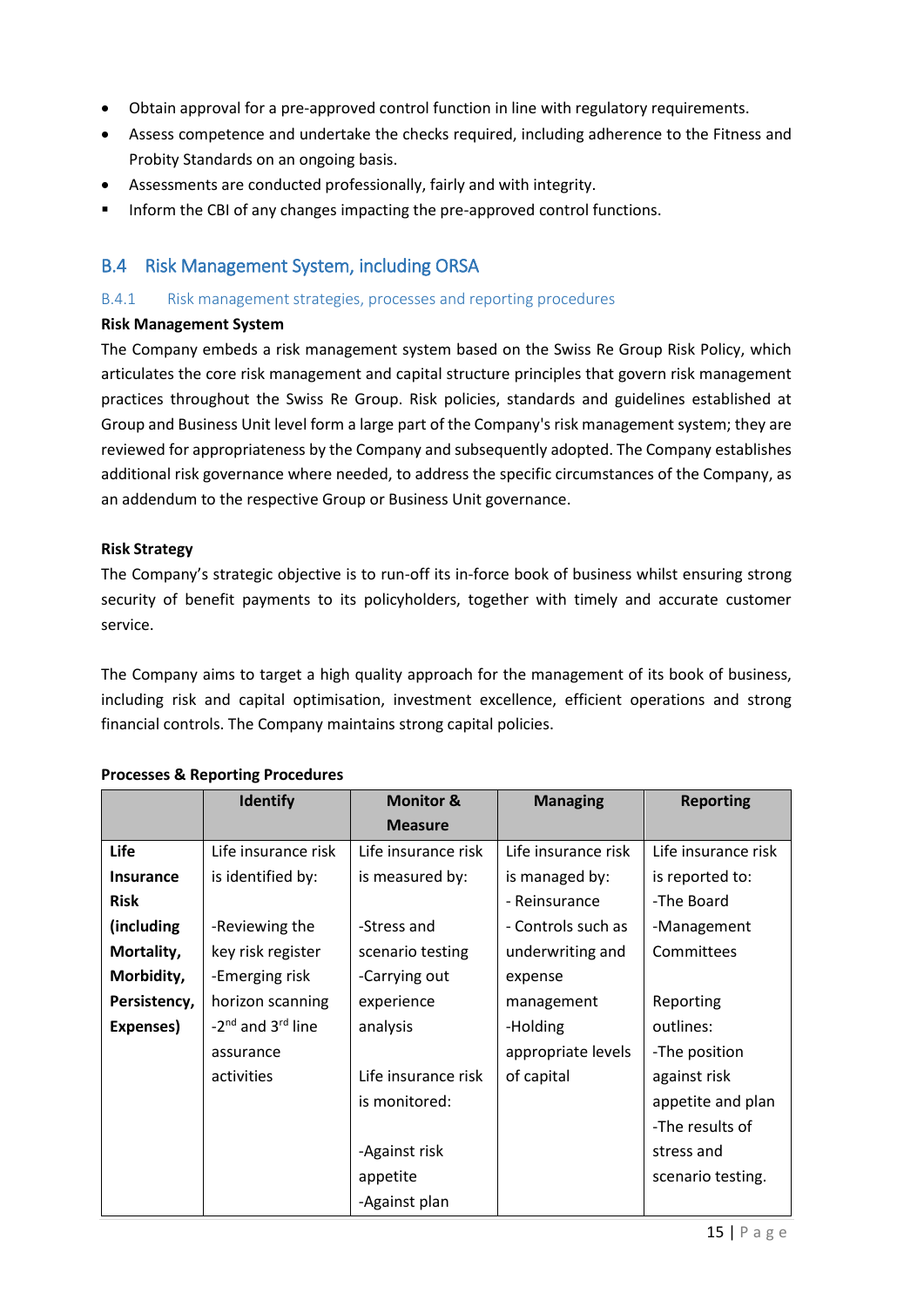| <b>Measure</b>                                                                                          |  |
|---------------------------------------------------------------------------------------------------------|--|
|                                                                                                         |  |
| <b>Financial</b><br>Financial market<br><b>Financial market</b><br>Financial market<br>Financial market |  |
| <b>Market Risk</b><br>risk is identified<br>risk is reported to:<br>risk is measured<br>risk is managed |  |
| (including<br>by:<br>by:<br>by:                                                                         |  |
| -The Board<br>Equity,                                                                                   |  |
| -Stress and<br>Property,<br>-Reviewing the<br>-Putting an<br>-Management                                |  |
| Committees<br>Currency,<br>key risk register<br>scenario testing<br>appropriate                         |  |
| <b>Interest</b><br>-Emerging risk<br>investment                                                         |  |
| <b>Financial market</b><br>Rate)<br>horizon scanning<br>strategy in place<br>Reporting                  |  |
| -2 <sup>nd</sup> and 3 <sup>rd</sup> line<br>risk is monitored:<br>outlines:<br>-Mandates are put       |  |
| in place with<br>assurance                                                                              |  |
| - There is<br>activities<br>-Against risk<br>investment                                                 |  |
| reporting of<br>appetite<br>managers to give                                                            |  |
| effect to the<br>position against<br>-Against plan                                                      |  |
| risk appetite and<br>investment                                                                         |  |
| against plan.<br>strategy                                                                               |  |
| - The results of<br>- Limits within the                                                                 |  |
| stress and<br>risk appetite                                                                             |  |
| statement in<br>scenario testing                                                                        |  |
| - The performance<br>respect                                                                            |  |
| of shareholder<br>permissible assets,                                                                   |  |
| the level of<br>and unit linked                                                                         |  |
| diversification<br>funds                                                                                |  |
| required and the                                                                                        |  |
| credit quality of                                                                                       |  |
| counterparties                                                                                          |  |
| External                                                                                                |  |
| investment                                                                                              |  |
| managers are                                                                                            |  |
| subject to 1 <sup>st</sup> and                                                                          |  |
| $2nd$ line                                                                                              |  |
| management                                                                                              |  |
| oversight.                                                                                              |  |
| -Holding                                                                                                |  |
| appropriate levels                                                                                      |  |
| of capital<br>Credit risk is                                                                            |  |
| <b>Credit Risk</b><br>Credit risk is<br>Credit risk is<br>Credit risk is                                |  |
| identified by:<br>measured by:<br>managed by:<br>reported to:                                           |  |
| -Reviewing the<br>-Stress and<br>-The Board<br>-Putting an                                              |  |
| key risk register<br>scenario testing<br>appropriate<br>-Management                                     |  |
| -Emerging risk<br>Committees<br>investment                                                              |  |
| horizon scanning<br>strategy in place                                                                   |  |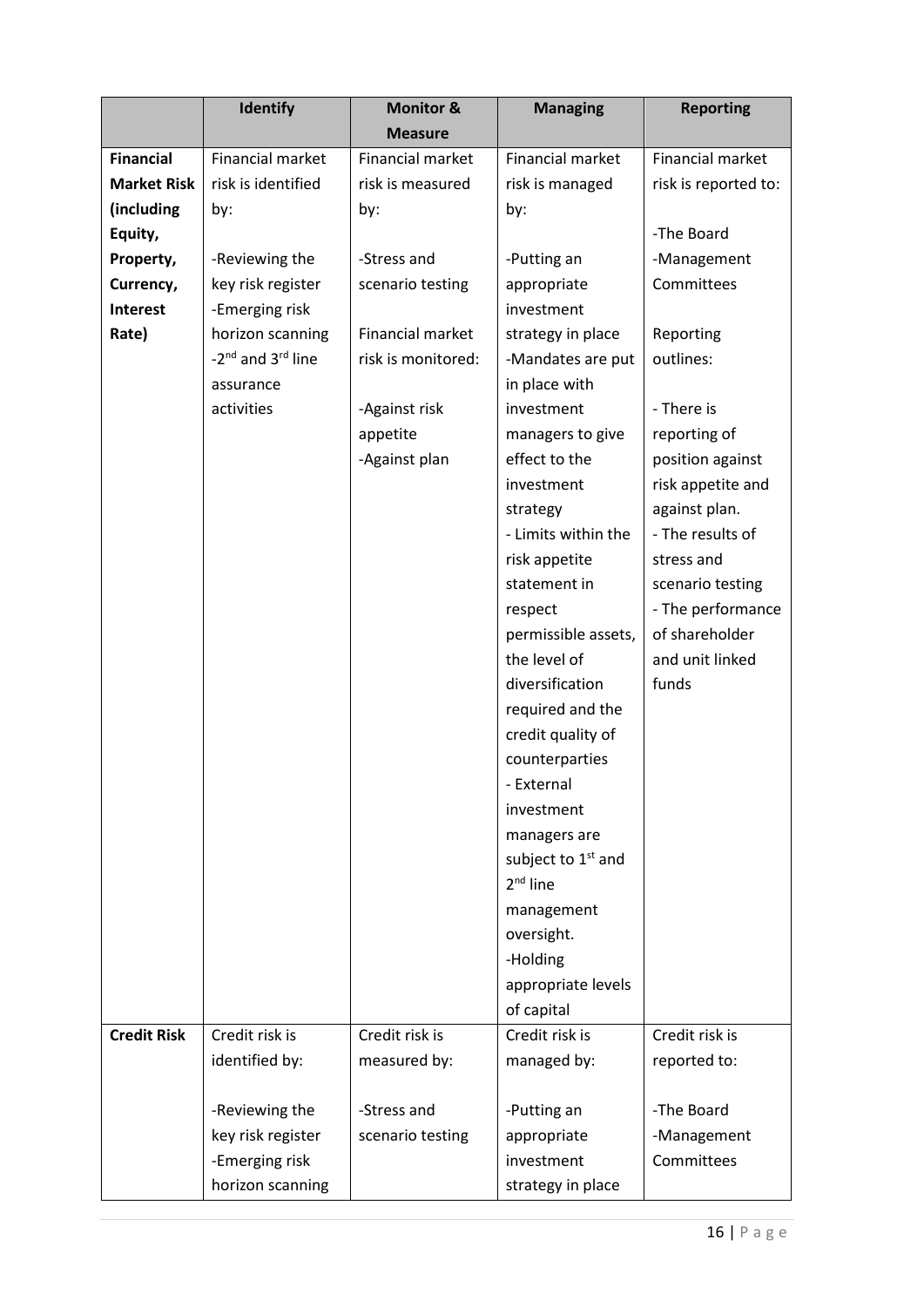|             | <b>Identify</b>                           | <b>Monitor &amp;</b> | <b>Managing</b>                | <b>Reporting</b>    |
|-------------|-------------------------------------------|----------------------|--------------------------------|---------------------|
|             |                                           | <b>Measure</b>       |                                |                     |
|             | -2 <sup>nd</sup> and 3 <sup>rd</sup> line | Credit risk is       | -Mandates are put              | Reporting           |
|             | assurance                                 | monitored:           | in place with                  | outlines:           |
|             | activities                                |                      | investment                     |                     |
|             |                                           | -Against risk        | managers to give               | - There is          |
|             |                                           | appetite             | effect to the                  | reporting of        |
|             |                                           | -Against plan        | investment                     | position against    |
|             |                                           |                      | strategy                       | risk appetite and   |
|             |                                           |                      | - Limits within the            | against plan.       |
|             |                                           |                      | risk appetite                  | - The results of    |
|             |                                           |                      | statement in                   | stress and          |
|             |                                           |                      | respect                        | scenario testing    |
|             |                                           |                      | permissible assets,            |                     |
|             |                                           |                      | the level of                   |                     |
|             |                                           |                      | diversification                |                     |
|             |                                           |                      | required and the               |                     |
|             |                                           |                      | credit quality of              |                     |
|             |                                           |                      | counterparties                 |                     |
|             |                                           |                      | -Holding                       |                     |
|             |                                           |                      | appropriate levels             |                     |
|             |                                           |                      | of capital                     |                     |
|             |                                           |                      |                                |                     |
|             |                                           |                      | - External                     |                     |
|             |                                           |                      | investment                     |                     |
|             |                                           |                      | managers are                   |                     |
|             |                                           |                      | subject to 1 <sup>st</sup> and |                     |
|             |                                           |                      | $2nd$ line                     |                     |
|             |                                           |                      | management                     |                     |
|             |                                           |                      | oversight.                     |                     |
| Operational | Operational risk is                       | Operational risk is  | Operational risk is            | Operational risk is |
| <b>Risk</b> | identified by:                            | measured by:         | managed by:                    | reported to:        |
|             |                                           |                      |                                |                     |
|             | -Reviewing the                            | - Stress and         | - Controls are put             | -The Board          |
|             | key risk register                         | scenario testing     | in place against               | -Management         |
|             | -Emerging risk                            |                      | significant                    | Committees          |
|             | horizon scanning                          | Operational risk is  | operational risks              |                     |
|             | -The risk and                             | monitored:           | -Remediation                   | Reporting           |
|             | control self -                            |                      | plans are put in               | outlines:           |
|             | assessment                                | -Against risk        | place by the risk              |                     |
|             | - Risk event                              | appetite             | owner when                     | - The position      |
|             | reporting (incl.                          |                      | operational risk is            | against risk        |
|             | root cause                                |                      | outside appetite.              | appetite and        |
|             | analysis)                                 |                      |                                | against plan.       |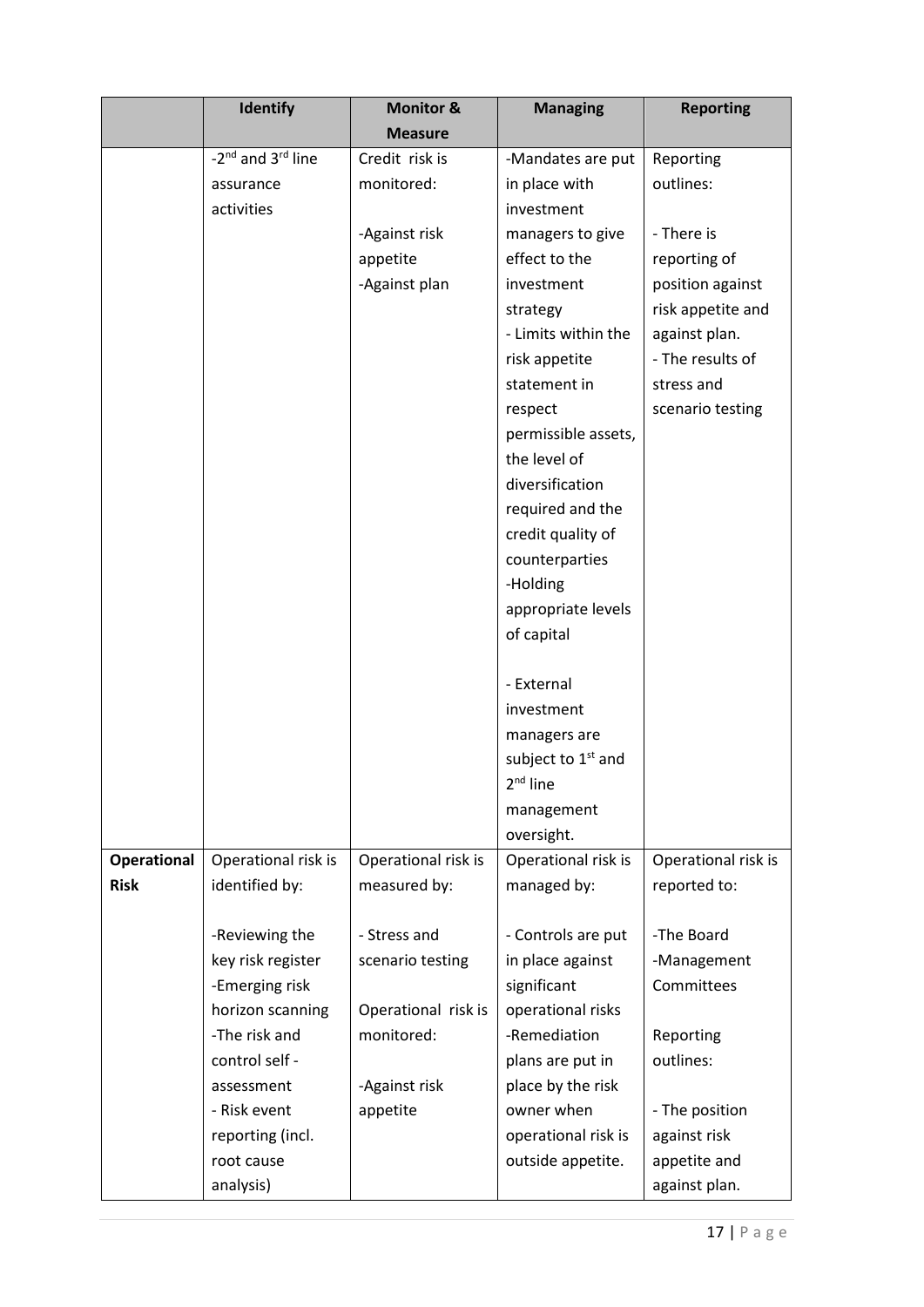|             | <b>Identify</b>    | <b>Monitor &amp;</b> | <b>Managing</b>          | <b>Reporting</b> |
|-------------|--------------------|----------------------|--------------------------|------------------|
|             |                    | <b>Measure</b>       |                          |                  |
|             |                    |                      | - Outsource              | - The results of |
|             |                    |                      | service providers        | stress and       |
|             |                    |                      | are subject to 1st       | scenario testing |
|             |                    |                      | and 2 <sup>nd</sup> line | - Significant    |
|             |                    |                      | management               | operational risk |
|             |                    |                      | oversight.               | events           |
|             |                    |                      | -Due diligence is        |                  |
|             |                    |                      | carried out in           |                  |
|             |                    |                      | advance of putting       |                  |
|             |                    |                      | material                 |                  |
|             |                    |                      | outsource service        |                  |
|             |                    |                      | arrangements in          |                  |
|             |                    |                      | place                    |                  |
|             |                    |                      | - Hold capital           |                  |
|             |                    |                      |                          |                  |
| Liquidity   | Liquidity risk is  | Liquidity risk is    | Liquidity risk is        | Liqudity risk is |
| <b>Risk</b> | identified by:     | measured by:         | managed by:              | reported to:     |
|             |                    |                      |                          |                  |
|             | -The Company       | Stress and           | -Putting an              | -The Board       |
|             | projects its       | scenario testing     | appropriate              | -Management      |
|             | liquidity position |                      | investment policy        | Committees       |
|             | on a quarterly     | Liquidity risk is    | in place                 |                  |
|             | basis allowing for | monitored:           | - Limits within the      | Reporting        |
|             | all known material |                      | risk appetite            | outlines:        |
|             | cash-flows on      | -Against risk        | statement in             |                  |
|             | both a best        | appetite             | respect of the           | - The position   |
|             | estimate and       |                      | minimum level of         | against risk     |
|             | stressed basis.    |                      | liquid assets to be      | appetite.        |
|             |                    |                      | held.                    | - The results of |
|             |                    |                      |                          | stress and       |
|             |                    |                      |                          | scenario testing |
|             |                    |                      |                          |                  |

The quarterly CRO report provides an aggregate view of the risks that the Company faces.

The ORSA considers the risks on an aggregate basis including stress and scenario testing and an overall solvency needs assessment.

## B.4.2 Implementation of the risk management function

The risk function in the Company is organised as follows: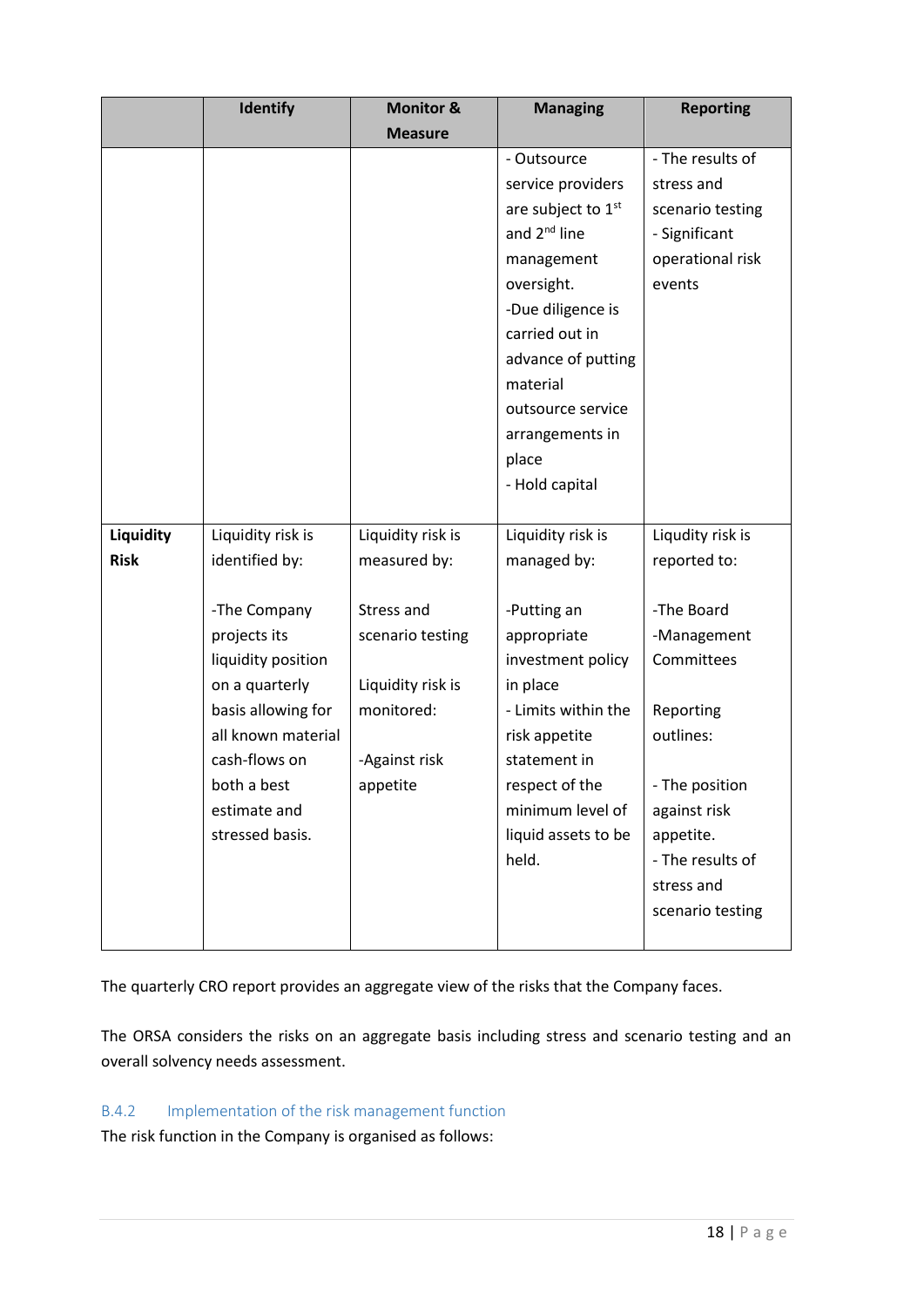The CRO sits on the Ark Life Management Group, the Operational Risk & Compliance Sub-Committee and the Asset Liability Sub-Committee and attends the Board and Board Risk Committee.

The Financial Risk Manager sits on the Asset Liability Sub-Committee and the Operational Risk Manager sits on the Operational Risk & Compliance Sub-Committee.

The CRO prepares a report for the Risk Committee and the Financial Risk Manager and Operational Risk Managers produce reports for review by the Asset Liability Sub-Committee and Operational Risk & Compliance Sub-Committee respectively.

In addition, there is risk management representation on significant project steering groups as required by the Project Oversight Framework. The risk management function provides independent reporting to the steering group of the project.

The risk management function leads the production of the ORSA.

Additionally, the risk management function carries out second line assurance reviews of key items including:

- Dividend plan.
- **•** Business plan.
- Investment strategy.
- Assumption setting.
- Ad-hoc risk assurance investigations.

The output of these reviews is considered and is taken into account in the final decision.

#### B.4.3 ORSA Process

The ORSA is an ongoing process, with critical risk control and reporting activities being carried out on a regular basis, typically annually.

The ORSA is an iterative process within the annual business planning exercise and is used to assess the risks inherent in the plan and resilience of the Company balance sheet over a 5-year horizon. The future solvency position is assessed including identifying any significant changes in risk profiles. Stress and scenario testing is used to provide insights into the strength of the balance sheet and assess future potential solvency positions. The CRO maintains operational responsibility for reviewing the ORSA process and delivering ORSA reports to the Board.

#### B.4.4 Frequency of ORSA review and approval

The ultimate responsibility for the ORSA rests with the Board, who reviews and approves the results of the ORSA process at least annually. The Company defines triggers for conducting an ORSA outside of the regular time-scales within the ORSA policy.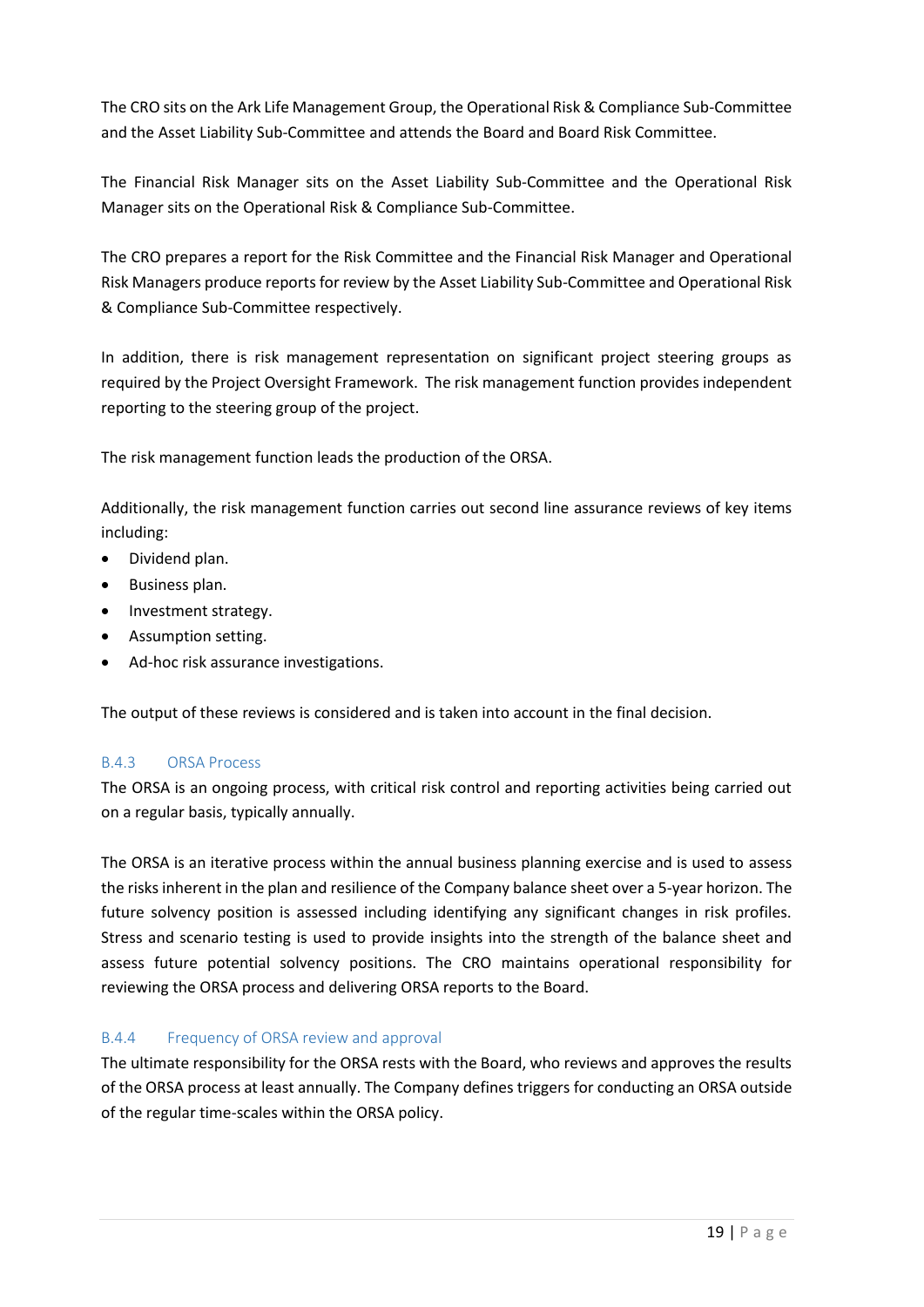#### B.4.5 Integration of the ORSA into the decision-making process

The ORSA is used as an input by the Board in making strategic decisions such as setting the Company's capital management policy and deciding on risk mitigation actions to be undertaken.

#### B.4.6 Solvency assessment

Based on the planned risk profile, the standard formula is used to determine capital requirements. The Company sets aside capital to cover its quantifiable risks in accordance with its capitalisation policy (which may involve a buffer to allow for risk not allowed for within standard formula).

The risk-based capitalisation position of the Company is monitored on a frequent basis by the Company CRO and CFO against target capital with a number of options if risk and capital develop out of pre-defined control ranges.

The plan is stressed by scenarios within the ORSA process and mitigations considered to ensure that the calculated target capital still holds under those scenarios.

## <span id="page-19-0"></span>B.5 Internal Control System

#### B.5.1 Overview Internal Control System

Several sub committees exist which cover a broad spectrum of business risks and issues through scheduled management reporting and/or ad hoc escalations (to the extent these are relevant). Outside of formal committee structures, management are accountable to the Board for monitoring internal control systems on a day to day basis, and for providing assurance that this has taken place via regular reporting. The whistle blowing process also provides a formal procedure for all employees to report suspected improper conduct.

The Company follows the risk management principles of controlled risk taking, clear accountability, an open risk culture and the presence of an independent risk controlling function. To support the implementation of its risk management principles, The Company uses an effective internal control system which allows the business to provide Management and the Board with required assurance that the business operates within the defined risk appetites.

#### B.5.2 Key Internal Control System procedures

Within the internal control system procedures there are a combination of forward looking and current controls. Key stages control system procedures are as follows:

- Risk Assessment Existing risks are captured in the Risk catalogue. A variety of risk indicators will be used to assist Management and governing bodies in assessing the level of risk faced by the business. Emerging risks are identified and monitored via the Emerging Risk Panel to ensure completeness of Risk Assessment.
- Control Environment The control environment establishes the foundation for the internal control system by providing fundamental discipline and structure. Delivered via a principle and policy structure, the Company ensures that its business complies with Group Policies, Board approved Risk Appetite, CBI Regulations and principles, and regulations prescribed by bodies such as Revenue and the Pension Authority.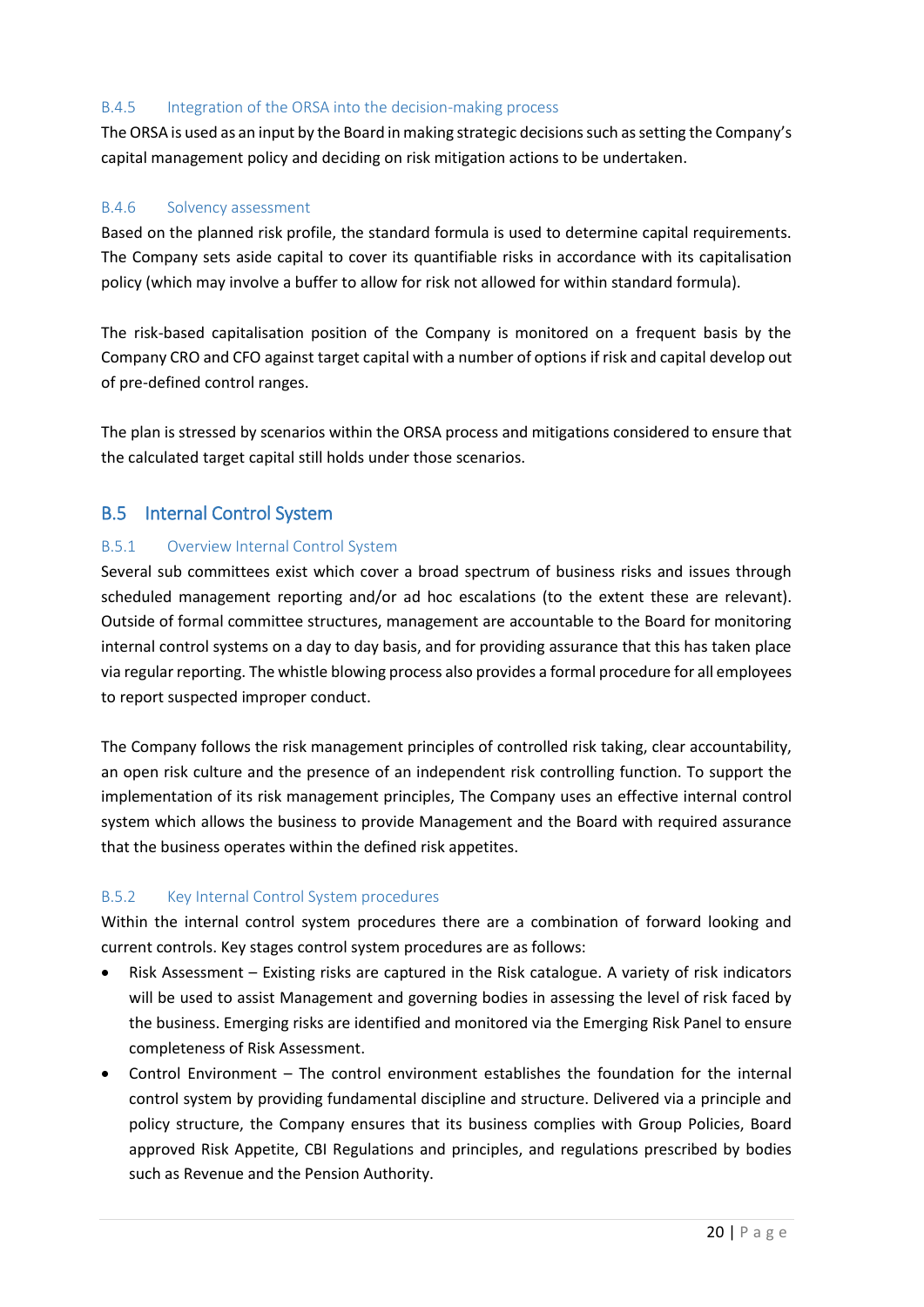- Control Activities Control activities are recorded in a structured suite of documentation with a graduated level of detail, tailored to the requirements and level of responsibility of the intended audience. These ensure management objectives are achieved and risk mitigation strategies are carried out. The primary tool for recording and managing the completeness of Control Activities is the Risk and Control Self-Assessment process.
- Information and Communication Information and communication supports all other control components by communicating control responsibilities to employees and by providing information in a form and time frame that allows people to carry out their duties.
- Monitoring Monitoring covers the oversight of internal controls by management or other parties outside the process, namely the "three lines of defence" model.

## B.5.3 Implementation of the Compliance Function

The scope of the compliance function is defined by compliance risk related laws, regulations and standards which are specific to the financial services industry and issued by Regulatory Bodies and the Company policies. The scope does not extend itself to all laws, regulations or standards. The responsibilities of the Compliance Function are delineated in the Company's Three Line of Defence model. The Compliance Function provides second line support to the business in delivering effective and appropriate management of regulatory compliance risk, whereas ownership of these risks is the responsibility of the first line; as part of the three lines of defence approach.

Regulatory Compliance Risk is defined as the risk of legal or regulatory sanctions, material financial loss or loss to reputation which the Company may suffer as a result of a failure to comply with the laws, regulations and codes which relate to the Company's regulated insurance services activities, i.e. those activities which the Company is licenced to conduct.

#### B.5.4 Compliance Policy

Details of the Compliance Policy for the Company was approved by the Risk Committee on the  $23<sup>rd</sup>$ December 2016.

The Company is committed to achieving a high level of compliance with relevant legislation and regulatory obligations to ensure the highest standards of integrity in all our business dealings and adherence to our corporate values. We believe that the success of our business is based on the Company's reputation for quality, strength and stability. Our consumers trust the Company to protect what is important to them. Key to this trust are the standards by which we conduct our business.

Regulatory compliance (i.e. ensuring that all applicable financial services regulation is complied with) is the responsibility of all the Company employees. Outsourcing is key to the Company's business and we remain liable for failings on the part of our outsourcing service partners for regulatory breaches arising in respect of the Company's business. The Board and senior management establish and maintain appropriate systems and controls to meet the requirements of applicable financial services regulation and legislation and codes. The Compliance, Risk and Internal Audit teams monitor compliance with those systems and controls. Specialist external advice is sought when required. All employees must take responsibility for adhering to these systems and controls and for acting with integrity in their dealings on behalf of the Company.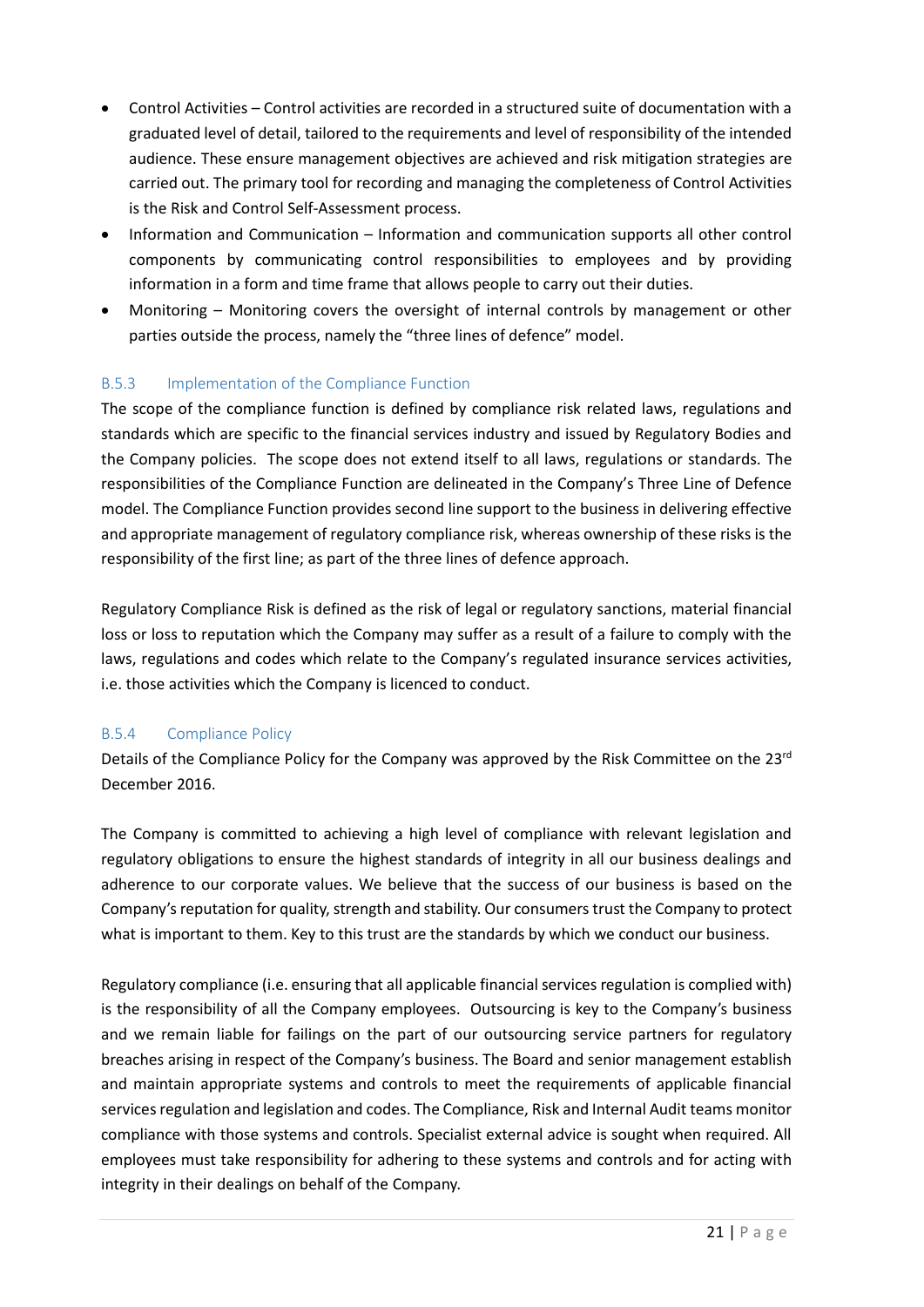The Company Compliance Framework incorporates all relevant regulation within the remit of the Compliance team. By making sure that we comply with the framework we aim to:

- protect the reputation and integrity of the Company.
- protect our consumers.
- create and maintain trust in our dealings with consumers and business partners
- ensure that we avoid adverse publicity associated with non-compliance and the cost of having to "put things right".
- treat our consumers and colleagues fairly.
- set a standard sufficient to pass all regulatory inspections and maintain positive relationships with all regulatory bodies.
- protect the business and assets of the Company.
- develop a culture that embodies Swiss Re's values (Integrity, Customer Centricity, Passion to Perform, Team Spirit and Agility).

The Company aspires to meet all regulatory requirements and uses all reasonable endeavours to avoid regulatory fines or censure. The Company aims to maintain positive relationships with all regulators through open and transparent communications and trust built over time.

## <span id="page-21-0"></span>B.6 Internal Audit

#### B.6.1 Implementation of the internal audit function

Group Internal Audit assists the Board to protect the assets, reputation and sustainability of the Company. Group Internal Audit performs audit activities designed to assess the adequacy and effectiveness of the Company's internal control systems, and to add value through improving the Company's operations.

Group Internal Audit provides written audit reports, identifying issues and management actions to the Board, senior management and external auditor on a regular basis. Group Internal Audit monitors and verifies that management's actions have been effectively implemented. Significant issues, and issues that have not been effectively corrected, are highlighted to the Board.

#### B.6.2 Independence of the internal audit function

Group Internal Audit performs its internal audit activities with independence and objectivity. Activities are coordinated with the other assurance functions. Group Internal Audit has no direct operational responsibility or authority over any of the activities it reviews.

Authority is granted for full, free and unrestricted access to any and all of the Company's property and personnel relevant to any function under review. All employees are required to assist Group Internal Audit in fulfilling their duty.

Group Internal Audit staff shall govern themselves by adherence to The Institute of Internal Auditors' "Code of Ethics." The Institute of Internal Auditors' "International Standards for the Professional Practice of Internal Auditing" shall constitute the operating guidance for the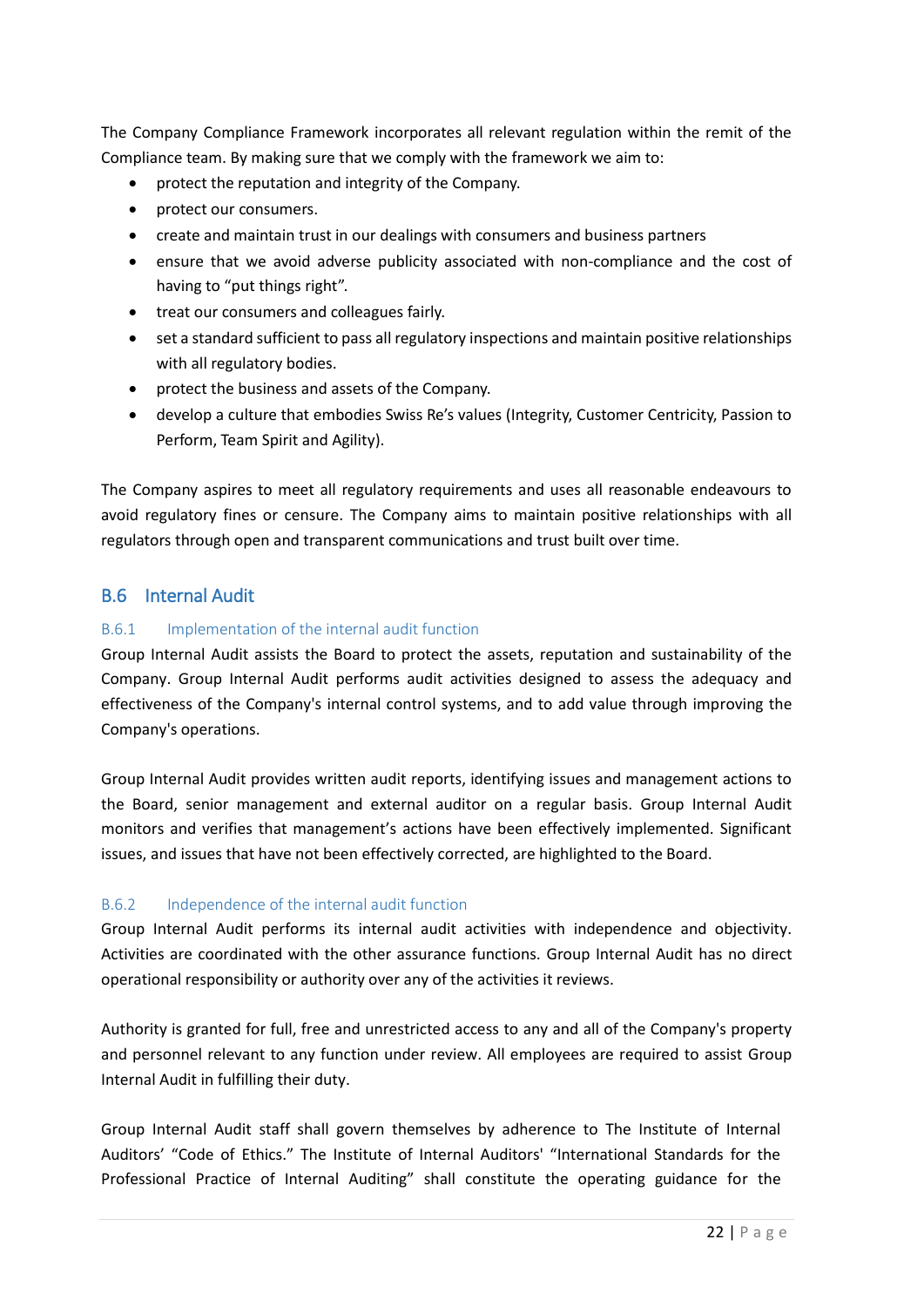department. In addition, Group Internal Audit will adhere to the Group's guidelines and procedures, and Group Internal Audit's organisation and processes, manuals and guidelines.

# <span id="page-22-0"></span>B.7 Actuarial Function

## B.7.1 Implementation of the Actuarial Function

The Actuarial Function is headed by the Head of Actuarial Function who is a Fellow of the Society of Actuaries in Ireland and is the holder of Pre-Approved Controlled Function 48 under the CBI Fitness and Probity Regime.

The Actuarial Function is organised into two main areas as follows:

- Financial Reporting production of all financial reporting submissions, including calculation of Technical Provisions and Solvency Capital Requirement.
- Actuarial Operations provision of support activities, including product governance and oversight of reinsurance arrangements.

## B.7.2 Activities undertaken by the Actuarial Function

The Actuarial Function is responsible for providing actuarial services and information on all actuarial matters concerning the Company's life and pension business. During 2016, this has included the following:

#### Methods and assumptions

The Actuarial Function is responsible for recommending the methodology and assumptions to be used to value Technical Provisions for all the financial measures.

#### Risk and Solvency monitoring

The Available Capital and Required Capital of ReAssure are estimated on a monthly basis under the Standard Formula.

#### Risk management

The Actuarial Function provides support to the Risk Function and also advises the Board on risk matters. The Actuarial Function ensures its policies are updated as appropriate and that controls are in place and complied with. In conducting its work the Actuarial Function ensures it complies with relevant professional and regulatory requirements.

#### Financial reporting

The production of all actuarial elements of Financial Reporting, including analysis of variance in respect of the financial results.

#### Experience monitoring

The analysis of the demographic experience of the Company's business including mortality and lapses.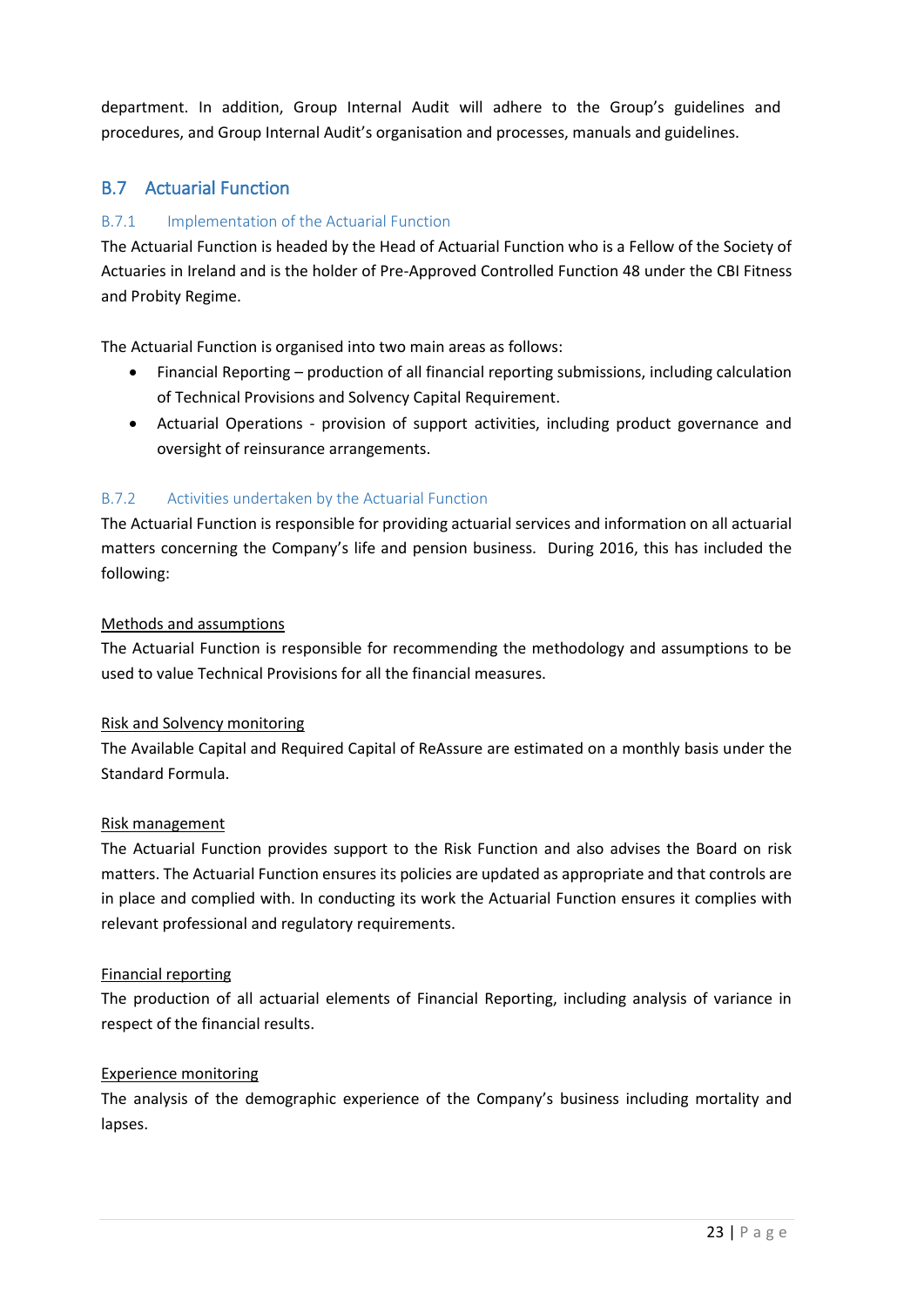#### Business planning

Financial business planning, including five year projections, of the financial results for key financial metrics. This includes stress and scenario testing for use in the ORSA.

## Management information

The provision of the actuarial aspects of the management information required by Senior Management and the Board in running the business.

## Reinsurance oversight

The monitoring and oversight of the Company's external reinsurance arrangements.

## Data quality

Establishing appropriate governance and processes to ensure on-going data quality to enable decision making as well as meeting Solvency II data quality standards. By ensuring that data quality is maintained/improved this minimises the risks of data errors impacting on policyholders and/or financial reporting.

## Product Governance

The review of policies on the Company's policy administration system to ensure that they are administered in line with the policy conditions and relevant regulation.

## B.7.3 Role of the Head of Actuarial Function

The Head of Actuarial Function has responsibility to advise the Board on all actuarial matters in order to achieve the approved Business Strategy. In this capacity the Head of Actuarial Function is expected:

- To lead the Actuarial Function to enable the business to deliver according to the agreed business strategy;
- To fulfil the regulatory role of Head of Actuarial Function and Pre-Approved Control Function 48;
- To analyse business performance and report internally on all key measures;
- To ensure that all capital and funding requirements are understood, whether in respect of business as usual or in respect of new acquisitions;
- To advise the Board immediately of any matter likely to have a material adverse effect on the Company or its operations;
- To support the Board in ensuring that the Company remains legally solvent at all times and that customers are treated fairly;
- To support the Board in ensuring that the Company is compliant with all law and regulations affecting its business, its policyholders and its staff, including fulfilling regulatory obligations;
- To support the Board in initiatives designed to create shareholder value and to advise the Board immediately of any matter likely to affect shareholder value adversely;
- To motivate and manage the Actuarial Function including recruiting and retaining key staff; and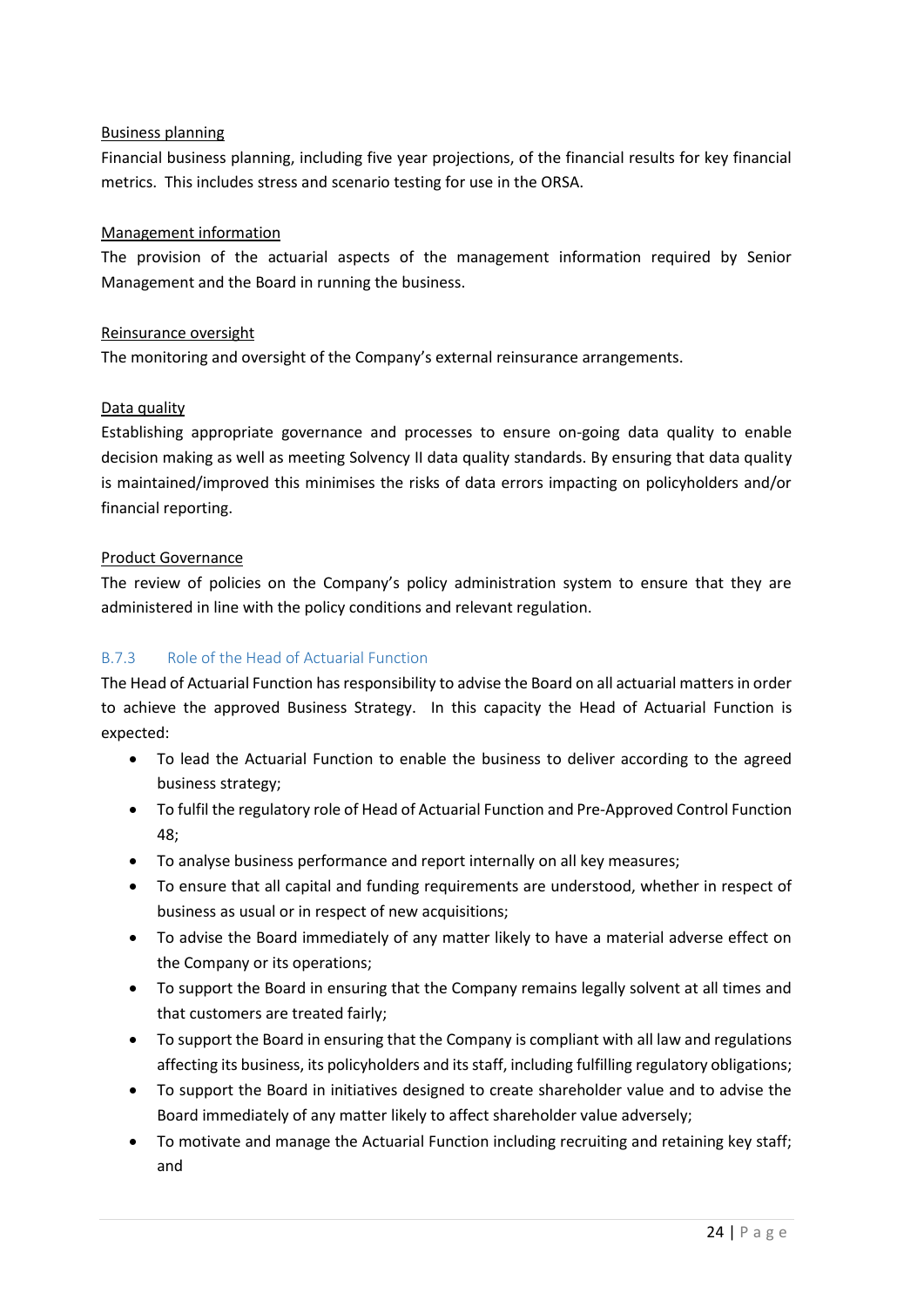To ensure that adequate, relevant communication exists to policyholders, the shareholder, the Board and the employees of the Company.

## B.7.4 Role of the Head of Actuarial Function

The Actuarial Function contributes to the effective implementation of the Company's risk management system in the following main areas:

#### Business planning

Together with the Finance function, the Actuarial Function provides a significant contribution to the business planning process by assessing the impact of five year business plans on the projected balance sheet, profits, embedded value and solvency. This includes stress and scenario testing on different business plan assumptions including those for expenses and investment strategy. These inputs form an integral part of managing the business and assessing the risks to profitability and solvency.

## ORSA, stress and scenario testing and reverse stress testing

The ORSA process is led by the Risk Function with the Actuarial Function playing a significant role through performing capital modelling, providing inputs in developing scenarios, performing stress and scenario testing calculations, inputs to reporting, as well as interactions with the Board. This includes stress and scenario testing for use in the ORSA.

#### Investment strategy

The Actuarial Function supports the Finance Function to inform investment strategy.

#### Risk appetite

The Actuarial Function is also responsible for ensuring that the business remains within risk appetite for the key insurance risks of mortality, morbidity, and persistency, through its contribution to risk appetite reporting.

#### Risk policies and standards

The Actuarial Function ensures policies owned by the Head of Actuarial Function and the Actuarial Function are updated as necessary and that controls are in place. The main standard for the Actuarial Function is the Life and Health Risk Management Standard used to manage mortality, morbidity, and persistency risk.

#### Product Governance

The Head of Actuarial Function oversees the Company's product governance programme. This includes the review and assessment of whether policies have been administered in line with policy conditions.

## <span id="page-24-0"></span>B.8 Outsourcing

## B.8.1 Description of outsourcing policy

The Company has adopted Swiss Re's comprehensive global outsourcing policy and has further specified the oversight framework which is approved by the Board.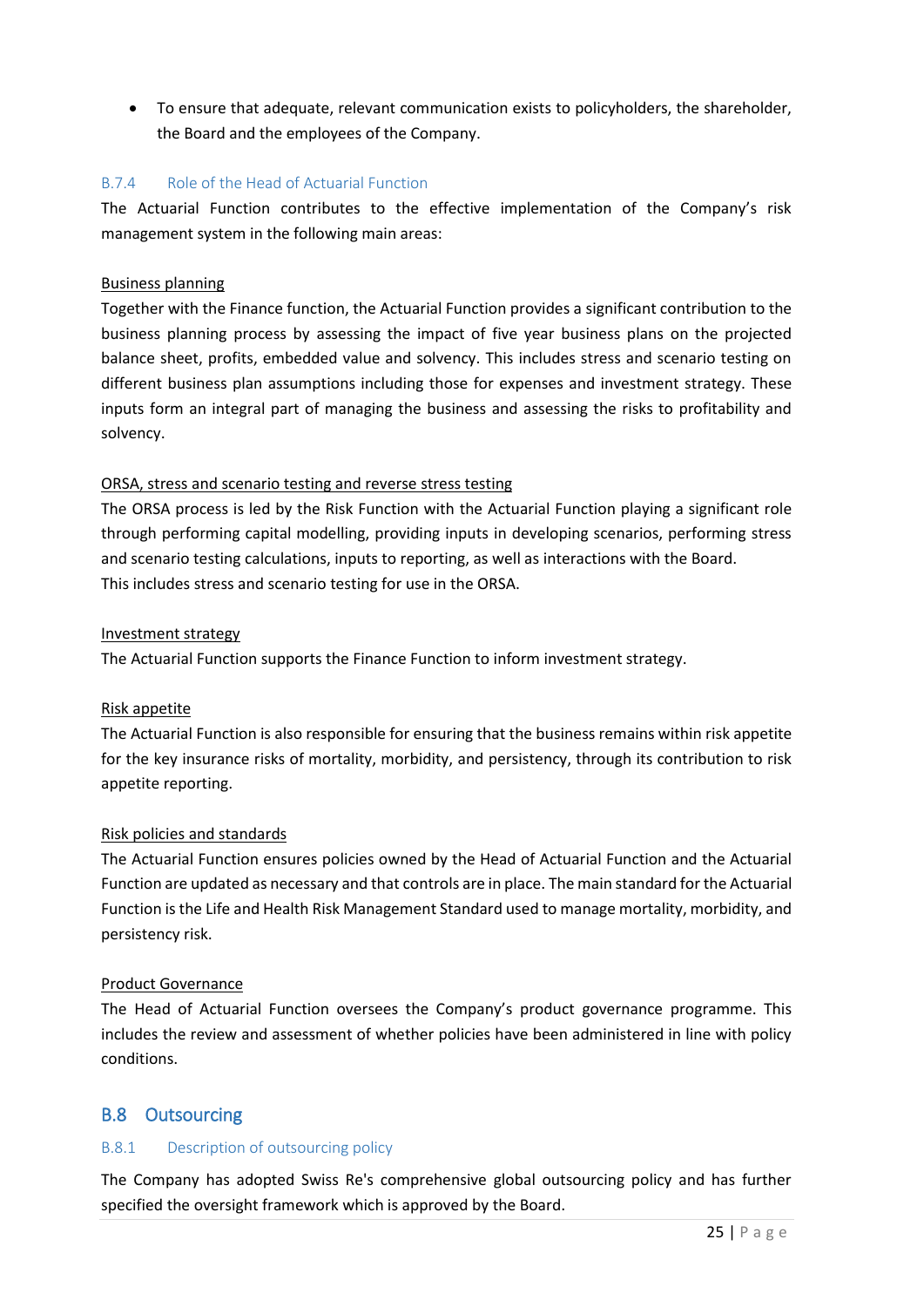The policy covers two types of outsourcing arrangements:

- external outsourcing, where the mandate is given to an external service provider; and
- intra-group outsourcing using designated Swiss Re Shared Service locations or between Swiss Re entities.

The Company's local outsourcing policy defines the approval process for critical or important outsourcing arrangements based on the pre-defined due diligence selection process and requires a set of standard terms to be included in the outsourcing agreement, and requirements for postapproval control and monitoring, documentation and reporting.

The Board approves the outsourcing of critical and important outsourcing arrangements on recommendation of senior management. Senior management approves outsourcing of non-critical and important functions and activities. Outsourcing managers are appointed by senior management to steer approval and governance processes and exercise appropriate oversight.

| <b>Description of Functions or Activites</b>                             | <b>Jurisdiction</b> |  |  |  |  |  |
|--------------------------------------------------------------------------|---------------------|--|--|--|--|--|
| Policy administration and general ledger accounting                      | Ireland             |  |  |  |  |  |
| Investment management services for the unit linked funds                 | Ireland             |  |  |  |  |  |
| Investment management services for the shareholder assets                | Switzerland         |  |  |  |  |  |
| IT outsourcing services including desktop support, telephony and storage | Ireland             |  |  |  |  |  |
| Internal Audit services to the Company                                   | Ireland             |  |  |  |  |  |

The critical or important operational functions outsourced are as follows:

The critical or important services relate to policy administration and policyholder investment management services provided by unrelated external third parties are located in Republic of Ireland and shareholder investment management services provided by other entities in the Swiss Re Group are located in Europe.

## <span id="page-25-0"></span>B.9 Any Other Disclosures

A systems of governance gap analysis was carried out in December 2015 which indicated that governance systems were generally adequate, with some recommendations made for improvement.

There is no other material information to report for 2016.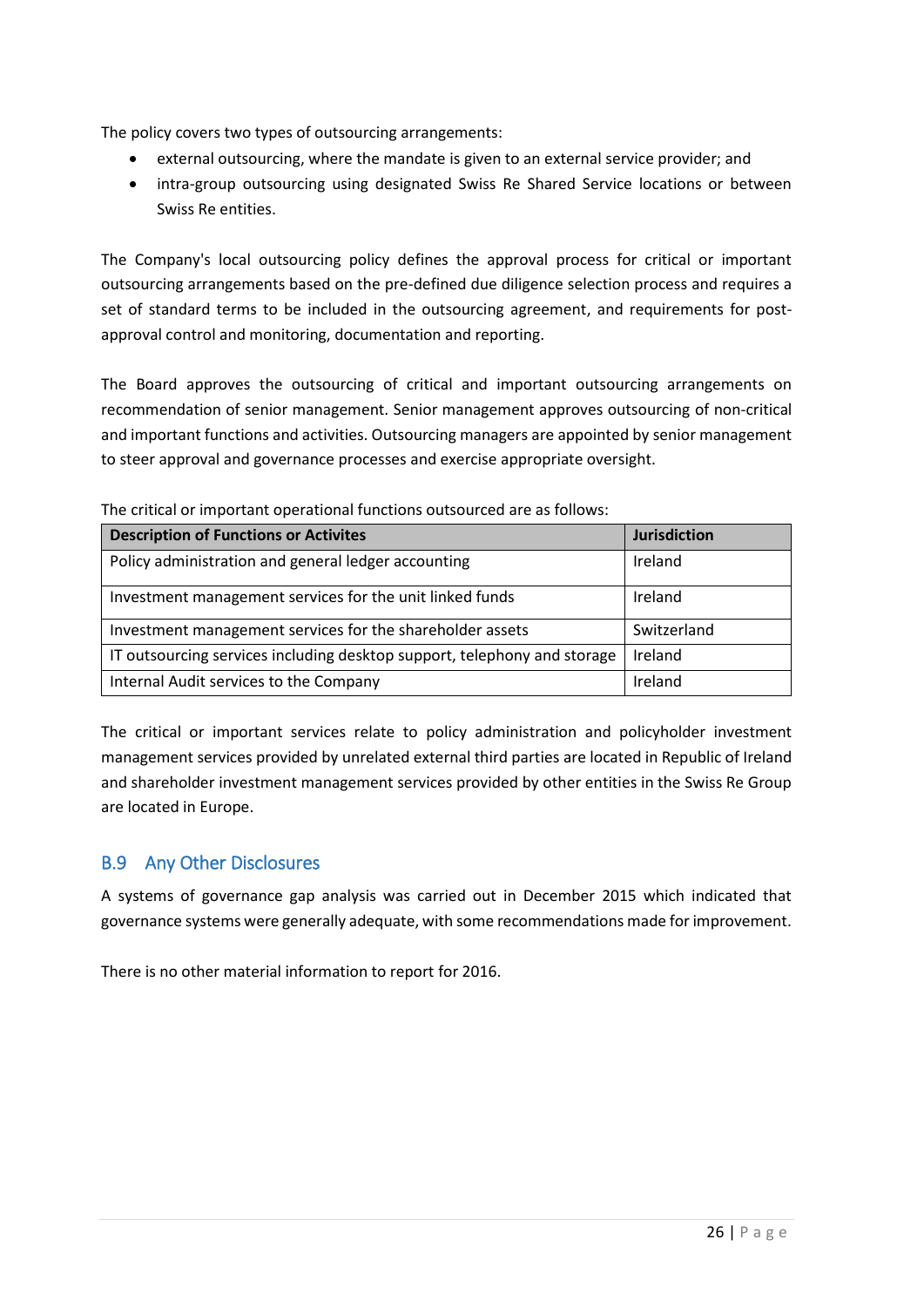# <span id="page-26-0"></span>C. RISK MANAGEMENT

The Company is subject to a broad range of risks. These include risks for which capital is held and risks for which capital is not directly held but other mitigation techniques are adopted.



## <span id="page-26-1"></span>C.1 Measures used to assess risk

The Company currently uses the Solvency II Standard Formula approach to assess all modelled risk categories and derive the Solvency Capital Requirement (SCR). Risks not covered by the SCR (liquidity risks, strategic risks, regulatory, political risks and others) are considered and assessed on a qualitative basis with various monitoring and review mechanisms in place. These qualitative assessments are conducted on a regular basis.

In line with the definition of Solvency II, the SCR of the Company measures the capital requirement at a 99.5% Value At Risk, which measures the loss likely to be exceeded in one out of two hundred years.

The Company undertakes an annual assessment of the Appropriateness of the Standard Formula. For risks where the Standard Formula does not fully capture the risk profile, the ORSA process is used to assess a suitable capital buffer.

## <span id="page-26-2"></span>C.2 Underwriting Risk

Life Underwriting Risk contributed €97m and Health Underwriting Risk contributed €8m to the Company's undiversified SCR as at 31/12/2016.

The key underwriting risks to which the company is exposed are set out below:

## Lapse risk

The Company is exposed to the risk of lapse rates being higher than expected. It is also exposed to mass lapse – an instantaneous one-off shock lapse event.

The higher than expected lapses arises on contracts where future profit is expected to emerge. A mass lapse event would mean that the profit cannot emerge on policies that have lapsed.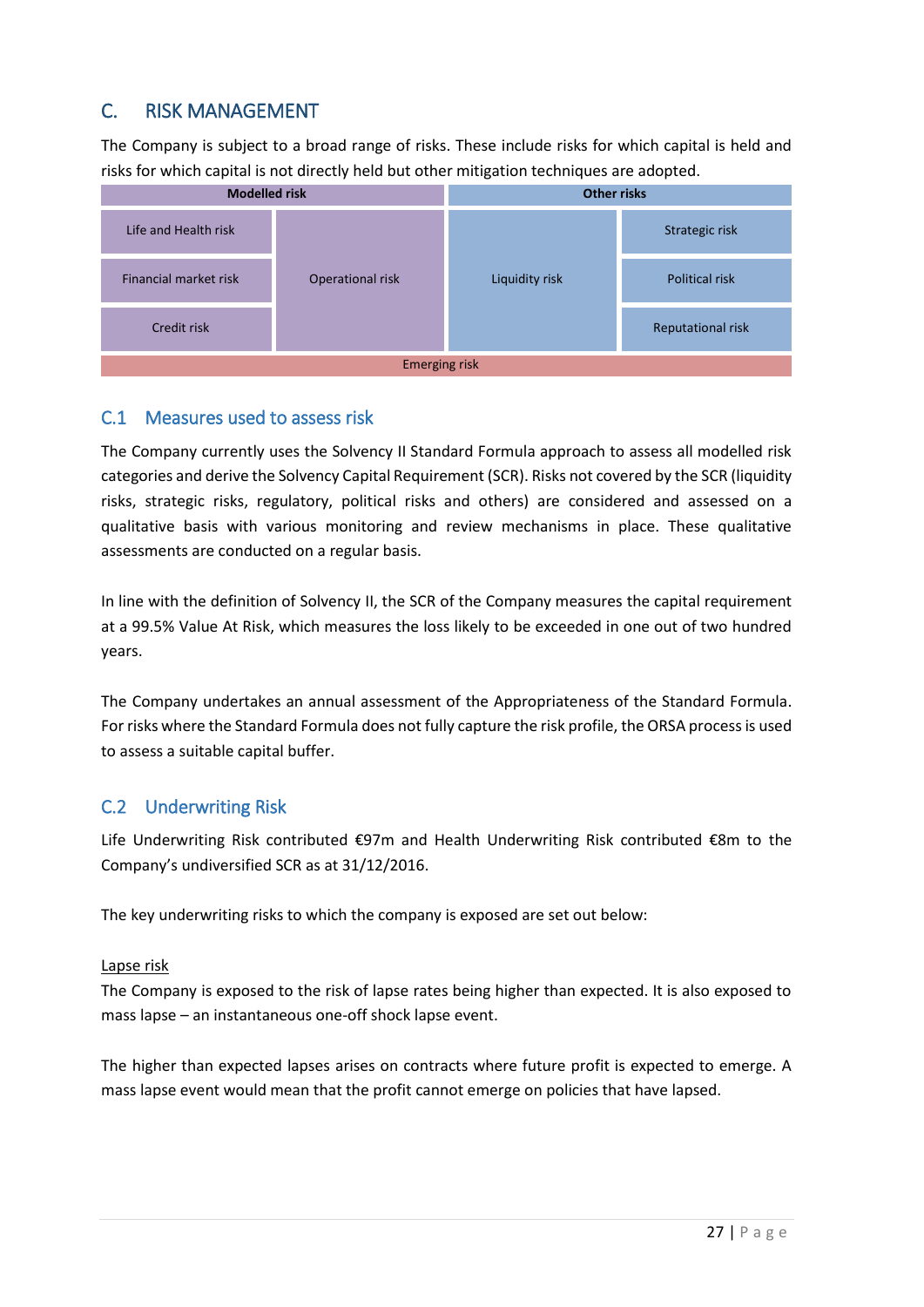#### **Mortality**

The Company is exposed to the risk of mortality experience being higher than expected leading to higher incidence of claims from policies providing death cover. The impact is that claims outgo is higher than expected.

#### Morbidity

The Company is exposed to the risk of morbidity being higher than expected. Higher morbidity leads to higher incidence of claims from serious illness and income protection plans. The impact is that claims outgo is higher than expected.

#### **Expense**

The Company is exposed to the risk that future expenses are higher than anticipated.

#### C.2.1 Assessment and risk mitigation techniques used for underwriting risks

The Company monitors and controls underwriting risks using the following methods:

- The Company makes extensive use of reinsurance to reduce its exposure to mortality and morbidity risk. The Company monitors its exposure to its reinsurance counterparties as well as a number of measures of their financial soundness on a monthly basis.
- The Company carries out investigations into its lapse experience monthly and into its mortality and morbidity experience annually.
- The Company holds a monthly forum to consider its lapse experience

#### C.2.2 Risk Concentration

The Company has a significant exposure to a small number of reinsurance counterparties (including its ultimate parent Swiss Re). The Company manages this risk by only placing reinsurance with highly rated counterparties and monitoring the credit quality of its reinsurers.

#### C.2.3 Sensitivity analysis and stress testing

As part of the ORSA process, the Company carries out stress and scenario testing which includes stress testing for underwriting risks. For the 2016 ORSA, the solvency position at  $1<sup>st</sup>$  January 2016 and the projected solvency position over the business planning period were re-calculated following adverse stresses of a 25% shock lapse, a mortality pandemic and a significant increase in expenses.

The analysis indicated that the Company can withstand these severe shocks.

#### C.2.4 Material risk developments over the reporting period

There were no material developments over the reporting period.

#### C.2.5 Special Purpose Vehicles

The Company did not use any Special Purpose Vehicles.

## <span id="page-27-0"></span>C.3 Financial Market Risk

Financial market risk contributed €47m to the Company's undiversified basic SCR at year end 2016.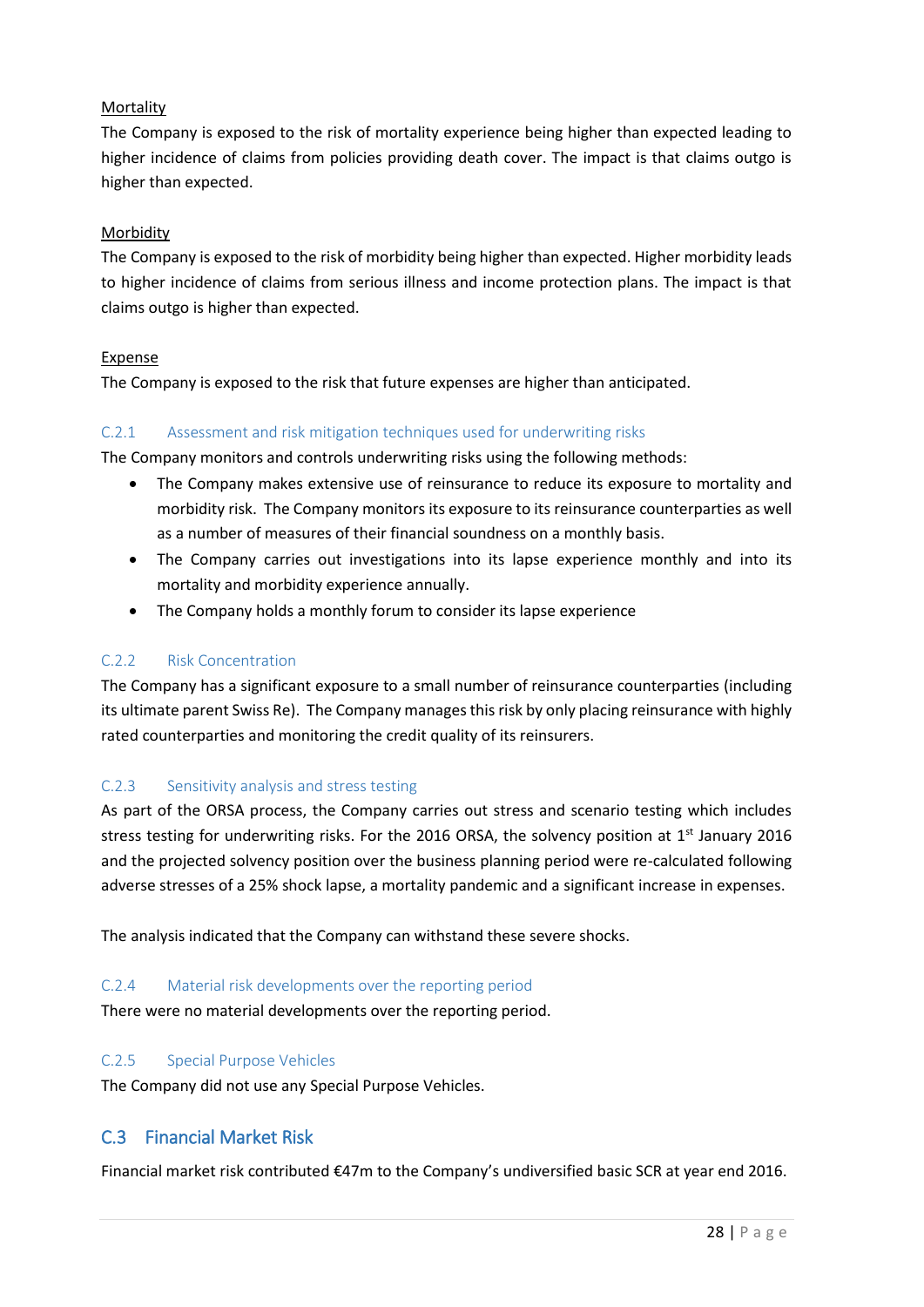The key underwriting risks to which the company is exposed are set out below:

## Equity risk

The Company is exposed to the risk of the price of equities held within the unit linked funds falling. A fall in equity prices would lead to a reduction in the value of unit linked assets and the expected future charges that will accrue to the Company in respect of these funds.

#### Interest rate risk

The Company is exposed to a fall in interest rate. The company provides a guarantee on certain cash funds that the unit price will not fall. As interest rates decline the cost of providing this guarantee increases.

## Currency risk

The Company is exposed to the risk of non-Euro currencies falling in value against the Euro. A reduction in the value of non-Euro assets in Euro terms would lead to a reduction in the value of unit linked assets and the expected future charges that will accrue to the Company in respect of these funds.

## Property risk

The Company is exposed to the risk of a fall in the value of properties held within the unit-linked funds. A reduction in the value of properties held within the Company's unit linked funds would lead to a reduction in the value of unit linked assets and the expected future charges that will accrue to the Company in respect of these funds.

#### Spread risk

The Company is exposed to the risk of a spreads on the credit assets held within the unit-linked funds widening. Widening spreads would result in a reduction in the value of properties held within the Company's unit linked funds would lead to a reduction in the value of unit linked assets and the expected future charges that will accrue to the Company in respect of these funds.

## C.3.1 Prudent person principle

Unit linked assets have been invested in line with the mandate communicated to policyholders. As at year end shareholder assets were materially invested in highly rated Euro government bonds and cash deposits of appropriate durations. The Company has restrictions in place in respect of the asset in which investments may be made and has concentration limits in place in respect of both bond and cash counterparties.

## C.3.2 Assessment and risk mitigation techniques used for financial market risks

The Company monitors and controls financial market risks using the following methods:

- The company sets its investment strategy in order to mitigate its exposure to financial market risk
- The carries out oversight on its asset managers to ensure that they are managing the company's assets in line with mandate.
- The company monitors its financial market risk on a monthly basis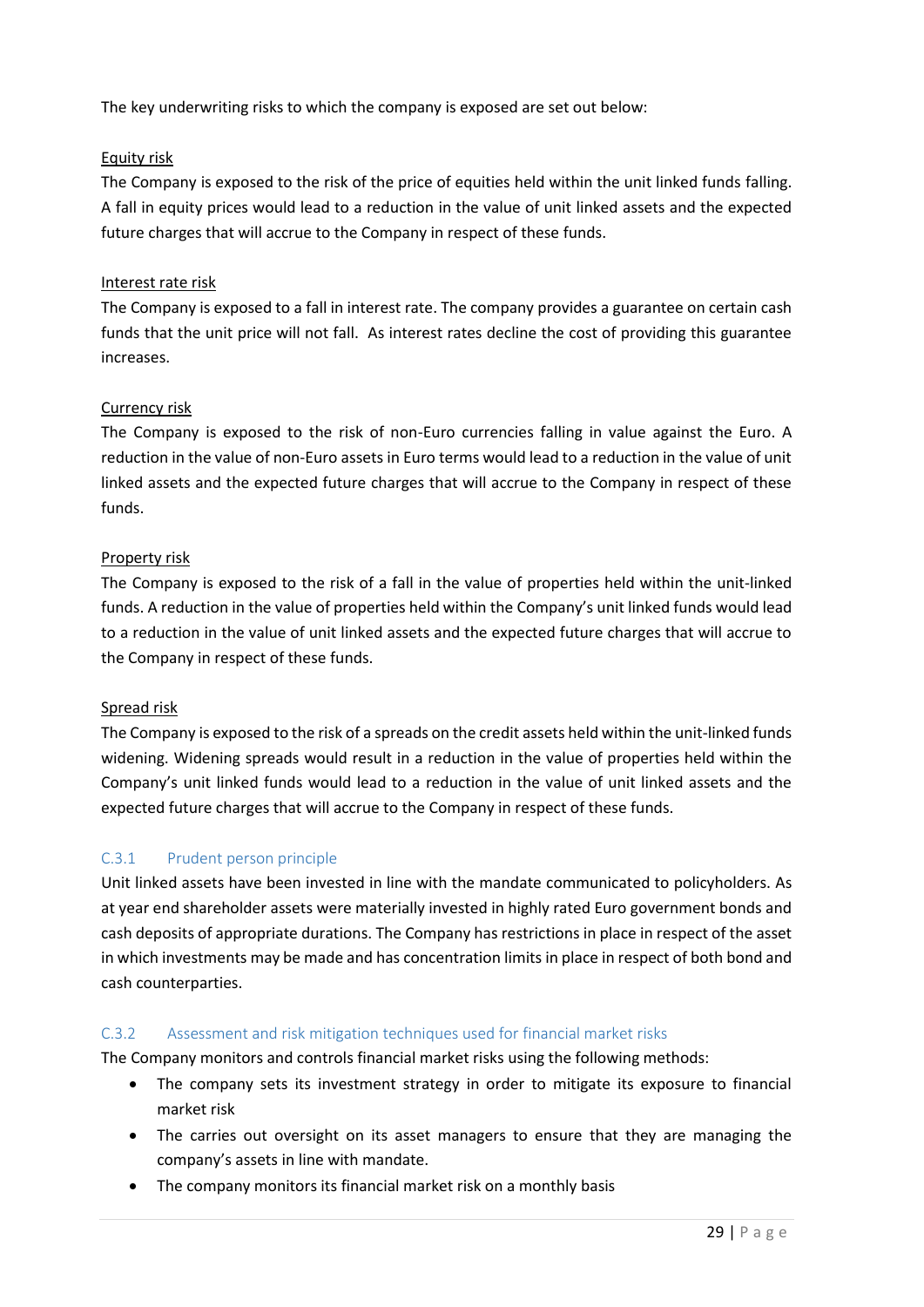#### C.3.3 Risk Concentration

The Company has limits in place to limit its exposure to individual counterparties.

#### C.3.4 Sensitivity analysis and stress testing

As part of the ORSA process, the Company carries out stress and scenario testing which includes stress testing for financial market risks. For the 2016 ORSA, the solvency position at  $1<sup>st</sup>$  January 2016 and the projected solvency position over the business planning period were re-calculated following adverse stresses of a 50% fall in equity values, parallel shifts in interest rates of 1% up and down as well as a number of combination stresses. The analysis indicated that the Company can withstand these severe shocks.

#### C.3.5 Material developments over the financial reporting period

There were no material developments in relation to financial market risk over the reporting period.

## <span id="page-29-0"></span>C.4 Credit Risk

Credit risk constituted €14m of the Company's undiversified basic SCR at year end 2016.

The key underwriting risks to which the company is exposed are set out below:

#### **Default or downgrade of the Company's reinsurance counterparties**

The Company mitigates its underwriting risk by putting reinsurance arrangements in place. Were the counterparties to these arrangements to default this would result a negative impact on the Company.

#### **Default or downgrade of the institutions in which the company has placed deposits**

The company places shareholder and policyholder assets on deposit with financial institutions. Were the counterparties to these arrangements to default this would result a negative impact on the Company.

#### C.4.1 How assets have been invested in line with the prudent person principle

The Company's assets were materially invested in highly rated Euro government bonds and cash deposits of appropriate durations. The Company has concentration limits in place in respect of both bond and cash counterparties.

#### C.4.2 Risk Concentration

The Company has a significant exposure to a small number of reinsurance counterparties. The company manages this risk by only placing reinsurance with highly rated counterparties and monitoring the credit quality of its reinsurers. The Company limits its concentration risk in respect of deposit counterparties by specifying minimum diversification requirement within its investment mandates.

#### C.4.3 Assessment and risk mitigation techniques used for underwriting risks

The Company monitors and controls credit risk using the following methods: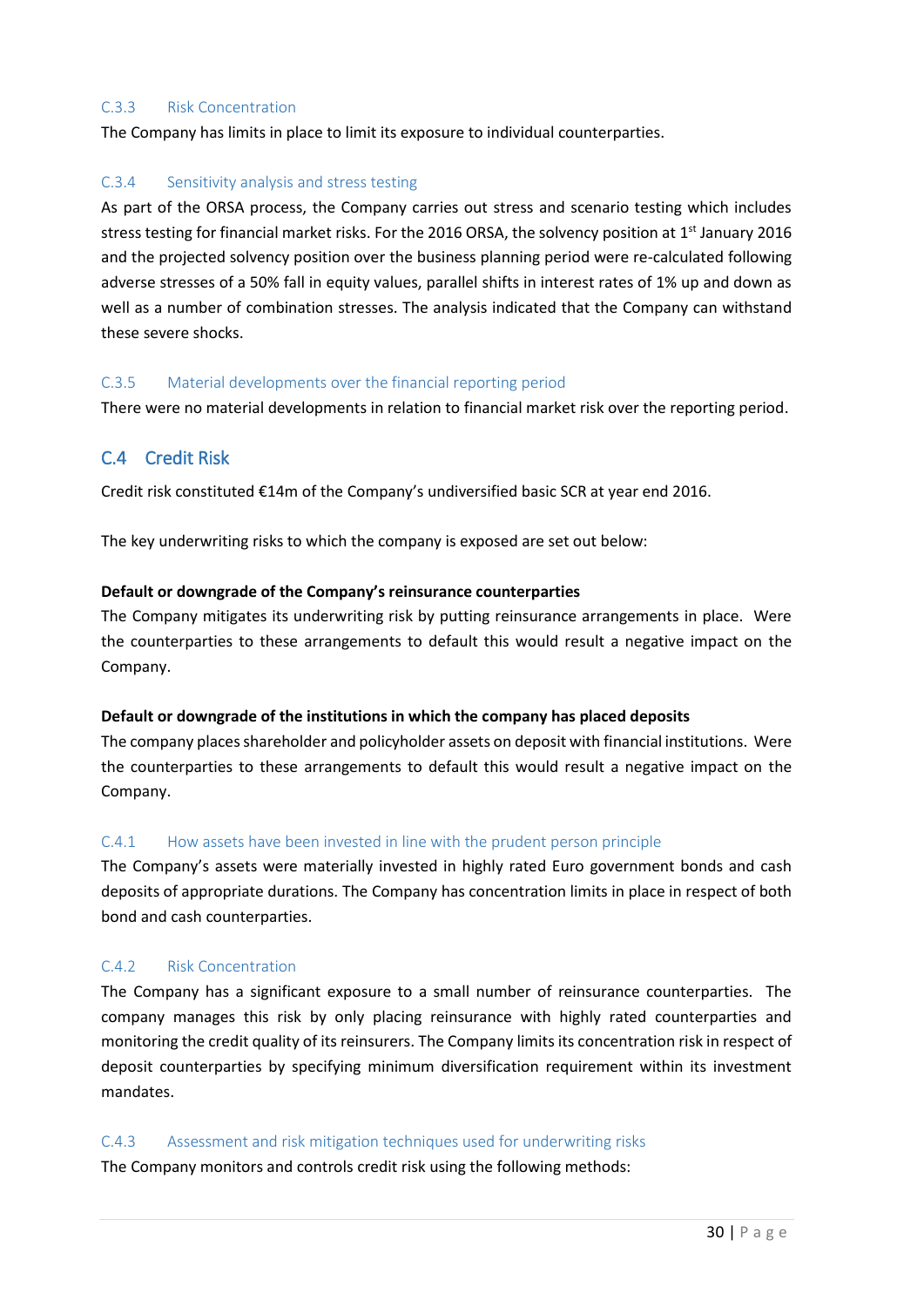- The company sets its investment strategy in order to mitigate its exposure individual counterparties
- The company sets out criteria for the financial strength of its counterparties in its risk appetite statement
- The company monitors its counterparty risk on a monthly basis

#### C.4.4 Sensitivity analysis and stress testing

As part of the ORSA process, the Company carries out stress and scenario testing which includes stress testing for credit risks. For the 2016 ORSA, the solvency position at  $1<sup>st</sup>$  January 2016 and the projected solvency position over the business planning period were re-calculated following an adverse stress of the default of the company's largest investment counterparty. The analysis indicated that the Company can withstand this severe shock.

#### C.4.5 Material developments over the financial reporting period

There were no material developments in relation to credit risk over the reporting period.

## <span id="page-30-0"></span>C.5 Liquidity Risk

The Company does not hold capital against liquidity risk however there is a framework to ensure sufficient liquid assets are held at all times. The Company's key liquidity risk metric is the liquidity coverage ratio defined liquid assets at the start of the month divided by the expected monthly outflow. This is calculated in both a base and stressed scenario. The Company stressed liquidity coverage ratio was in excess of 100% over 2016.

The Company's primary sources of liquidity risk include:

- Payment of dividends
- Shareholder exposure in property funds
- Increase in mortality
- Operational risk event
- Non-recovery of reinsurance claims
- Reduced unit-linked charges

#### C.5.1 Risk Concentration

The Company manages its liquidity concentration risk by placing deposits and investments with a range of counterparties.

#### C.5.2 Assessment and risk mitigation techniques used for underwriting risks

- The Company monitors and controls liquidity risk using the following methods:
	- The company sets its investment strategy in order to ensure that it has sufficient liquid assets available to meet its liabilities
	- The company has monitors its liquidity coverage ratio monthly against risk appetite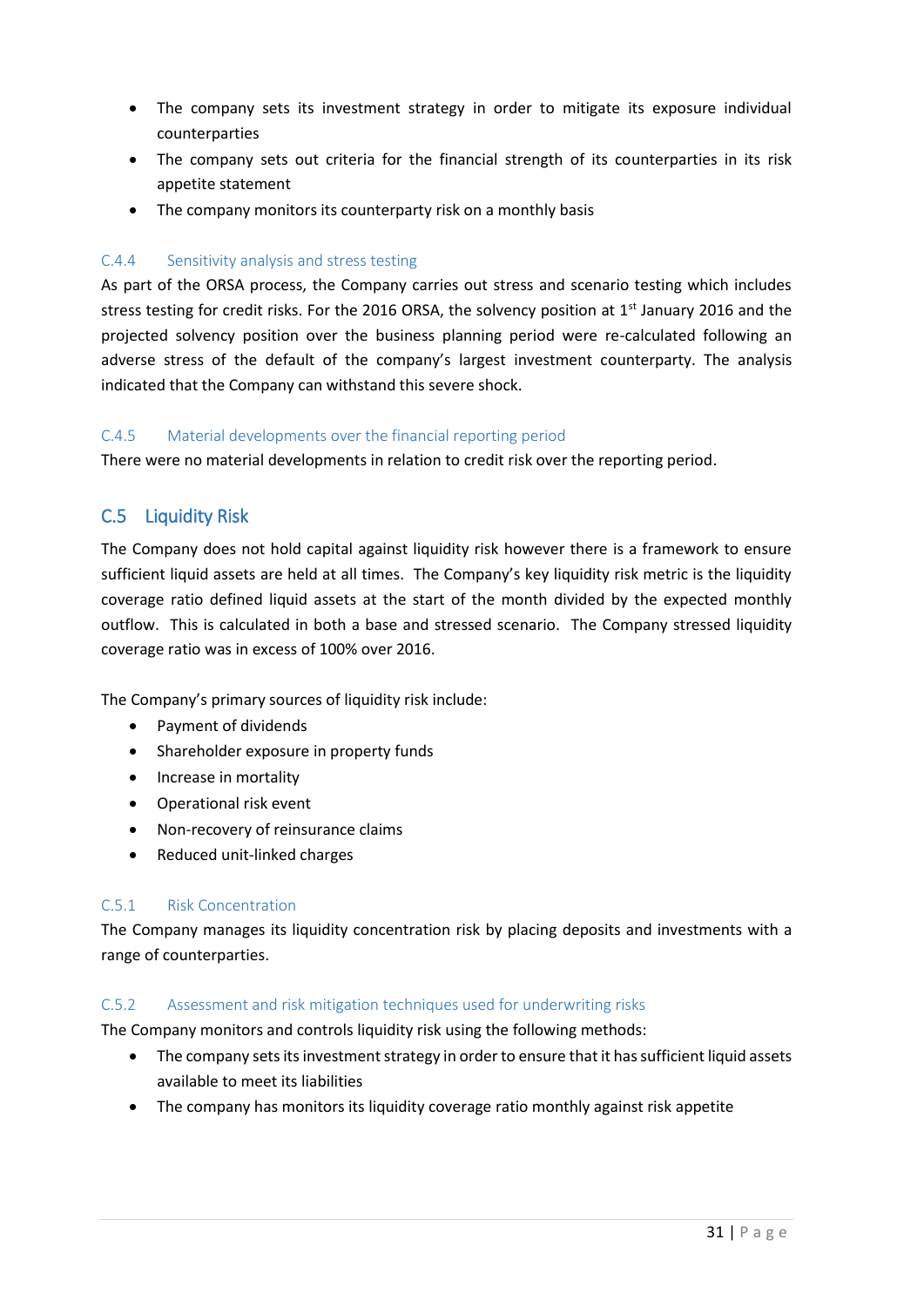#### C.5.3 Sensitivity analysis and stress testing

As part of the ORSA process, stress and scenario testing is conducted to assess the liquidity risk under stressed conditions. The Company's policy is to hold sufficient liquid assets to meet both expected and stressed operating liquidity demands within a specified time horizon.

#### C.5.4 Expected profits in future premiums (EPIFP)

This amounts to €53.3m at 31 December 2016.

#### C.5.5 Material developments over the financial reporting period

The Company adopted a new liquidity management framework over the reporting period.

## <span id="page-31-0"></span>C.6 Operational Risk

Operational Risk contributed €6m to the Company's SCR at 31/12/2016.

Operational Risk represents the risk of losses incurred as a result of inadequate or failed internal processes, people and systems, or from external events (including legal risk).

In addition, operational risks are addressed and monitored qualitatively based on the Company's integrated assurance framework.

#### C.6.1 Assessment and risk mitigation techniques used for underwriting risks

The Company monitors and controls operational risk using the following methods:

- Logging of operational events with root cause analysis to improve processes.
- Forums to discuss Key Risks and Emerging Risks.
- Risk and Control Self-Assessment of the risks it is facing and the controls in place to manage them.
- Monitoring of Operational Risk Appetite metrics and Key Risk Indicators.
- **•** Risk Assurance Reviews
- End user application controls
- Monthly operational risk reporting

#### C.6.2 Sensitivity analysis and stress testing

As part of the ORSA process, the Company carries out stress and scenario testing which includes stress testing in relation to Operational Risk events. For the 2016 ORSA operational risk stress tests included the failure of outsource service providers, the emergence of significant customer remediation issues, a cyber risk event and financial reporting errors. The analysis indicated that the Company can withstand these severe shocks.

#### C.6.3 Risk Concentration

The Company has a significant exposure to a small number of outsource service providers.

#### C.6.4 Material risk developments over the reporting period

Operational Risk has remained stable over the reporting period.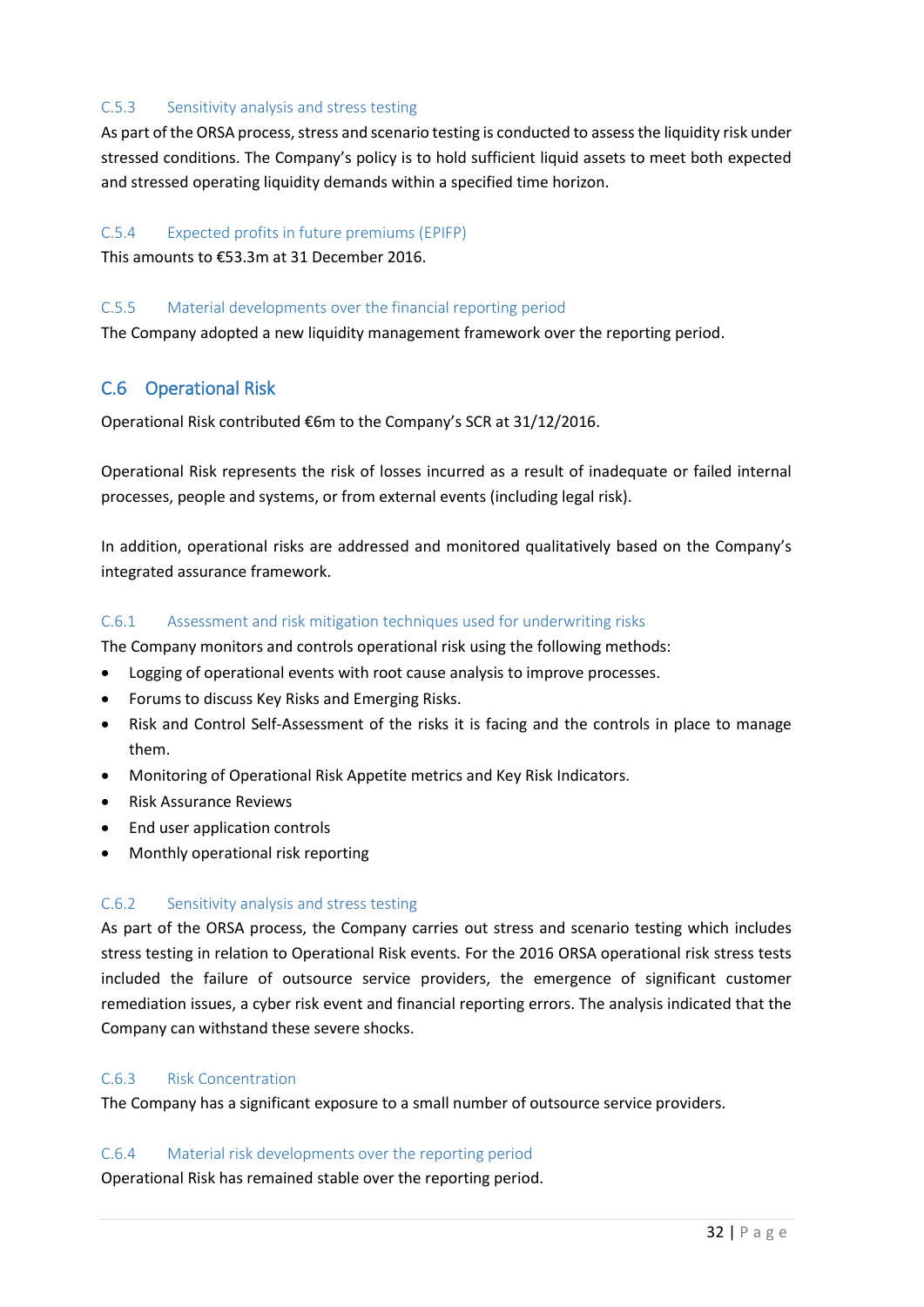A project is in place to strengthen the IT Security controls in response to the elevated level of hacking and Cyber incidents in the wider industry.

# <span id="page-32-0"></span>C.7 Other Material Risk

It is not yet clear what the ultimate outcome of the Brexit withdrawal negotiations will imply for the Company since its direct parent is a UK based company. The Company is monitoring this development and will take appropriate action as this progresses.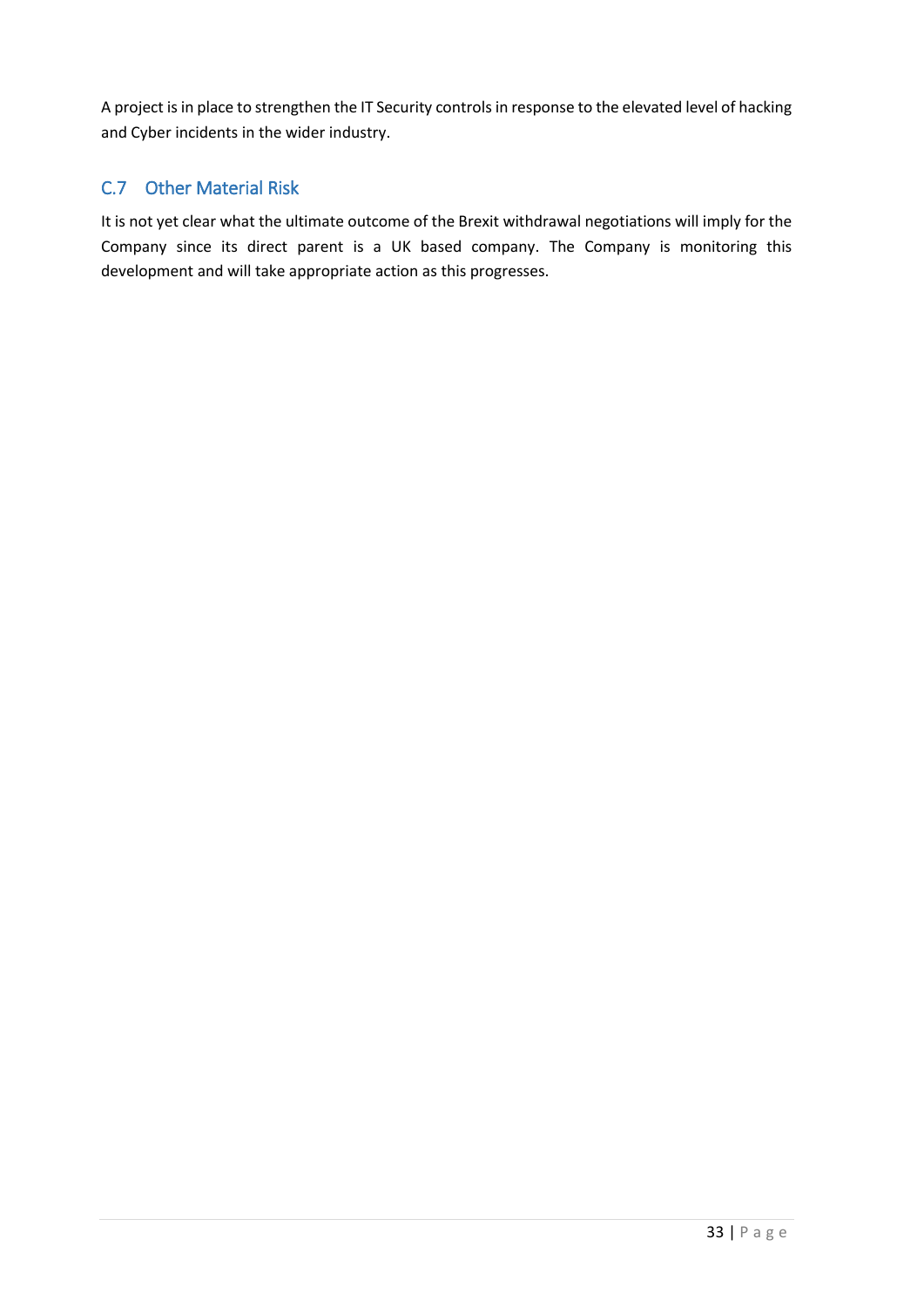# <span id="page-33-0"></span>D. VALUATION FOR SOLVENCY PURPOSES

## <span id="page-33-1"></span>D.1 Valuation of assets for solvency purposes

## D.1.1 Methods applied for valuation of material assets

An analysis of the material assets on a Solvency II valuation basis as at 31 December 2016 were as follows: (Based on QRT Balance Sheet S.02.01):

|                                                                                |                    | <b>IFRS</b> financial |                   |
|--------------------------------------------------------------------------------|--------------------|-----------------------|-------------------|
| €'000                                                                          | <b>Solvency II</b> | statements            | <b>Difference</b> |
| <b>Deferred Acquisition Costs</b>                                              |                    | 36,050                | (36,050)          |
| Investments (other than assets held for<br>index-linked and unit-linked funds) | 271,528            | 271,528               |                   |
| Cash and cash equivalents                                                      | 13,410             | 8,810                 | 4,600             |
| Assets held for index-linked and unit-<br>linked funds                         | 2,147,299          | 2,147,299             |                   |
| Reinsurance recoverables                                                       | 307,169            | 490,652               | (183, 483)        |
| Deferred tax assets                                                            | 473                | 24                    | 449               |
| Total of all other assets not listed above                                     | 5,223              | 5,095                 | 128               |
| <b>Total</b>                                                                   | 2,745,102          | 2,959,458             | (214, 356)        |

#### **Deferred Acquisition Costs**

The Deferred Acquisition Cost asset recognised by the Company in the IFRS financial statements is amortised to the income statement on a systematic basis dependent on the underlying insurance or investment contract.

Under Solvency II, Deferred Acquisition Cost assets are considered to have an economic value of nil therefore such assets are excluded from the Solvency II balance sheet.

## **Investments (other than assets held for index-linked and unit-linked funds)**

Investments mainly consist of shareholder short-term government bonds, investment funds and deposits that are valued at fair value determined to the extent possible by reference to observable market prices.

There is no difference between Solvency II and IFRS financial statements values for these investments.

## **Cash and cash equivalents**

Cash and cash equivalents are valued at nominal value. There is no difference between Solvency II and IFRS financial statements values for such cash as the amount held under IFRS is a suitable approximation of fair value. This is based on the assessment of the nature of the balances held, the short term nature of the amounts held along with the counterparties with which the amounts are held.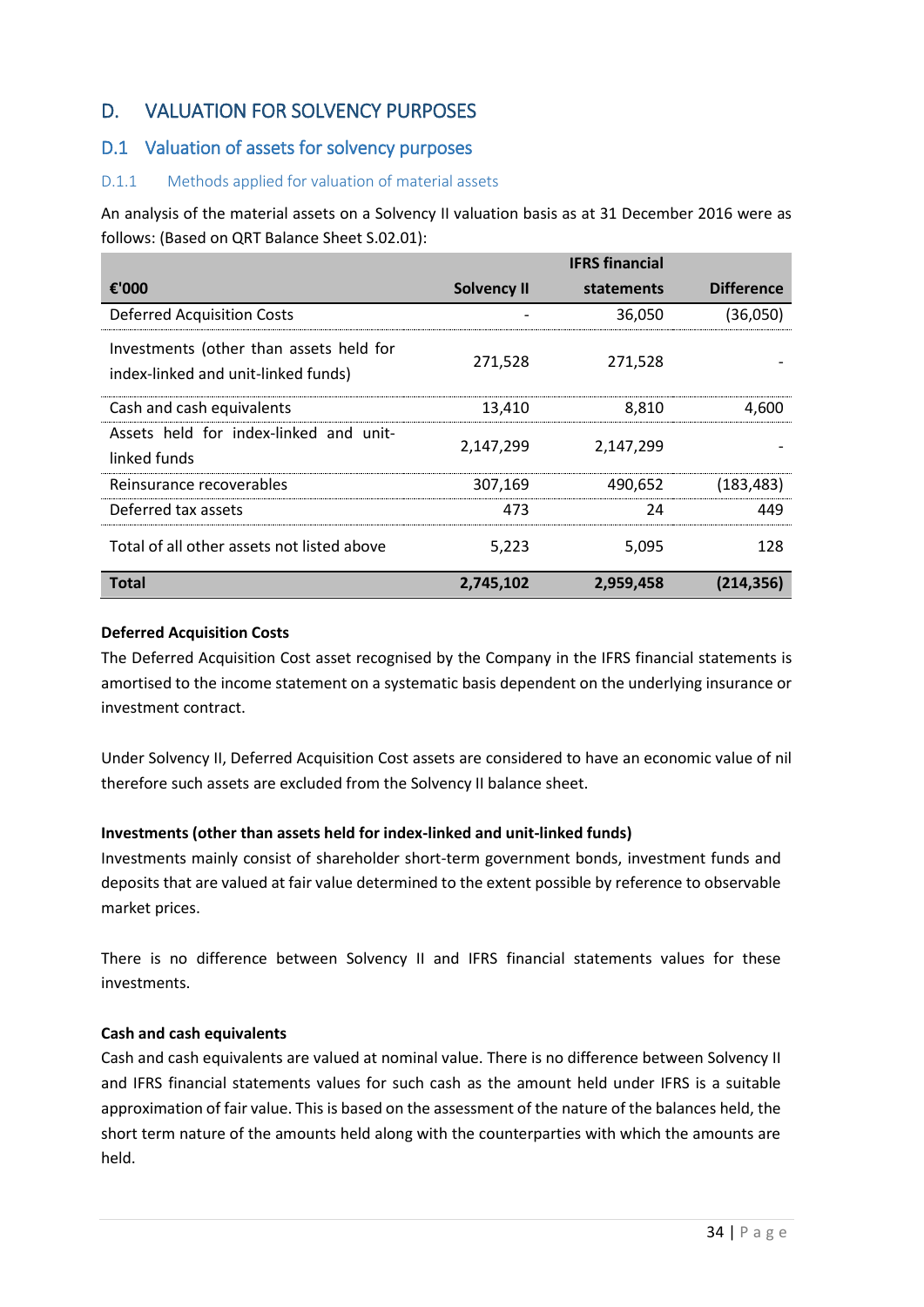#### **Assets held for index-linked and unit-linked funds**

Assets held for index-linked and unit-linked funds mainly consists of policyholder financials assets (debt securities, equity shares, unit trusts, trackers, investment properties and derivatives) that are valued at fair value through profit and loss ("FVTPL") in the IFRS financial statements determined in accordance with IFRS 13 *Fair value measurement*.

The overarching valuation principle under Article 75 (Article 75 (1) of Directive 2009/138/EC)) is that assets are required to be valued at the amount for which they could be exchanged between knowledgeable willing parties in an arm's length transaction. Solvency II requires that the valuation methods used should be compatible with International Accounting Standards ("IAS's") provided that such valuation methods are consistent with Article 75. The accounting standard for determining the fair value of financial assets is IFRS 13. The fair value of financial assets as determined by IFRS 13 is consistent with the Solvency II framework under Article 75.

#### **Reinsurance recoverables**

For Solvency II and IFRS financial statements valuation, reinsurance recoverable relate to the share of Technical Provisions for ceded business that is determined with reference to the contractual agreement and the underlying gross liability.

The difference between Solvency II and IFRS financial statement values is mostly attributable to different biometric assumptions, economic assumptions and reserving methodologies used between Solvency II and IFRS financial statements.

#### **Other assets**

Other assets consist of reinsurance receivables, insurance and intermediaries' receivables and trade receivables, which are held at an amount that is deemed to resemble the fair value.

There is no difference between Solvency II and IFRS financial statements values for other assets.

#### **Assumptions and judgements applied for valuation of material assets**

Investments are valued at market value, which is determined by reference to observable market prices. When observable market prices are not available, the Company follows the fair value measurement methodology. There are no major sources of estimation uncertainty when using judgments to determine valuations. Since Solvency II follows market valuation approach, the securities are not carried at more than recoverable amounts.

#### **Changes made to recognition and valuation basis of material assets during the period**

No changes have been made to the recognition and valuation basis or to estimation assumptions during 2016.

#### D.1.2 Methods and assumptions applied in determining the economic value

Quoted prices in active markets for identical or similar assets are used to determine the economic value for the majority of financial assets. Most financial asset prices are sourced from outsourced service providers. To ensure that financial assets are valued completely and accurately, the outsourced service providers have a number of controls in place over the asset valuations. These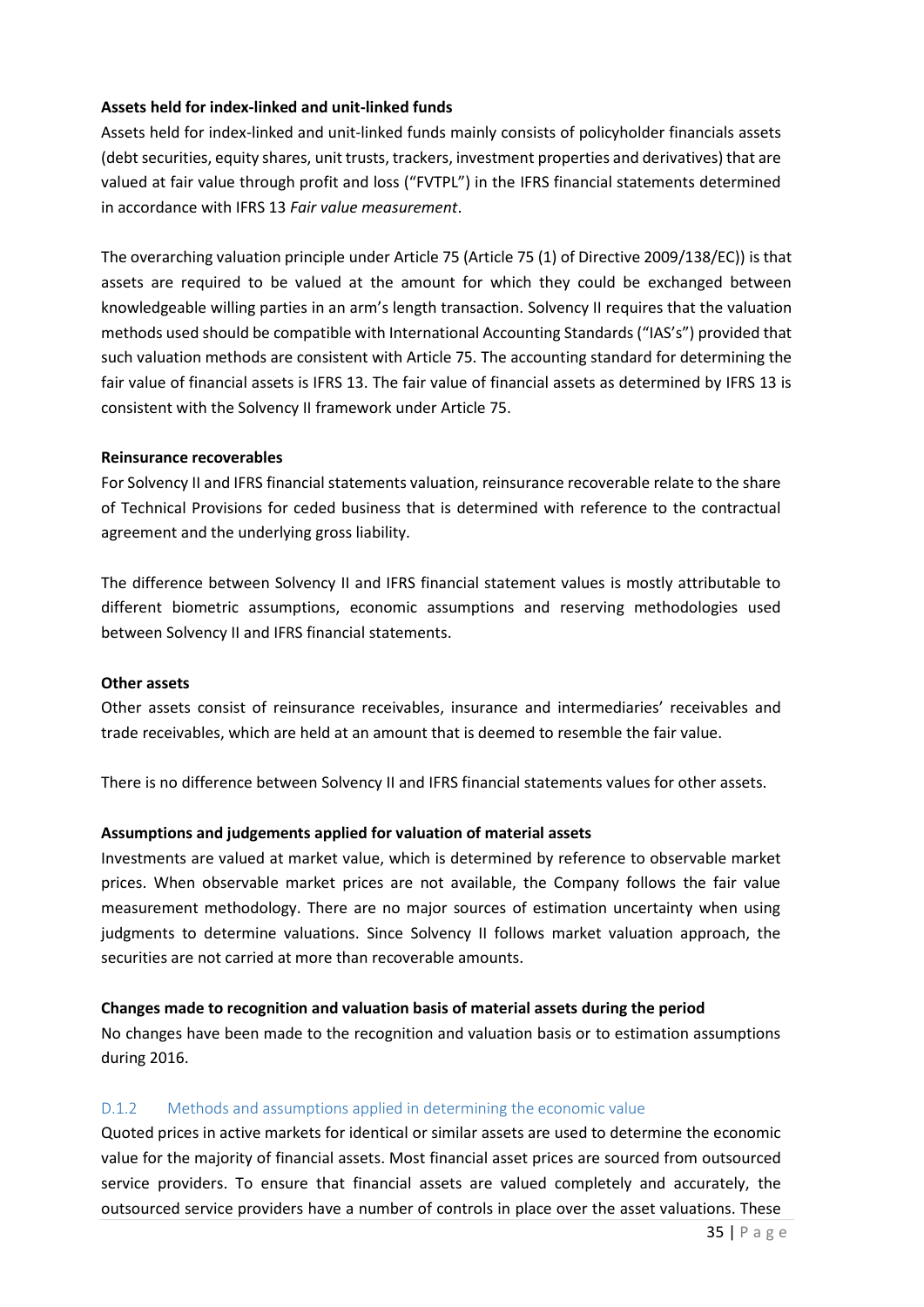controls are outlined in the ISAE 3402 report. In addition, prices are reviewed by the Company's investment team on a monthly basis to ensure prices are accurate and valid. When quoted market prices are not available, a market price from an alternative source is selected.

As at 31 December 2016, the value of investments valued at quoted market prices in active markets, for the identical assets, were €1,772m. The value of investments valued at quoted market prices in active markets, for the similar assets, were €266m. The value of investments using alternative valuation method was €14m.

## D.1.3 Deferred Tax Asset

Deferred Tax Asset of €0.024m has been recognised in the IFRS financial statements for all deductible temporary differences and for the carry forward on unused tax losses and unused tax credits, to the extent that the realisation of the related tax benefit through expected future taxable profits is probable.

Deferred Tax Asset recognition on tax losses is determined by reference to the tax laws enabling such recognition on the same enacted or substantively enacted basis.

Solvency II requires that Deferred Tax Asset for Solvency II purposes are determined by the differences between the economic valuation of an asset or liability on the Solvency II balance sheet and its tax base. On the Solvency II balance sheet as at 31 December 2016 there was a Deferred Tax Asset of €0.5m recognised.

#### **Amount for which no Deferred Tax Asset is recognised**

The amount of deductible temporary differences, unused tax losses and unused tax credits for which no Deferred Tax Asset is recognised in the Solvency II balance sheet is zero, because of tax loss carry forward restrictions. The expiry date, if any, for tax losses and tax credits, is dependent on the local tax law.

#### **Projected future taxable profits**

Deferred Tax Asset to be recovered after more than 12 months are €0.5m. Deferred Tax Asset to be recovered within 12 months are nil. The utilisation of Deferred Tax Asset depends on projected future taxable profits, including those arising from the reversal of existing taxable temporary differences.

#### **Actual tax losses suffered by the Company**

Under general circumstances, actual tax losses suffered by the Company in either the current or preceding periods, in the tax jurisdiction to which the Deferred Tax Assets are considered as a Deferred Tax Asset, are taken into account to the extent that future tax benefits utilising these tax losses are probable.

Due to materiality, actual tax losses have not been taken into consideration.

#### **Tax rate during the period**

The corporation tax rate in the Irish jurisdiction is 12.5%.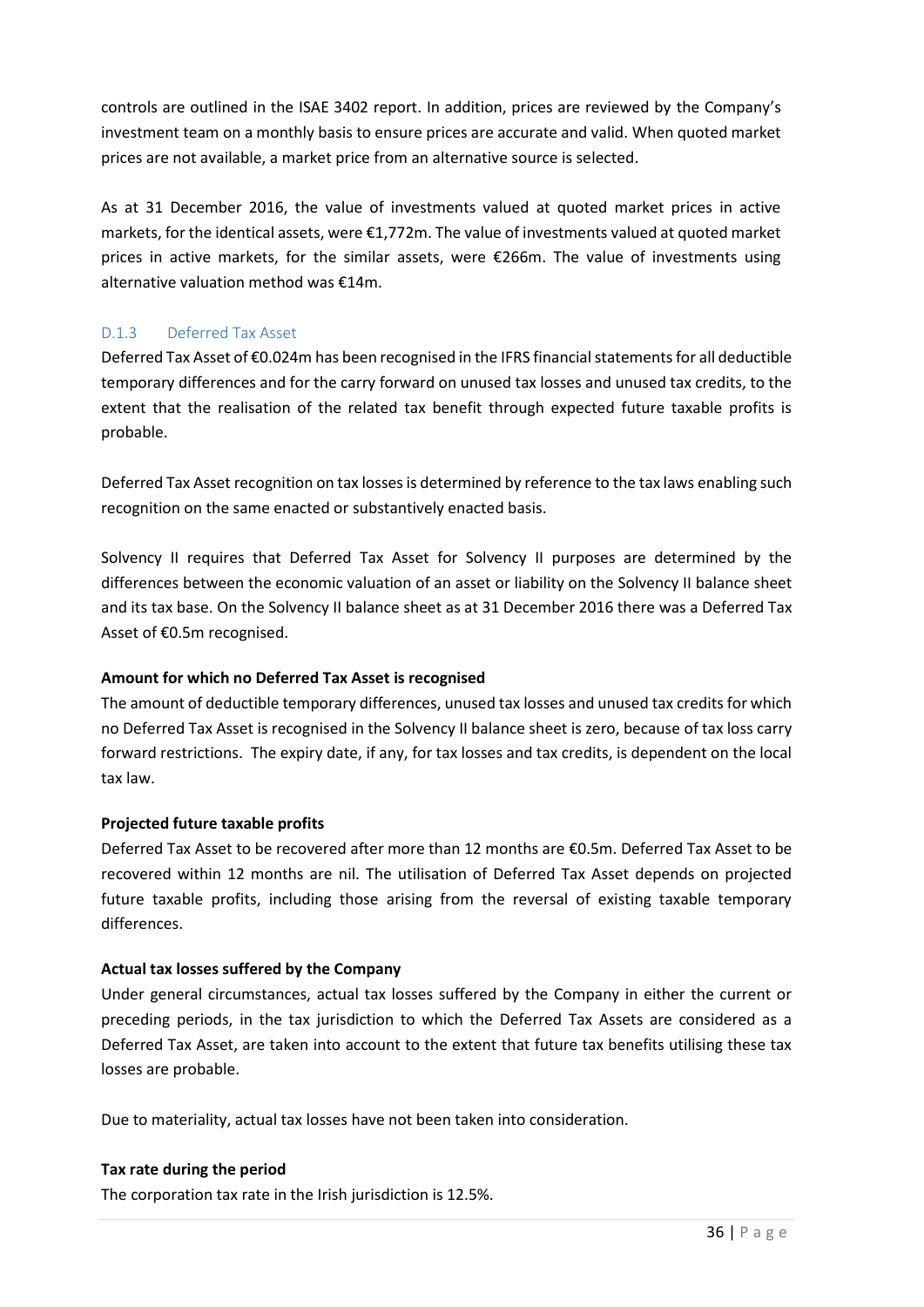#### D.1.4 Lease assets and liabilities

As at 31 December 2016, the Company does not have any material financial or operating leasing arrangements.

#### D.1.5 Holdings in related undertakings

As at 31 December 2016, the Company does not have any holdings in related undertakings.

#### D.1.6 Intangible assets

The Company does not show any intangible assets on the SII balance sheet as at 31 December 2016.

## <span id="page-36-0"></span>D.2 Valuation of Technical Provisions for solvency purposes

The following table shows the value of life Technical Provisions by material class of business as at 31 December 2016:

|                   | <b>Technical</b>  |             |              |                    | <b>Total net</b>  |
|-------------------|-------------------|-------------|--------------|--------------------|-------------------|
|                   | <b>Provisions</b> | <b>Best</b> | Reinsurance  |                    | <b>Technical</b>  |
| €'m               | As A Whole        | estimate    | recoverables | <b>Risk margin</b> | <b>Provisions</b> |
| Index-linked and  |                   |             |              |                    |                   |
| Unit-linked       | 2,115             | -37         |              | 17                 | $-21$             |
| Other Life        |                   | $235 (+43)$ | $268 (+20)$  | 31                 | $-2 (+23)$        |
| <b>Health SLT</b> |                   | $5(+1)$     | $18 (+1)$    | 3                  | $-11 (+0)$        |
| <b>Total</b>      | 2.115             | $202 (+44)$ | $286 (+21)$  | 51                 | $-33 (+23)$       |

Note that the amounts relating to notified claims (shown in brackets) should be combined with the bracketed figures to give the totals shown in QRT S.12.01 (subject to rounding).

## D.2.1 Information on methodology and assumptions

#### **Method used to calculate Technical Provisions**

The Technical Provisions are intended to represent the premium at which the Company could pay another insurer or reinsurer to assume its liabilities. The Technical Provisions are the sum of the Technical Provisions calculated As a Whole, the Best Estimate liability and the Risk Margin less the Reinsurance Recoverables.

#### **Technical Provisions calculated As a Whole and Best Estimate Liability**

The Technical Provisions calculated As a Whole equal the unit fund for each policy. The Best Estimate liability is the sum of the present value of the benefits payable under each contract (net of the current unit fund) plus the expenses associated with administering that contract less any premiums receivable under that contract.

This is calculated by deterministically projecting each policy's cashflows monthly until the policyholder reaches a maximum age or until any earlier date at which the policy is due to mature or expire.

The present value of expenses not included in the policy projection is calculated using a monthly projection.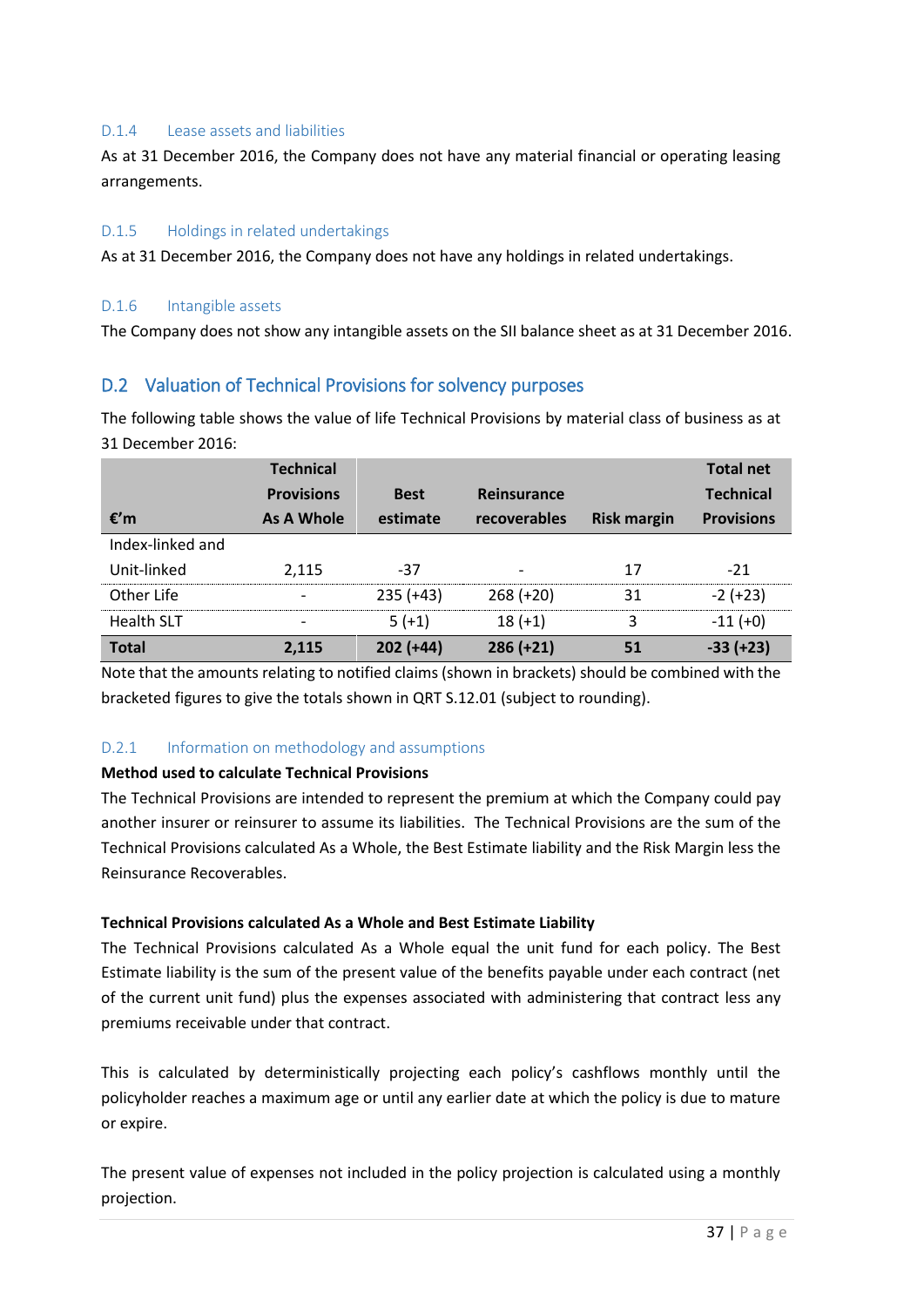For Solvency II these projections are carried out using best-estimate assumptions. The projections used for the Technical Provisions reported in the Financial Statements are carried out using assumptions including Provisions for Adverse Deviation ("PADs"). In the IFRS Financial Statements, the Technical Provisions for each unit-linked policy or non-linked cohort must be at least as large as the surrender value. This requirement does not apply to the Solvency II Technical Provisions.

#### **Reinsurance Recoverables**

The present value of reinsurance claims less reinsurance premiums adjusted for the reinsurer's credit risk.

This is calculated by projecting each policy's reinsurance cashflows on the same basis as is used to calculate the Technical Provisions.

Although the reinsurance recoverables are very significant, the strength of the Company's reinsurance counterparties is such that the adjustment for default risk is not material.

#### **Risk Margin**

The risk margin is the cost of the capital that would be held by a reference undertaking, with no existing policy book, to support the Company's current policy book. The capital that the reference undertaking holds is the SCR for non-hedgeable risks. The cost of holding the capital is specified as 6% p.a. in excess of the risk free rate of return.

Simplifications have been applied when calculating the SCR at future time periods in order to calculate the Company's risk margin (Article 58 of Solvency II Delegated Acts).

#### **Simplification used in the Technical Provisions calculation**

There are a small number of policies and/or benefits that are not included in the calculation of the Technical Provisions on the grounds of materiality and for practical reasons:

- Income protection business.
- Reinsurance on mortality benefits for unit-linked protection policies.
- Waiver of premium rider benefit on unit-linked protection policies.

In the Risk Margin Calculation Risk Carriers are used to project the individual components of the SCR rather than making a full calculation of each future SCR. The choice of Risk Carriers is considered to be granular enough to capture the nature of the Company's business. This approach has been considered adequate given the nature, scale and complexity of the risks of the Company's business.

The effect of reinsurance on the SCR is split between reinsurers using the split of the modelled reinsurance recoverables. At present both main reinsurers have the same credit rating so it does not have a material effect on the capital requirement.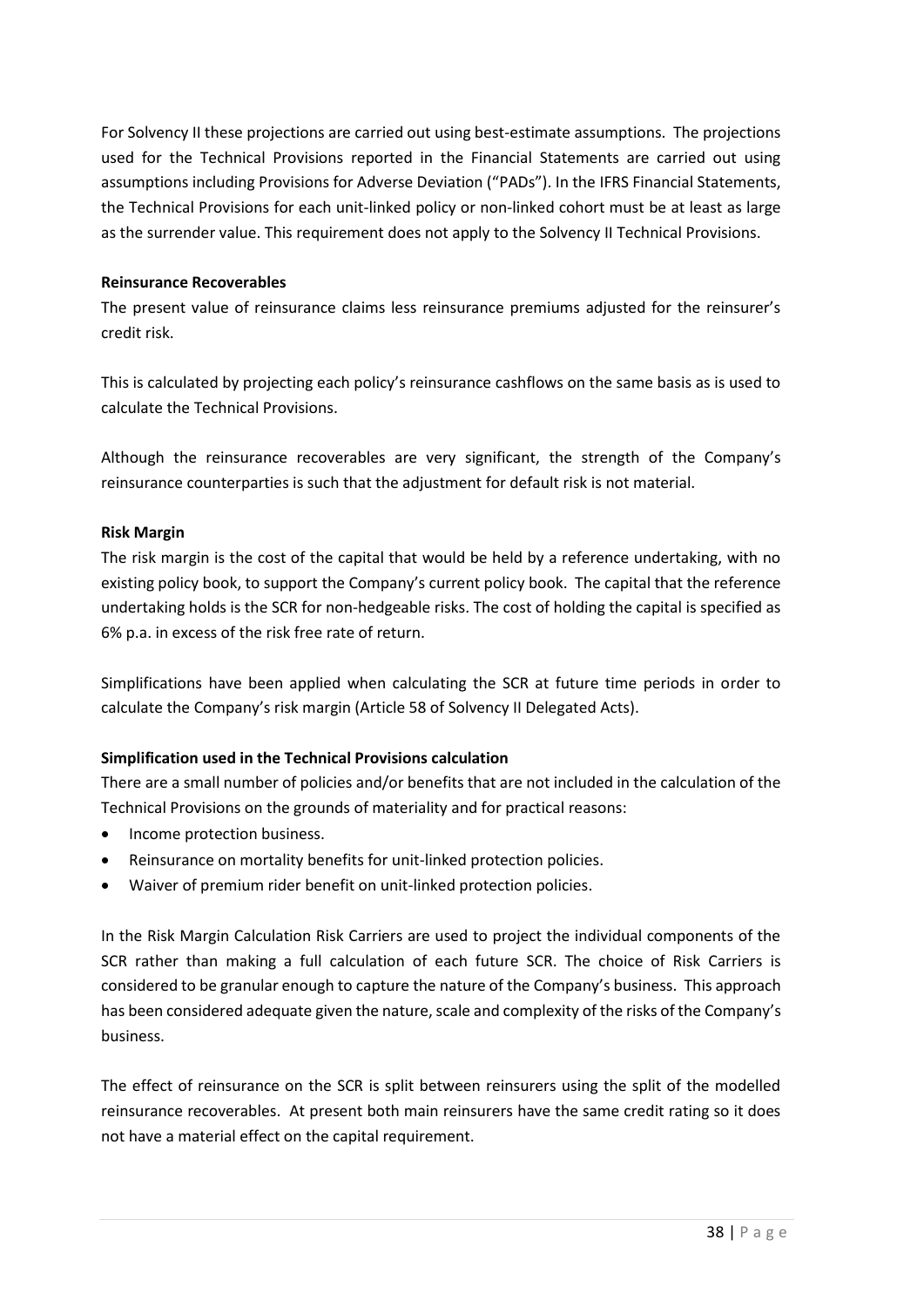#### **Assumptions**

#### **Investment returns & discount rates**

The Technical Provisions in Solvency II use a yield curve specified by EIOPA. This is based on Euro swap rates, a deduction for credit risk and a long term rate of return specified by EIOPA. The rules require that a credit adjustment of between 10 and 35 bps is applied to the risk-free discount rate for each currency. An adjustment of 10 bps was applied by EIOPA to the euro discount rate at year end 2016 and at previous dates.

The Company do not apply matching adjustments or volatility adjustments to the discount rate used for Solvency II Technical Provisions.

The Technical Provisions for Insurance business in the IFRS Financial Statements use a single rate – the swap rate appropriate to the duration of the non-linked liabilities less a PAD (0.5% at 31December 2016). This rate was 0.77% at 31 December 2016.

#### **Mortality & morbidity assumptions**

Mortality and morbidity assumptions are fixed proportions of proprietary tables and are set with regard to recent company experience and general industry trends. The assumptions used in the preparation of the financial statements also include a provision for adverse deviation.

#### **Persistency assumptions**

Lapse and PUP assumptions are set with regard to recent company experience and general industry trends. The assumptions used in the preparation of the financial statements also include a provision for adverse deviation.

#### **Expense assumptions**

Expense assumptions are set with regard to the Company's business plan. The assumptions used in the preparation of the financial statements also include a provision for adverse deviation but do not allow for the impact of diseconomies of scale as these are covered by income cash-flows which would not otherwise be recognised.

#### D.2.2 Uncertainty associated with Technical Provisions

As a closed book of business, the main areas of uncertainty are in relation to the Company's assumed persistency and expenses.

The Company's year-end 2016 persistency assumptions are set using experience from the previous 4 calendar. Future developments (e.g. changes in the economic outlook in Ireland) could lead to actual persistency experience being higher or lower than that assumed.

The Company's expense assumption was set using a combination of the Company's current expenses and expert judgment on how these are likely to develop in the future as the Company's policy count declines. Future developments could lead to the Company's actual expenses being higher or lower than that assumed.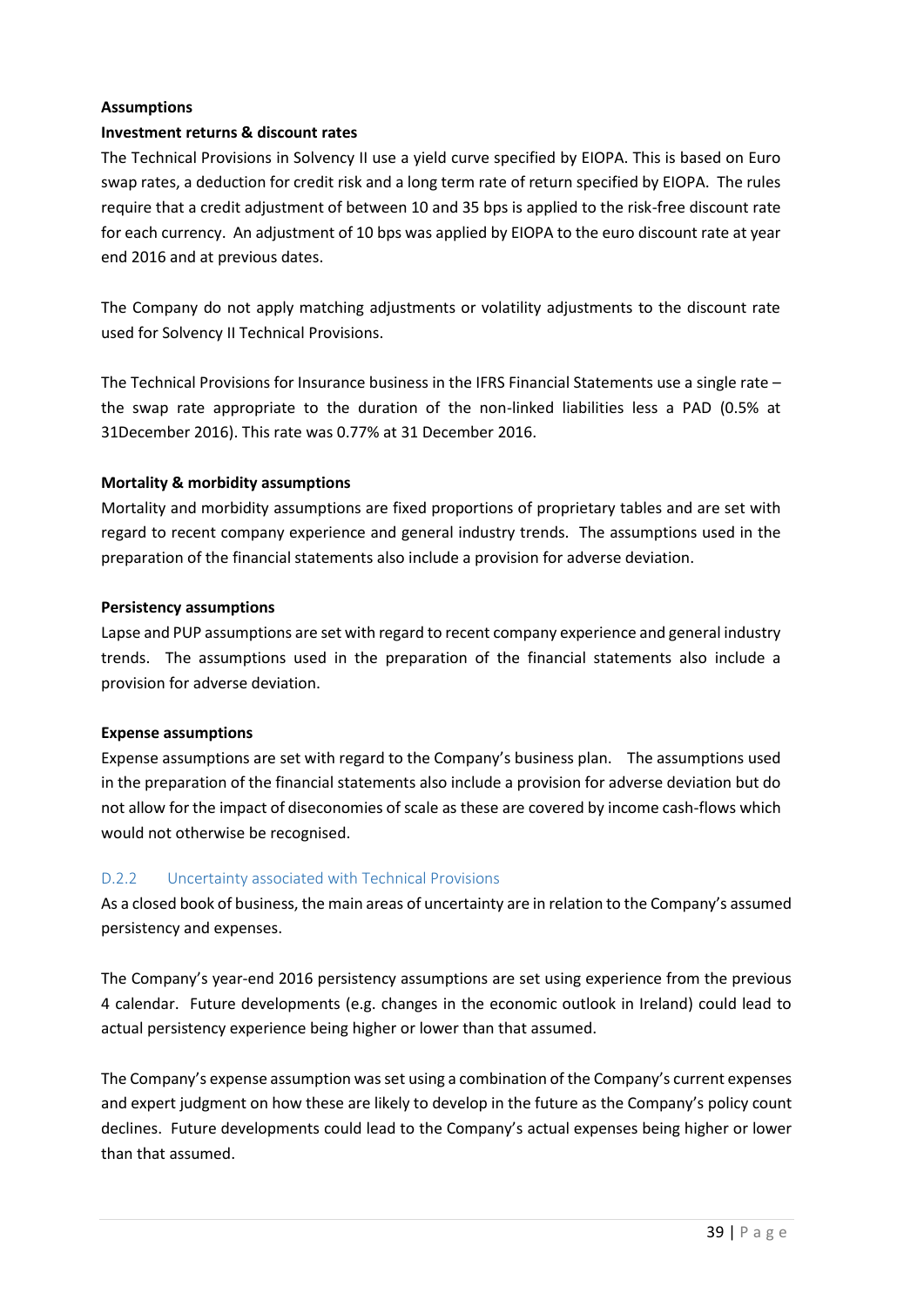#### D.2.3 Material differences between Solvency II and statutory net life Technical Provisions

The following table shows the difference between net Technical Provisions in the IFRS Financial Statements and net Technical Provisions in Solvency II, by material class of business as at 31 December 2016:

| €′m               | <b>IFRS Financial</b> |                    |                   |
|-------------------|-----------------------|--------------------|-------------------|
|                   | <b>Statements</b>     | <b>Solvency II</b> | <b>Difference</b> |
| Non-linked Life   | $0 (+23)$             | $-2 (+23)$         |                   |
| Unit-linked       |                       | -21                | +71               |
| Non-linked Health | $(+0)$                | $-11(+0)$          | ∔11               |

Additional provisions for notified claims shown on QRT S.12.01 are materially identical on both bases and shown in brackets.

The PADs have an immaterial impact on the Technical Provisions in the IFRS Financial Statements. Therefore, almost all of the difference in the table above is attributable to the methodology differences outlined below.

## **Material differences in methods used for solvency and financial statements Technical Provisions valuation**

#### **Assumptions**

Solvency II uses best estimate assumptions whereas the IFRS assumptions include provisions for adverse deviations. The IFRS expense assumption allows only for those expenses attributable to individual contracts whereas Solvency II assumptions allow for the full expected costs of the Company.

#### **Minimum level of provisions**

The Technical Provisions in Solvency II permit negative provisions at a policy level and at an overall level.

The Technical Provisions for non-linked business in the IFRS Financial Statements are calculated separately for each unit-linked policy and of four non-linked policy cohorts. None of these are permitted to hold a provision lower than the current surrender value. In addition, a non-unit reserve provision is calculated for every policy classed as Insurance business. This is not permitted to be negative and is calculated using a "cash reserve" method so that any projected strain not covered by preceding surplus is recognised immediately.

#### **Contract boundaries**

The Technical Provisions in Solvency II are calculated assuming that premium payments will cease at the first point at which they are not required to maintain the existing benefits. Policies with a conversion option are assumed to continue beyond the current expiry date.

The Technical Provisions for non-linked business in the IFRS Financial Statements are not calculated assuming any boundary assumption. Policies with a conversion option are not assumed to continue beyond the current expiry date.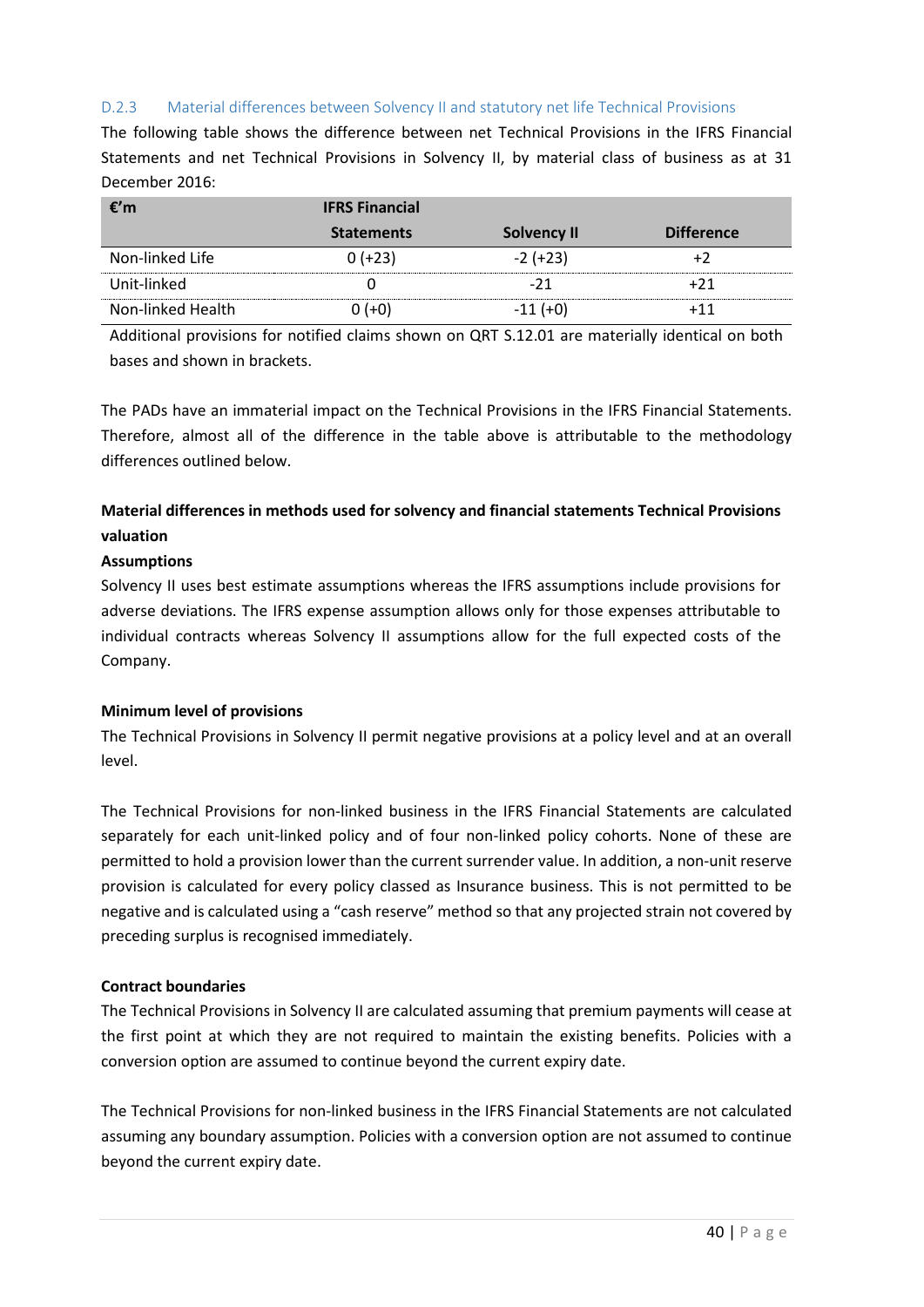#### **Risk margin**

The Technical Provisions in Solvency II are adjusted to reflect the cost for another insurance undertaking to provide an amount of eligible own funds equal to the SCR necessary to support the insurance obligations over the lifetime thereof were this undertaking to take over and meet these insurance obligations.

No such adjustment is applied in the IFRS Financial Statements.

#### D.2.4 Rationale behind material changes in assumptions since last reporting period

Solvency II assumptions are best-estimate and take regard of the Company's recent, current and expected future experience. In addition, a number of external environment factors including potential emerging trends that could impact on Technical Provisions and SCR are also considered as part of the assumption setting process.

The most significant assumption change was to the amount of the expense overlay which is reflective of changes to the Company's business plan.

The tables used to set mortality and morbidity assumptions were changed from industry tables to Swiss Re proprietary tables. The Swiss Re proprietary tables reflect more recent mortality and morbidity experience than the industry tables.

## D.2.5 Overview of material changes in the level of Technical Provisions since the last reporting period

The net Technical Provisions increased from -€54m at year-end 2015 to -€33m at year-end 2016. The most significant driver of the increase in Technical Provisions net of those calculated As a Whole was an increase in the Company's expense provision.

#### D.2.6 Transitional provisions/adjustments

The Company is not using any transitional measures in calculating its technical provisions.

## <span id="page-40-0"></span>D.3 Valuation of other liabilities for solvency purposes

An analysis of the material liabilities on a Solvency II valuation basis as at 31 December 2016 were as follows: (Based on QRT Balance Sheet S.02.01):

|                                                    |                    | <b>IFRS</b> financial |                   |
|----------------------------------------------------|--------------------|-----------------------|-------------------|
| €'000                                              | <b>Solvency II</b> | statements            | <b>Difference</b> |
| Deferred tax liabilities                           | 3,774              | 4,579                 | (805)             |
| Reinsurance payables                               | 6,129              | 6.129                 |                   |
| Payables (trade, not insurance)                    | 27,825             | 27,789                | 36                |
| Deferred Front End Fees                            |                    | 10,359                | (10,359)          |
| Total of all other liabilities not listed<br>above | 4.944              | 252                   | 4.692             |
| <b>Total</b>                                       | 42.672             | 49.108                |                   |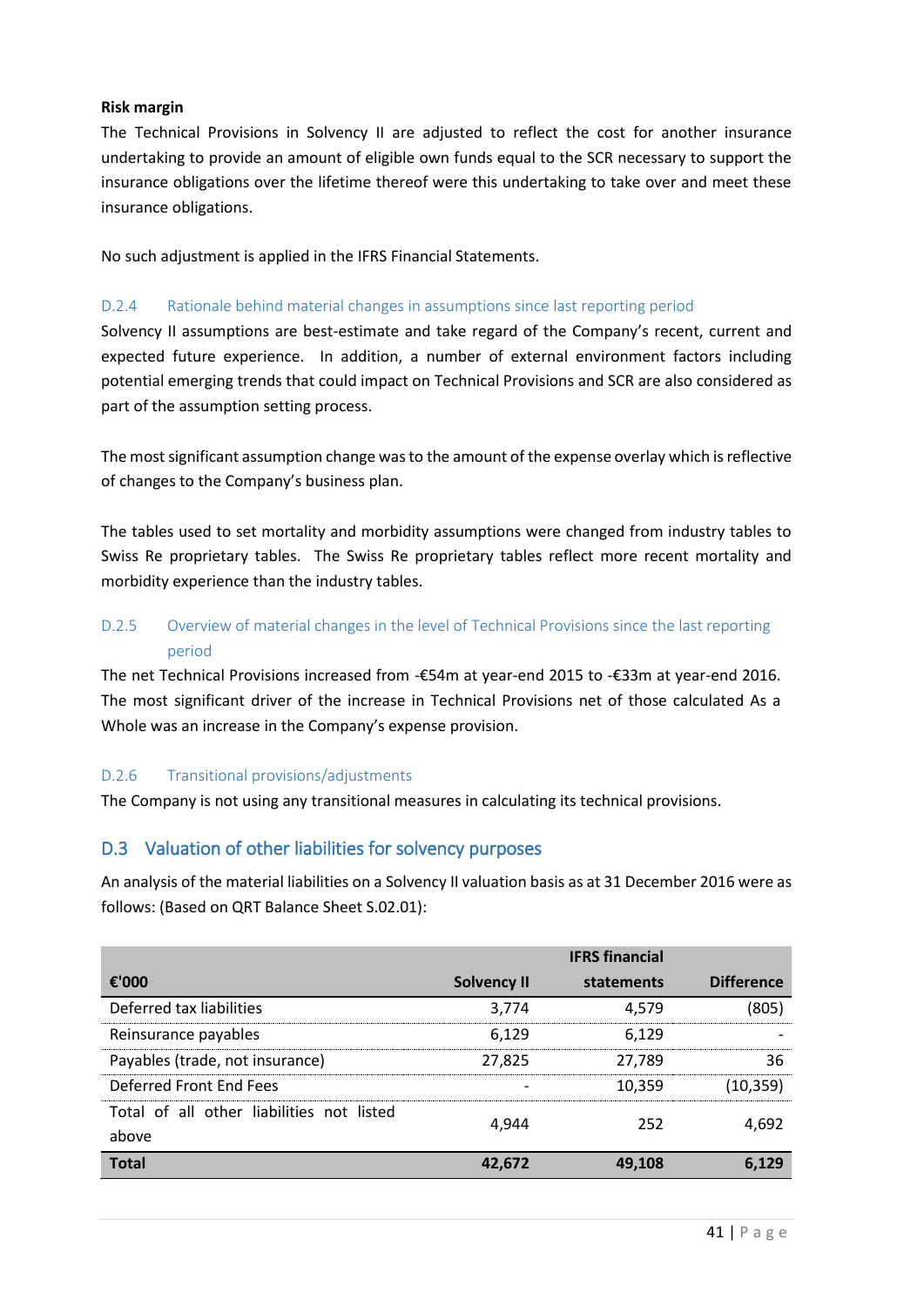## **Deferred Tax Liability**

## **Recognition of Deferred Tax Liability**

The Company records a provision for Deferred Tax Liability on all material taxable temporary differences. The tax rates enacted, or substantively enacted at the statement of financial position date are used to determine the Deferred Tax Liability in accordance with IAS 12.

The current Deferred Tax Liability recognised by the Company under IFRS relates to tax payable in future periods on undistributed surplus transferred out of the long term business fund. In accordance with Irish taxation rules, the deferred liability on the undistributed surplus is restricted to 12.5% of the projected future income which is determined by actuarial specialists.

Solvency II requires that Deferred Tax Liability for Solvency II purposes are determined by the differences between the economic valuation of an asset or liability on the Solvency II balance sheet and its tax base.

#### **Deferred Front End Fees**

Investment contract policyholders are charged fees for mortality, policy administration, investment management, surrenders and other contract services. These fees are recognised by the Company as revenue in the period in which they are collected unless they relate to services to be provided in future periods in which case the fees are deferred and recognised as the service is provided.

Under Solvency II, there is no concept of deferring revenue to match the provision of services. Any day-one gain or loss on the provision of such services is recognised at inception. Consequently, under Solvency II the Deferred Front End Fee liability has an economic value of nil and thus should be excluded from the market value balance sheet.

#### **Payables and all other liabilities**

The reinsurance payables, payables (trade, not insurance) and other liabilities are currently held at the amount which the Company would be required to pay to transfer the liabilities being either fair value or cost (in which case cost approximates fair value).

## D.3.1 Financial liabilities – the impact of changes in the Company's own credit risk rating

Other financial liabilities consist of other payables, including income tax payables and other tax payables. The change in the Company's own credit risk has no impact on the above financial liabilities.

#### D.3.2 Employee benefits

The Company does not operate a defined benefit scheme.

#### D.3.3 Provisions other than Technical Provisions and contingent liabilities

As of 31 December 2016 there were no other provisions/liabilities in addition to those described above.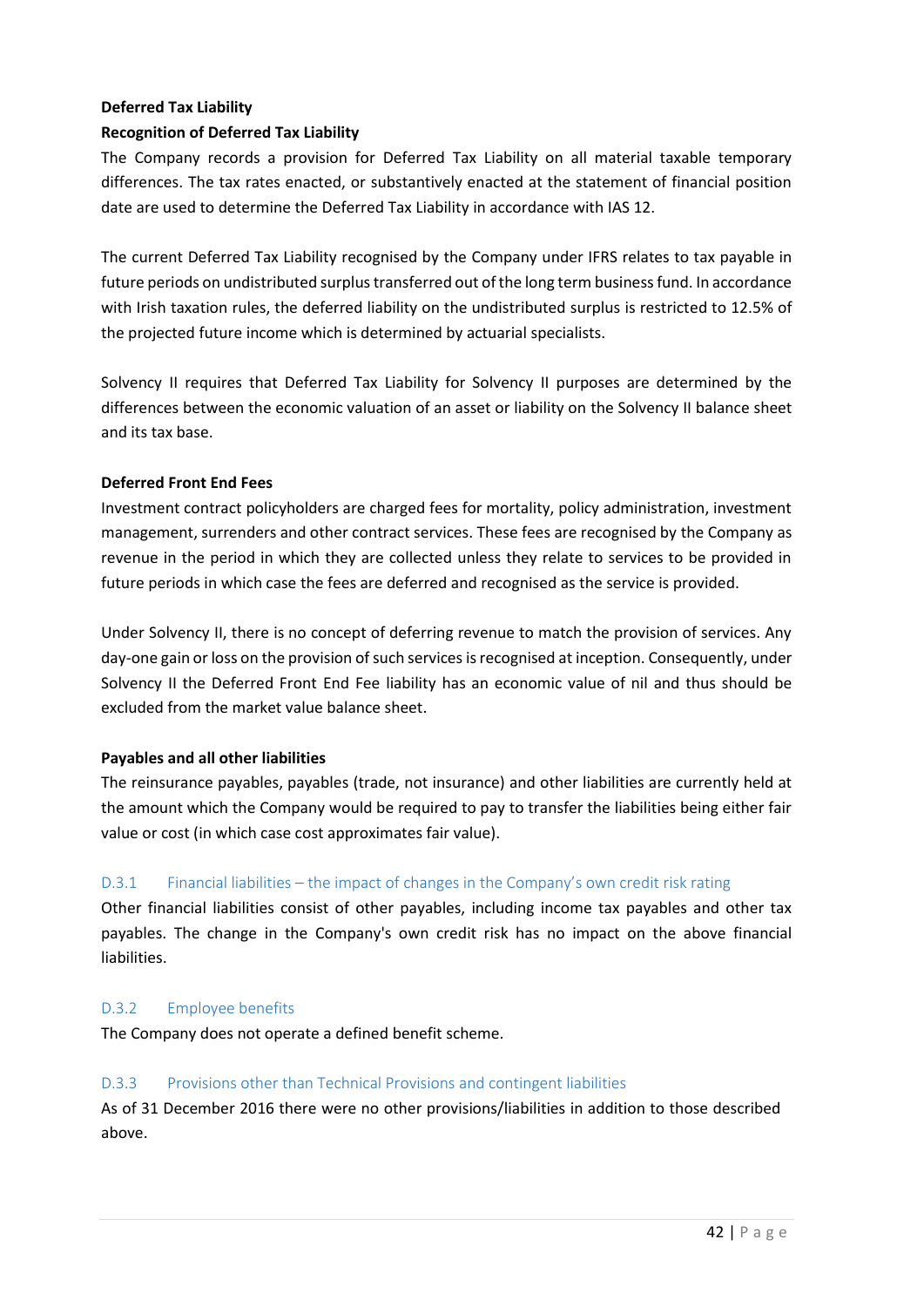#### D.3.4 Changes during the reporting period

No changes have been made to the recognition and valuation bases used or on estimations of liabilities during 2016.

#### D.3.5 Assumptions and judgements

No assumptions or judgments contribute materially to the valuation of other liabilities.

## <span id="page-42-0"></span>D.4 Alternative methods of valuation

Alternative methods of valuation applied by the Company to investment properties are outlined in valuation of assets D1 section.

Investment Properties are subject to AVM due to the absence of a tradable financial market for which identical or similar properties are frequently exchanged to provide common and credible market prices. Investment properties are valued by specialists equipped with a wealth of available resources, wide-ranging expertise, access to a large array of market sensitive information and an up-to-date knowledge base. The 'valuers' opinions of market values are primarily derived using recent and comparable market transactions on arm's length terms, where available. Chartered Surveyors must comply with both the professional valuation standards prescribed by the Royal Institution of Chartered Surveyors (RICS).

#### **Assessment of valuation uncertainty surrounding mark to model techniques used**

Investment properties are traded less frequently than assets such as listed equities and therefore a lack of liquidity increases the challenge to easily assess and attribute accurate prices. An independent valuer is appointed by the Company who has the expertise and market knowledge to value the portfolio of properties. Many factors must be considered when attributing a value and appropriate valuation models are applied. Inherent uncertainties prevail in any method of valuing property. While the main uncertainty of a surveyor's valuation typically concerns the condition of a property, it is assumed to be in a fair condition with no critical repairs. Surveyors can highlight issues which are considered essential repairs or breaches of good and marketable condition. The existence of a large number of similar property transactions at the valuation date mitigates valuation uncertainty. Although there is no recognised method of quantifying uncertainty, it is a consideration for the valuer in attaining an accurate market value. There are different types of uncertainty which include:

- Property valuations based on opinion which cannot be quantified
- Market conditions at the time of valuation (particularly in rapidly moving markets)
- Property-specific issues (e.g. will the tenant vacate at lease expiry or renew)
- <span id="page-42-1"></span>• Investment Approach

#### **Comparison of the valuations against experience**

Over time the Company had not experienced material detriment from the realisation of property below the valuation attributed in the balance sheet.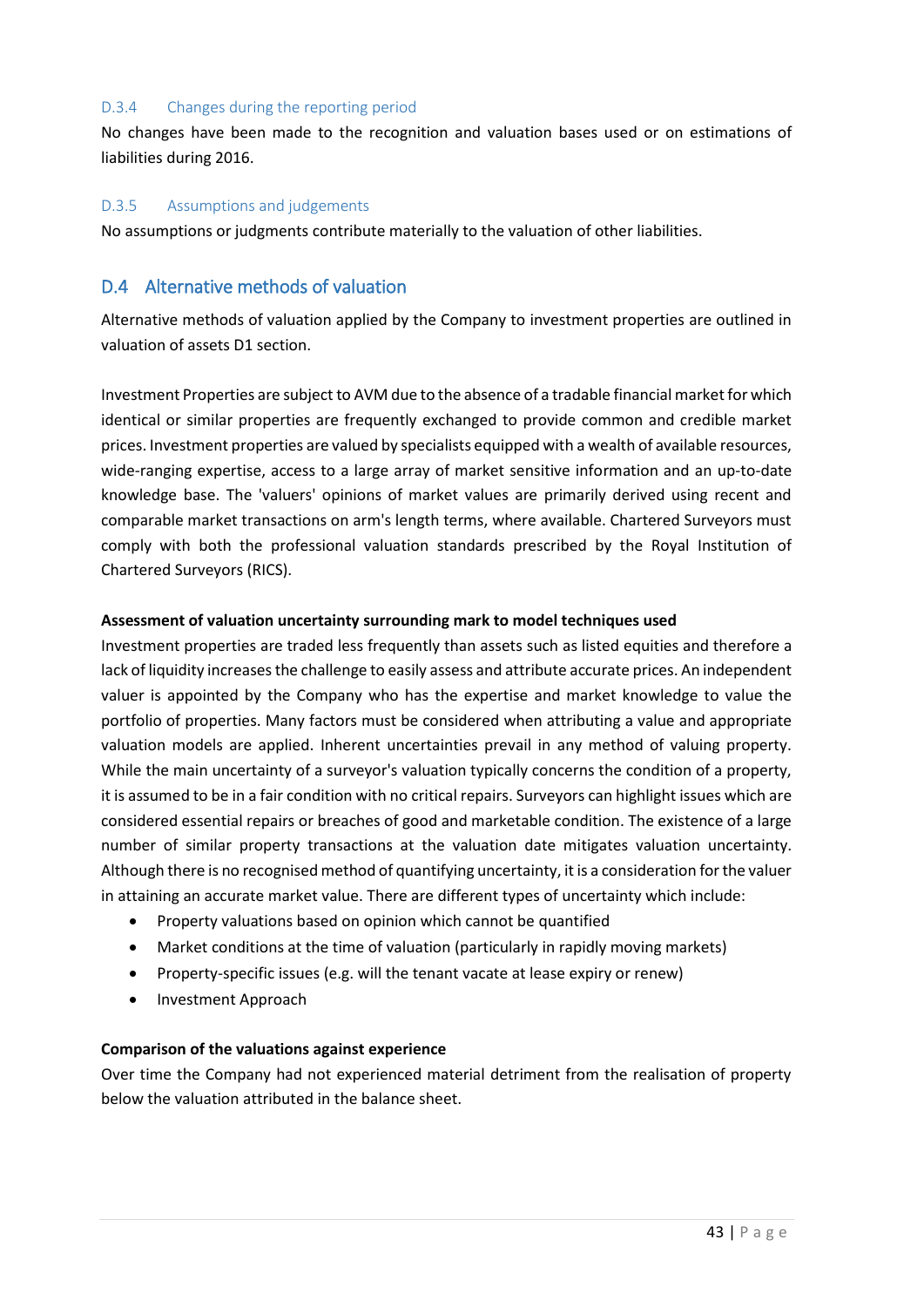# D.5 Any other material information

All material information regarding the valuation of assets and liabilities for Solvency II purposes have been described in the sections above.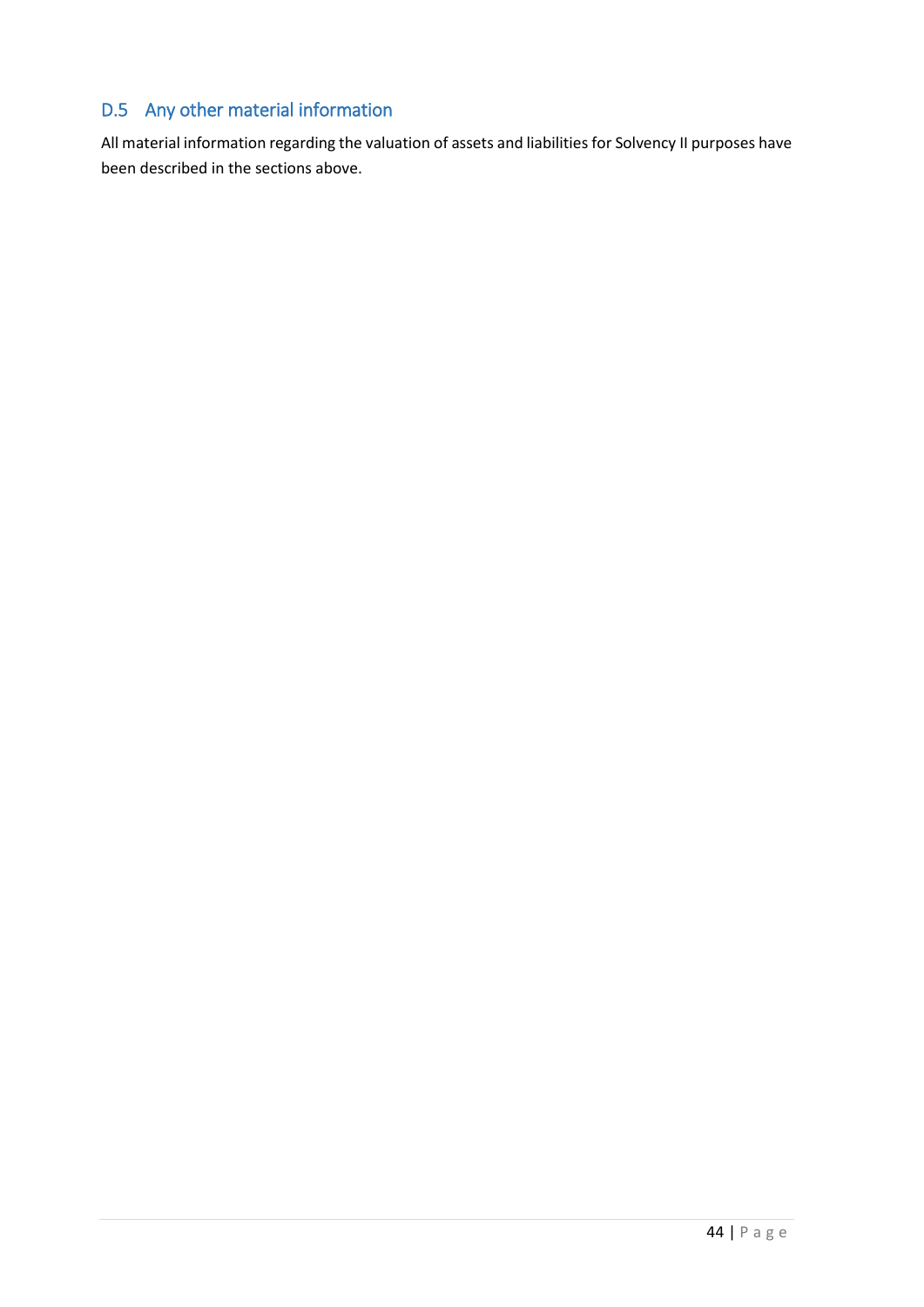# <span id="page-44-0"></span>E. CAPITAL MANAGEMENT

## <span id="page-44-1"></span>E.1 Own Funds

## E.1.1 Objectives, policies and processes for managing own funds

The objective of own funds management is to maintain, at all times, sufficient own funds to cover the SCR and MCR with an appropriate buffer. The Company ensures that it is appropriately capitalised for the risks that it incurs. The capital structure and the level of capitalisation are determined by regulatory capital requirements, management's assessment of the risks and opportunities arising from business operations and by financial management considerations. The Company monitors the capitalisation level on a regular basis taking into account relevant developments in the risk landscape and in its business portfolio.

There have been no changes from the prior period in the objectives, policies and processes for managing own funds.

#### E.1.2 Business planning time horizon for own funds

The Company considers a five-year time horizon for its capital planning.

#### E.1.3 Own funds by tier

All of the Company's own funds are classified as Tier 1. The value of own funds, based on QRT Own Funds S.23.01, as at 31 December was as follows:

| €'000                                                      | 2016    | 2015    | Change  |
|------------------------------------------------------------|---------|---------|---------|
| Ordinary share capital                                     | 18.750  | 18,750  |         |
| Share premium account related to ordinary share<br>capital | 296     | 296     | (0)     |
| Reconciliation reserve                                     | 271.585 | 267.919 | (3,666) |
| Total                                                      | 290,631 | 286,965 | (3,666) |

#### **Ordinary Share Capital**

This is the total amount of ordinary shares issued are fully paid, carry one vote per share and carry a right to dividends.

#### **Share Premium account**

On redenomination of its share capital from IR  $E$  to  $E$ , the Company re-nominalised its share capital which resulted in a reduction of its share capital of €296K. In accordance with the Economic and Monetary Union Act 1998 this reduction was transferred from Ordinary Share Capital to a Capital Conversion Reserve Fund. For Solvency II reporting purposes, this balance was treated as Share Premium.

#### **Reconciliation reserve**

The reconciliation reserve is the amount of excess of total assets over total liabilities valued in accordance with Solvency II principles which remains once all identified required deductions have been made.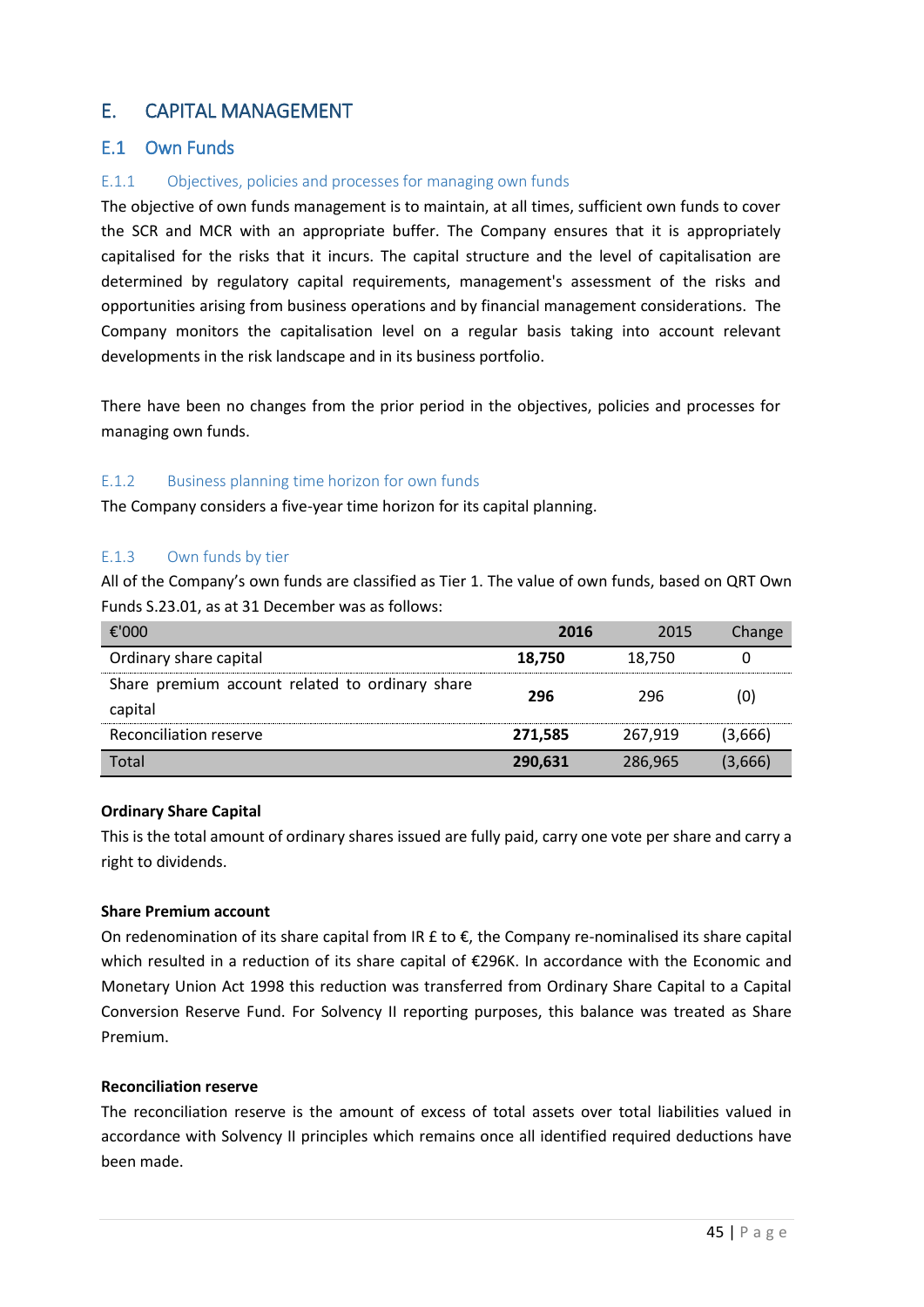#### E.1.4 Analysis of significant changes in each tier over the reporting period

No significant changes in Tier 1 over the reporting period.

#### E.1.5 Ancillary own fund

There are no ancillary own funds in the Company.

#### E.1.6 Restrictions to available own funds

There are no restrictions to available own funds as at 31 December 2016.

## E.1.7 Eligible amount of own funds to cover the SCR

The eligible amount of own funds to cover SCR for 2016 is €128m, all of which is classified as tier 1.

E.1.8 Eligible amount of basic own funds to cover the Minimum Capital Requirement (MCR) The eligible amount of basic own funds to cover the MCR for 2016 is €32m, all of which is classified as tier 1.

## E.1.9 Solvency ratio, calculated as eligible own funds as a percentage of the SCR & MCR

The solvency ratio expressed as eligible own funds as a percentage of the SCR as at 31 December 2016 was equal to 226 %.

The solvency ratio expressed as eligible own funds as a percentage of the MCR as at 31 December 2016 was equal to 905 %.

#### E.1.10 Difference between equity in Solvency II and IFRS financial statements

The material differences in equity as showed in the Company's financial statements and the excess of assets over liabilities under Solvency II as at 31 December 2016 were as follows:

| €'000                                | 2016    |
|--------------------------------------|---------|
| Excess of assets over liabilities    | 290.631 |
| Equity per IFRS financial statements | 281.294 |
| <b>Difference</b>                    | 9.337   |

The difference is due to different valuations applied under Solvency II for reinsurance recoverable assets, DAC, Technical Provisions, Deferred Front End Fees and Deferred Tax Asset / Deferred Tax Liability.

| €'000                                                                   | 2016       |
|-------------------------------------------------------------------------|------------|
| Equity per IFRS financial statements                                    | 281.294    |
| Deferred Acquisition Costs/Deferred Front End Fees with nil value under | (25, 691)  |
| Solvency II                                                             |            |
| Changes in deferred tax under Solvency II                               | 1.254      |
| Replace IFRS reserves with Solvency II Technical Provisions             | 217.257    |
| Changes in reinsurance recoverables under Solvency II                   | (183, 483) |
| Excess of assets over liabilities                                       | 290.631    |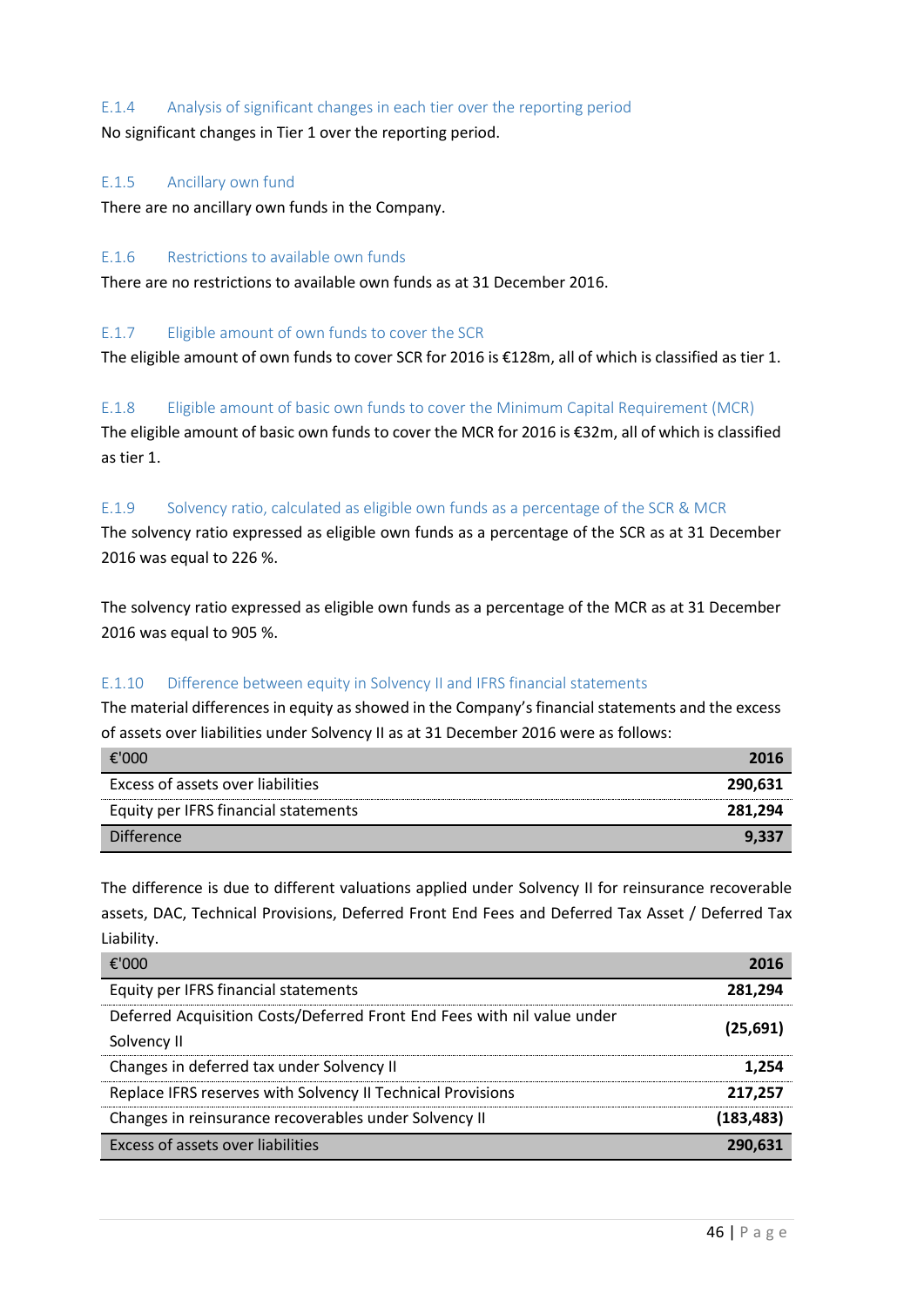Further detail is provided in sections D1 Valuation of assets, D2 Valuation of Technical Provisions and D3 Valuation of other liabilities.

The Solvency II solo excess assets over liabilities of €291 m agrees with the amount reported in QRT S.02.01 as at 31 December 2016. Other than as described above all net assets and liabilities have the same values under Solvency II as they do under IFRS.

## E.1.11 Subordinated capital instruments in issue at period end

There are no subordinated capital instruments in the Company.

#### E.1.12 Hybrid instruments

Not applicable to the Company.

#### E.1.13 Basic own funds subjected to transitional arrangements

No own funds items are subject to transitional arrangements.

## E.1.14 Key elements of the reconciliation reserve

The reconciliation reserve based on QRT Own Funds S.23.01 as at 31 December 2016 was as follows:

| €'000                                   | 2016     | 2015     | Change   |
|-----------------------------------------|----------|----------|----------|
| Excess of assets over liabilities       | 290.631  | 356.965  | 66.334   |
| Foreseeable dividends and distributions |          | (70.000) | (70.000) |
| Other basic own fund items              | (19,046) | (19.046) |          |
| Reconciliation reserve                  | 271,585  | 267.919  | (3,666)  |

#### **Excess of assets over liabilities**

This amount is determined in the QRT Balance Sheet S.02.01.b and is valued in accordance with Solvency II principles (Article 75 of Directive 2009/138/EC).

#### **Foreseeable dividend and distributions**

A dividend or distribution is foreseeable at the latest when it is declared or approved by the administrative, management or supervisory body of the insurance undertaking and the other persons who effectively run the undertaking, regardless of any requirement for formal approval at the AGM. Therefore, the amount deducted from the excess of assets over liabilities will be the value of dividends declared or approved by the Board of the Company at the reporting date.

A dividend of €70m was paid in 2016 in respect of financial year end 2015.

## <span id="page-46-0"></span>E.2 SCR and MCR

As at 31 December 2016 the Company SCR was €128m and the MCR was €32m. The following table details the change in The Company's SCR over the course of 2016 (the Basic SCR includes diversification benefits from the underlying risk modules):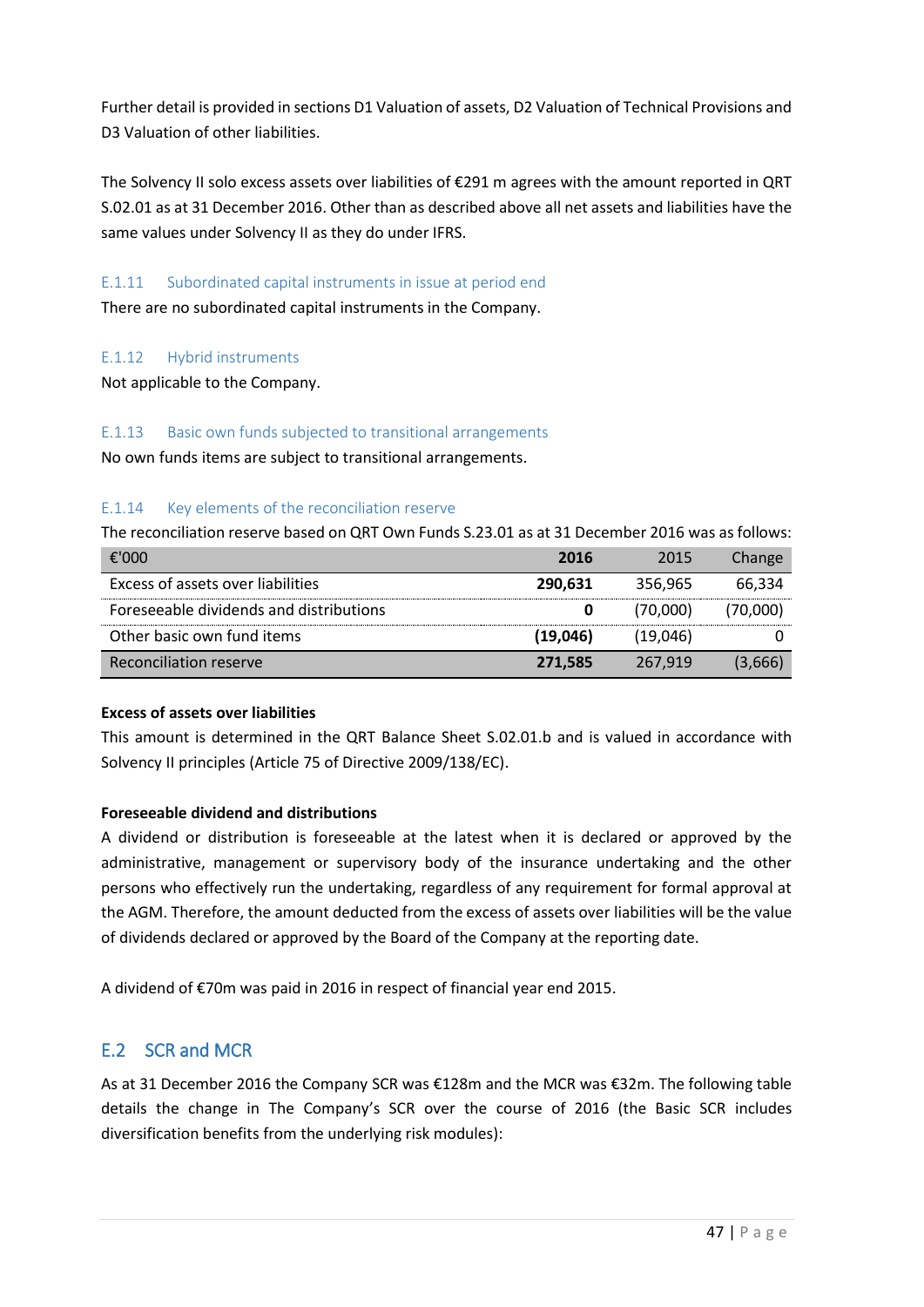| -€′m                                    | 2015 | 2016 |
|-----------------------------------------|------|------|
| <b>Basic SCR</b>                        | 171  | 126  |
| Loss Absorbing Capacity of Deferred Tax |      |      |
| <b>Operational Risk SCR</b>             |      |      |
| <b>SCR</b>                              |      | 178  |

## E.2.1 SCR split by risk categories

The Company uses the standard formula to measure its capital requirements. The following table details the breakdown of the Basic SCR along with the equivalent figures at the prior year end (note that risk modules include diversification benefits from their underlying submodules):

| €′m                       | 2015 | 2016 |
|---------------------------|------|------|
| Market risk               | 49   |      |
| Counterparty default risk | 1 Q  | 14   |
| Life Underwriting risk    | 88   |      |
| Health underwriting risk  |      |      |

#### E.2.2 Information on inputs used to calculate the MCR

The following table outlines the inputs into the Company's MCR:

| <b>SCR</b>                | €128.4m |
|---------------------------|---------|
| Linear MCR                | €15.6m  |
| <b>Combined MCR</b>       | €32.1m  |
| Absolute floor of the MCR | €3.7m   |
| <b>MCR</b>                | €32.1m  |

The MCR is in line with MCR floor of 25% of the SCR as the linear MCR is below the floor on the MCR.

#### E.2.3 Material change to the SCR and MCR over the reporting period

The most significant changes to SCR are detailed below:

| Change $(\epsilon'm)$         | 50 R |
|-------------------------------|------|
| Expected change               | -13  |
| Operating experience          |      |
| Assumption changes - expenses |      |
| Assumption changes - other    |      |
| Methodology review*           |      |
| Economic                      |      |

\* Contract Boundaries review

The MCR has increased from €30m at 31 December 2015 to €32m at 31 December 2016, in line with 25% of the change to SCR.

## E.2.4 Which risk modules and sub-modules of the standard formula are using simplified calculations

Simplifications have not been used in calculating the SCR.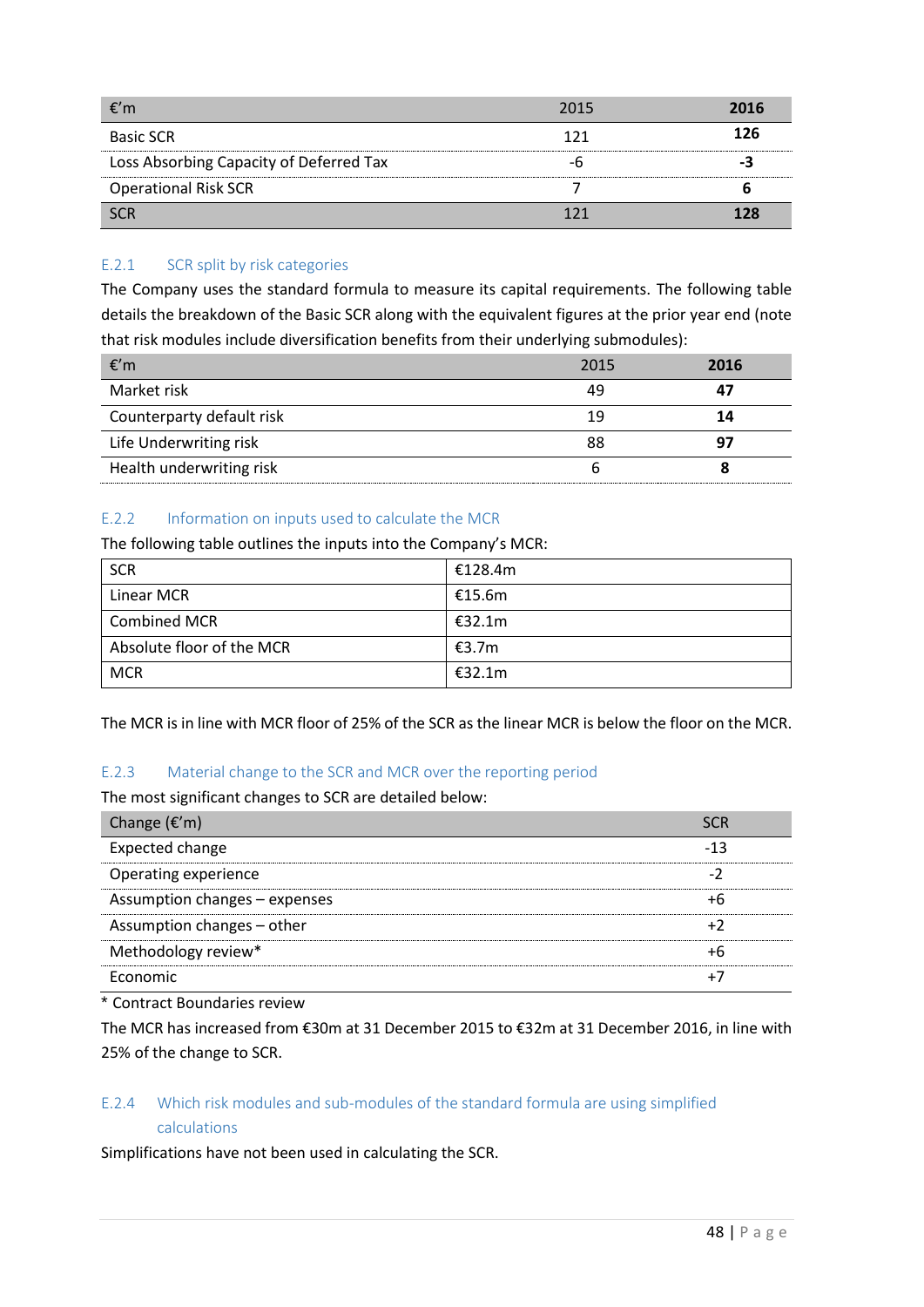#### E.2.5 Duration based equity risk sub-module

The Company is not using the duration based equity risk sub-module.

#### E.2.6 Undertaking specific parameters

The Company is not using undertaking specific parameters in calculating the SCR.

#### E.2.7 Capital add-on

No capital add-on has been imposed by the regulator on the company.

#### E.2.8 Compliance with the SCR and MCR

The Company has continuously complied with the SCR and MCR during the reporting period.

## <span id="page-48-0"></span>E.3 Non-compliance with the MCR and non-compliance with the SCR

The Company complied with the Company SCR and MCR during 2016. There is no reasonably foreseeable risk for MCR and SCR non-compliance.

## <span id="page-48-1"></span>E.4 Any other material information

All material information regarding the capital management has been described in the sections above.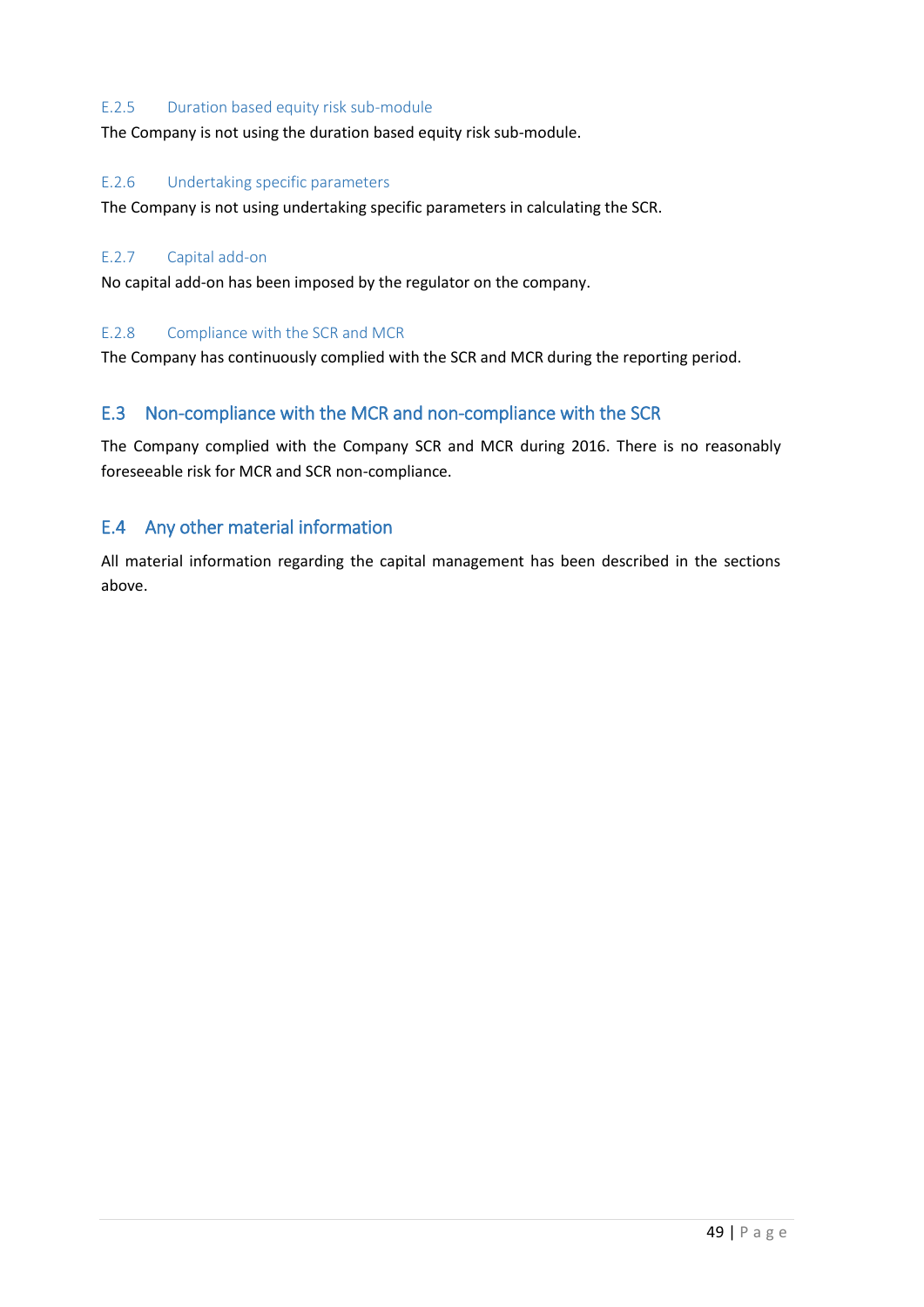# <span id="page-49-0"></span>F. APPENDICES

| <b>Acronym</b>     | <b>Meaning</b>                                            |
|--------------------|-----------------------------------------------------------|
| <b>ASA</b>         | <b>Agency Services Agreement</b>                          |
| <b>CBI</b>         | <b>Central Bank of Ireland</b>                            |
| <b>CEO</b>         | <b>Chief Executive Officer</b>                            |
| <b>CFO</b>         | <b>Chief Financial Officer</b>                            |
| <b>CMLRO</b>       | Compliance Officer and Money Laundering Reporting Officer |
| <b>CRO</b>         | <b>Chief Risk Officer</b>                                 |
| <b>ECAI</b>        | <b>External Credit Assessment Institution</b>             |
| <b>EIOPA</b>       | European Insurance and Occupational Pensions Authority    |
| <b>Guardian</b>    | <b>Guardian Assurance Limited</b>                         |
| <b>IFRS</b>        | <b>International Financial Reporting Standards</b>        |
| <b>MCR</b>         | Minimum Capital Requirement                               |
| <b>ORSA</b>        | Own Risk and Solvency Assessment                          |
| <b>PAD</b>         | Provision for Adverse Deviation                           |
| <b>PCF</b>         | Pre-Approved Control Function                             |
| QRT                | <b>Quantitative Reporting Template</b>                    |
| <b>SCR</b>         | <b>Solvency Capital Requirement</b>                       |
| <b>Swiss Re</b>    | Swiss Re Ltd and its subsidiaries                         |
| <b>The Company</b> | Ark Life Assurance Company dac                            |

A glossary of terms used throughout the document is provided below for reference: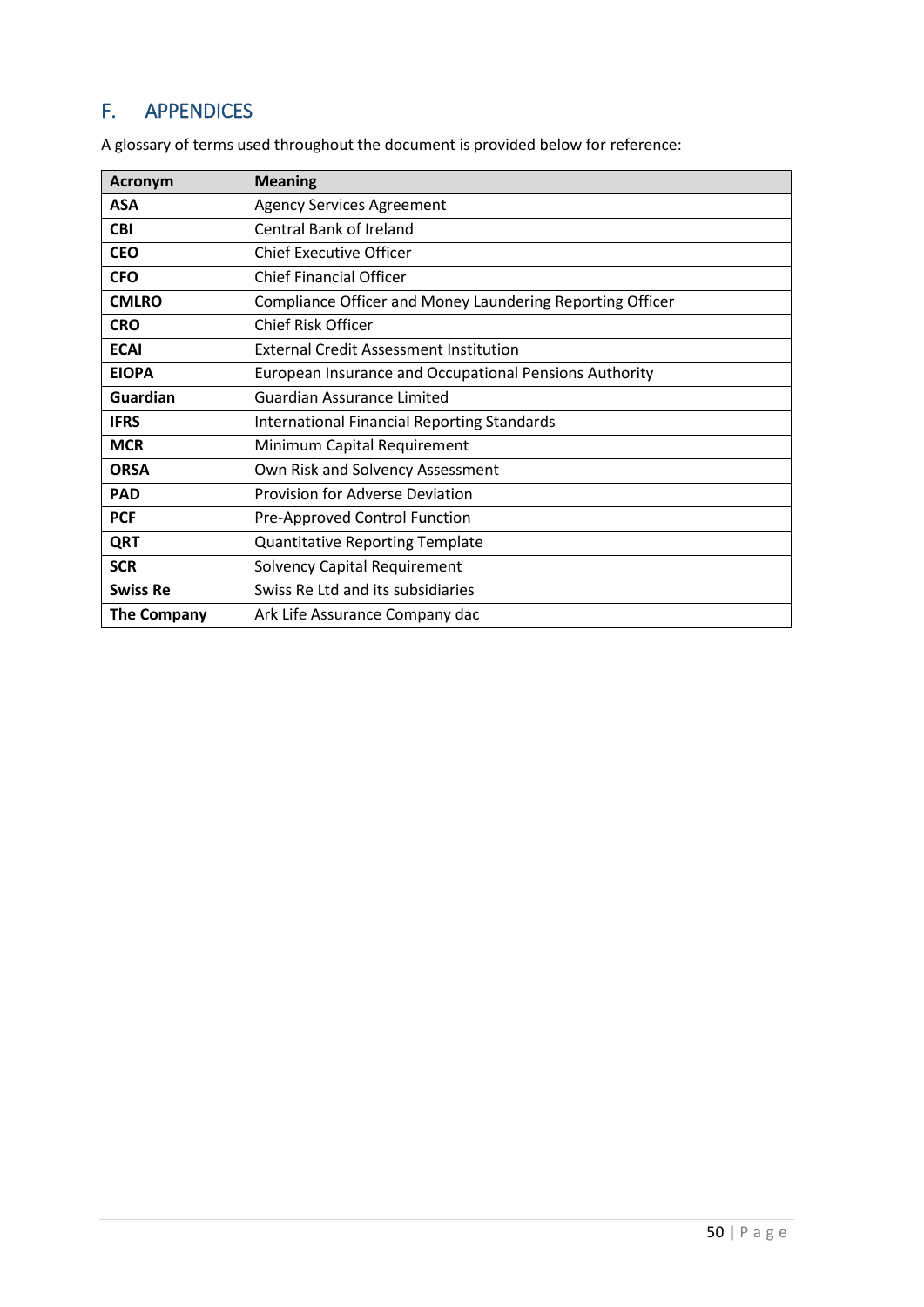## **S.02.01.02 Balance sheet**

|       |                                                                                           | Solvency II<br>value |
|-------|-------------------------------------------------------------------------------------------|----------------------|
|       | <b>Assets</b>                                                                             | C0010                |
| R0030 | Intangible assets                                                                         | 0                    |
| R0040 | Deferred tax assets                                                                       | 473                  |
| R0050 | Pension benefit surplus                                                                   | $\mathbf 0$          |
| R0060 | Property, plant & equipment held for own use                                              | $\mathbf{0}$         |
| R0070 | Investments (other than assets held for index-linked and unit-linked contracts)           | 271,528              |
| R0080 | Property (other than for own use)                                                         | $\mathbf 0$          |
| R0090 | Holdings in related undertakings, including participations                                | 0                    |
| R0100 | Equities                                                                                  | $\mathbf 0$          |
| R0110 | Equities - listed                                                                         | $\boldsymbol{0}$     |
| R0120 | Equities - unlisted                                                                       | $\mathbf{0}$         |
| R0130 | <b>Bonds</b>                                                                              | 251,923              |
| R0140 | Government Bonds                                                                          | 251,804              |
| R0150 | Corporate Bonds                                                                           | $\Omega$             |
| R0160 | Structured notes                                                                          | 119                  |
| R0170 | Collateralised securities                                                                 | $\Omega$             |
| R0180 | Collective Investments Undertakings                                                       | 1,281                |
| R0190 | <b>Derivatives</b>                                                                        | $\mathbf 0$          |
| R0200 | Deposits other than cash equivalents                                                      | 18,324               |
| R0210 | Other investments                                                                         | $\overline{0}$       |
| R0220 | Assets held for index-linked and unit-linked contracts                                    | 2, 147, 299          |
| R0230 | Loans and mortgages                                                                       | 0                    |
| R0240 | Loans on policies                                                                         | $\mathbf 0$          |
| R0250 | Loans and mortgages to individuals                                                        | $\mathbf 0$          |
| R0260 | Other loans and mortgages                                                                 | $\mathbf{0}$         |
| R0270 | Reinsurance recoverables from:                                                            | 307,169              |
| R0280 | Non-life and health similar to non-life                                                   | $\mathbf 0$          |
| R0290 | Non-life excluding health                                                                 | $\boldsymbol{0}$     |
| R0300 | Health similar to non-life                                                                | $\Omega$             |
| R0310 | Life and health similar to life, excluding index-linked and unit-linked                   | 307,169              |
| R0320 | Health similar to life                                                                    | 19,245               |
| R0330 | Life excluding health and index-linked and unit-linked                                    | 287,924              |
| R0340 | Life index-linked and unit-linked                                                         | $\boldsymbol{0}$     |
| R0350 | Deposits to cedants                                                                       | 0                    |
| R0360 | Insurance and intermediaries receivables                                                  | 145                  |
| R0370 | Reinsurance receivables                                                                   | 4,134                |
| R0380 | Receivables (trade, not insurance)                                                        | 797                  |
| R0390 | Own shares (held directly)                                                                | 0                    |
| R0400 | Amounts due in respect of own fund items or initial fund called up but not yet<br>paid in | $\mathbf 0$          |
| R0410 | Cash and cash equivalents                                                                 | 13,410               |
| R0420 | Any other assets, not elsewhere shown                                                     | 147                  |
| R0500 | <b>Total assets</b>                                                                       | 2,745,102            |

J.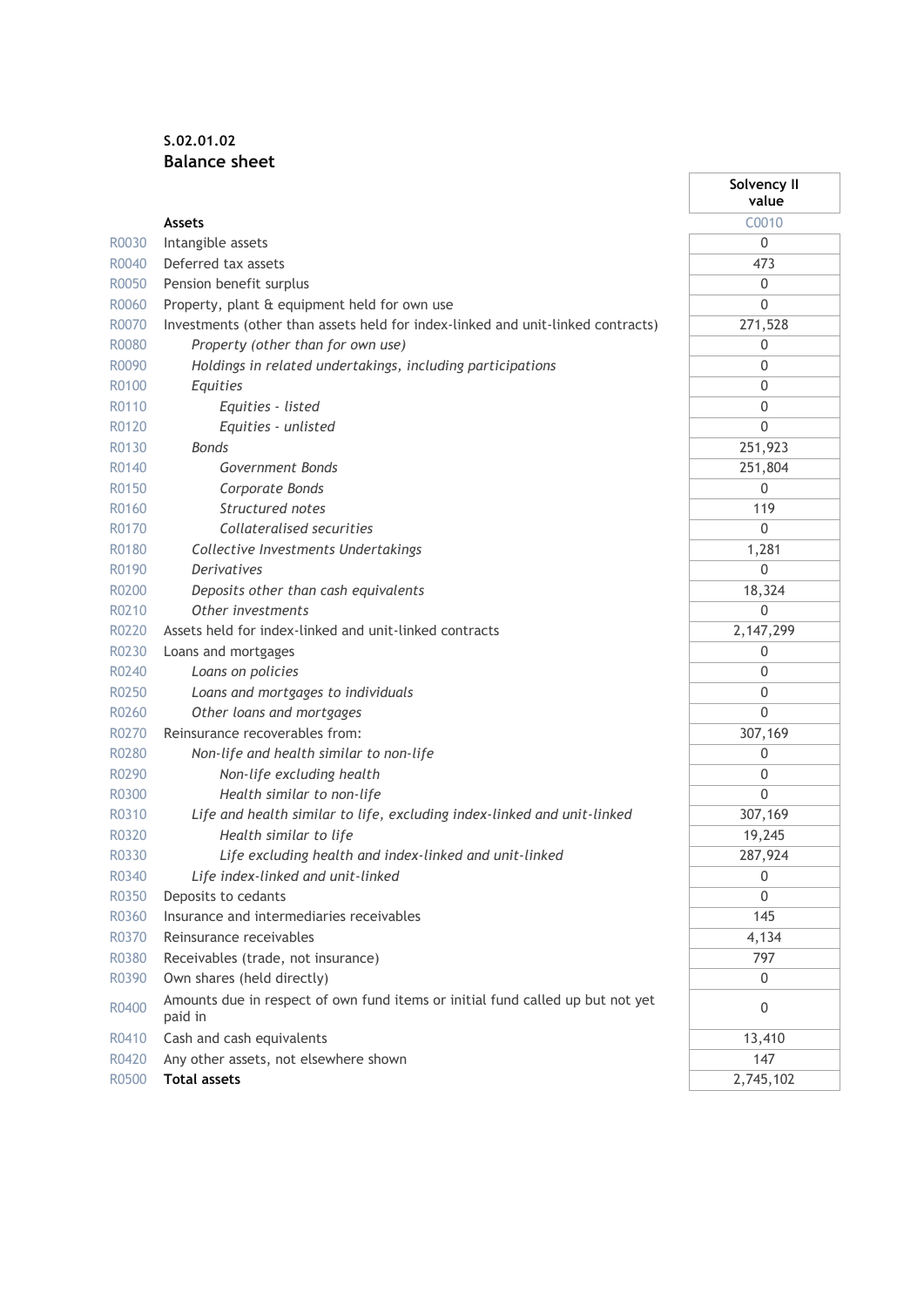## **S.02.01.02 Balance sheet**

|       |                                                                                     | Solvency II<br>value |
|-------|-------------------------------------------------------------------------------------|----------------------|
|       | <b>Liabilities</b>                                                                  | C0010                |
| R0510 | Technical provisions - non-life                                                     | 0                    |
| R0520 | Technical provisions - non-life (excluding health)                                  | 0                    |
| R0530 | TP calculated as a whole                                                            | 0                    |
| R0540 | <b>Best Estimate</b>                                                                | 0                    |
| R0550 | Risk margin                                                                         | 0                    |
| R0560 | Technical provisions - health (similar to non-life)                                 | $\Omega$             |
| R0570 | TP calculated as a whole                                                            | $\Omega$             |
| R0580 | <b>Best Estimate</b>                                                                | 0                    |
| R0590 | Risk margin                                                                         | 0                    |
| R0600 | Technical provisions - life (excluding index-linked and unit-linked)                | $\Omega$             |
| R0610 | Technical provisions - health (similar to life)                                     | 8,736                |
| R0620 | TP calculated as a whole                                                            | 0                    |
| R0630 | <b>Best Estimate</b>                                                                | 5,932                |
| R0640 | Risk margin                                                                         | 2,804                |
| R0650 | Technical provisions - life (excluding health and index-linked and unit-<br>linked) | 308,846              |
| R0660 | TP calculated as a whole                                                            | $\mathbf{0}$         |
| R0670 | <b>Best Estimate</b>                                                                | 277,485              |
| R0680 | Risk margin                                                                         | 31,361               |
| R0690 | Technical provisions - index-linked and unit-linked                                 | 2,094,217            |
| R0700 | TP calculated as a whole                                                            | 2,115,159            |
| R0710 | Best Estimate                                                                       | $-37,482$            |
| R0720 | Risk margin                                                                         | 16,540               |
| R0740 | Contingent liabilities                                                              | 0                    |
| R0750 | Provisions other than technical provisions                                          | 253                  |
| R0760 | Pension benefit obligations                                                         | 0                    |
| R0770 | Deposits from reinsurers                                                            | $\mathbf{0}$         |
| R0780 | Deferred tax liabilities                                                            | 3,774                |
| R0790 | Derivatives                                                                         | 0                    |
| R0800 | Debts owed to credit institutions                                                   | 4,600                |
| R0810 | Financial liabilities other than debts owed to credit institutions                  | 0                    |
| R0820 | Insurance & intermediaries payables                                                 | 92                   |
| R0830 | Reinsurance payables                                                                | 6,129                |
| R0840 | Payables (trade, not insurance)                                                     | 27,825               |
| R0850 | Subordinated liabilities                                                            | 0                    |
| R0860 | Subordinated liabilities not in BOF                                                 | 0                    |
| R0870 | Subordinated liabilities in BOF                                                     | 0                    |
| R0880 | Any other liabilities, not elsewhere shown                                          | 0                    |
| R0900 | <b>Total liabilities</b>                                                            | 2,454,471            |
|       |                                                                                     |                      |
| R1000 | <b>Excess of assets over liabilities</b>                                            | 290,632              |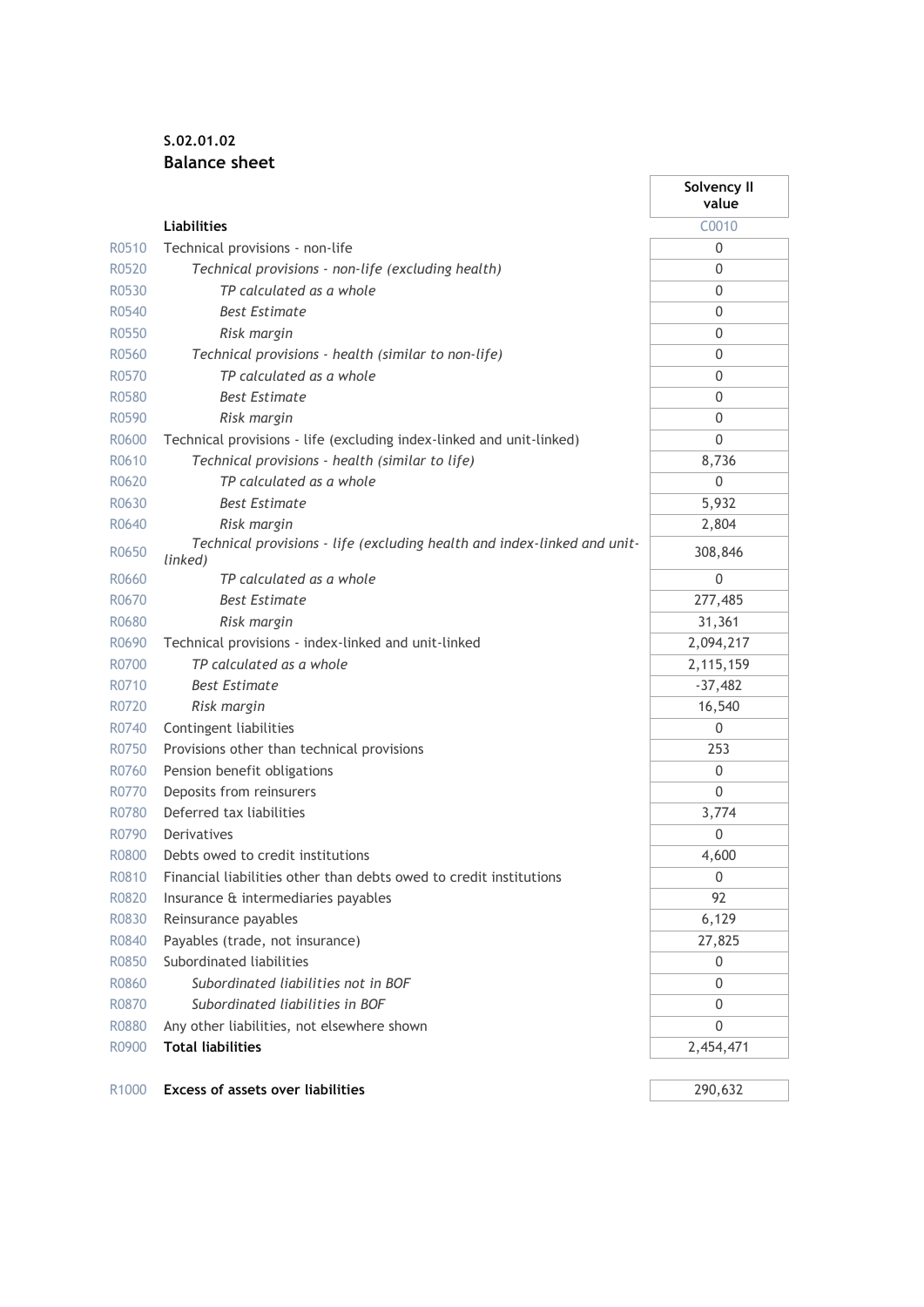#### **S.05.01.02 Premiums, claims and expenses by line of business**

#### **Life**

|                   |                                       |                     |                                           | Line of Business for: life insurance obligations |                         |                                                                                                                        |                                                                                                                                      | Life reinsurance obligations |                     |                |
|-------------------|---------------------------------------|---------------------|-------------------------------------------|--------------------------------------------------|-------------------------|------------------------------------------------------------------------------------------------------------------------|--------------------------------------------------------------------------------------------------------------------------------------|------------------------------|---------------------|----------------|
|                   |                                       | Health<br>insurance | Insurance<br>with profit<br>participation | Index-linked<br>and unit-<br>linked<br>insurance | Other life<br>insurance | Annuities<br>stemming from<br>non-life<br>insurance<br>contracts and<br>relating to<br>health insurance<br>obligations | <b>Annuities</b><br>stemming from<br>non-life<br>insurance<br>contracts and<br>relating to<br>insurance<br>obligations<br>other than | Health<br>reinsurance        | Life<br>reinsurance | <b>Total</b>   |
|                   |                                       | C0210               | C0220                                     | C0230                                            | C0240                   | C0250                                                                                                                  | health insurance<br>C0260                                                                                                            | C0270                        | C0280               | C0300          |
|                   | Premiums written                      |                     |                                           |                                                  |                         |                                                                                                                        |                                                                                                                                      |                              |                     |                |
| R1410 Gross       |                                       | 8,980               | 0                                         | 48,739                                           | 57,665                  | 0                                                                                                                      | $\overline{0}$                                                                                                                       | 0                            | 0                   | 115,385        |
| R <sub>1420</sub> | Reinsurers' share                     | 5,362               | $\overline{0}$                            | 210                                              | 44,487                  | $\boldsymbol{0}$                                                                                                       | $\mathbf{0}$                                                                                                                         | $\boldsymbol{0}$             | $\Omega$            | 50,059         |
| R1500 Net         |                                       | 3,619               | 0                                         | 48,529                                           | 13,178                  | 0                                                                                                                      | 0                                                                                                                                    | 0                            | 0                   | 65,325         |
|                   | Premiums earned                       |                     |                                           |                                                  |                         |                                                                                                                        |                                                                                                                                      |                              |                     |                |
| R1510 Gross       |                                       | 0                   | $\Omega$                                  | 0                                                | 0                       | 0                                                                                                                      | $\overline{0}$                                                                                                                       | 0                            | $\overline{0}$      | 0              |
| R <sub>1520</sub> | Reinsurers' share                     | 0                   | $\overline{0}$                            | 0                                                | $\overline{0}$          | 0                                                                                                                      | $\mathbf{0}$                                                                                                                         | 0                            | $\overline{0}$      | 0              |
| R1600 Net         |                                       | 0                   | $\overline{0}$                            | $\Omega$                                         | $\Omega$                | 0                                                                                                                      | $\overline{0}$                                                                                                                       | 0                            | $\overline{0}$      | $\mathbf{0}$   |
|                   | Claims incurred                       |                     |                                           |                                                  |                         |                                                                                                                        |                                                                                                                                      |                              |                     |                |
| R1610 Gross       |                                       | 7,917               | 0                                         | 839,045                                          | 25,931                  | 0                                                                                                                      | $\overline{0}$                                                                                                                       | 0                            | 0                   | 872,893        |
| R <sub>1620</sub> | Reinsurers' share                     | 7,132               | $\overline{0}$                            | 303                                              | 25,156                  | $\mathbf 0$                                                                                                            | $\overline{0}$                                                                                                                       | 0                            | $\overline{0}$      | 32,591         |
| R1700 Net         |                                       | 786                 | $\Omega$                                  | 838,742                                          | 775                     | 0                                                                                                                      | $\overline{0}$                                                                                                                       | 0                            | $\overline{0}$      | 840,303        |
|                   | Changes in other technical provisions |                     |                                           |                                                  |                         |                                                                                                                        |                                                                                                                                      |                              |                     |                |
| R1710 Gross       |                                       | 0                   | 0                                         | 0                                                | 0                       | 0                                                                                                                      | $\boldsymbol{0}$                                                                                                                     | 0                            | $\overline{0}$      | $\mathbf 0$    |
| R <sub>1720</sub> | Reinsurers' share                     | 0                   | $\overline{0}$                            | 0                                                | $\overline{0}$          | $\mathbf{0}$                                                                                                           | $\overline{0}$                                                                                                                       | 0                            | $\Omega$            | $\mathbf 0$    |
| R1800             | Net                                   | 0                   | 0                                         | 0                                                | $\Omega$                | $\boldsymbol{0}$                                                                                                       | 0                                                                                                                                    | 0                            | $\overline{0}$      | $\overline{0}$ |
| R1900             | <b>Expenses incurred</b>              | 1,165               | $\overline{0}$                            | 9,049                                            | 7,731                   | 0                                                                                                                      | $\overline{0}$                                                                                                                       | 0                            | $\Omega$            | 17,945         |
| R2500             | Other expenses                        |                     |                                           |                                                  |                         |                                                                                                                        |                                                                                                                                      |                              |                     | $\mathbf{0}$   |
|                   | R2600 Total expenses                  |                     |                                           |                                                  |                         |                                                                                                                        |                                                                                                                                      |                              |                     | 17,945         |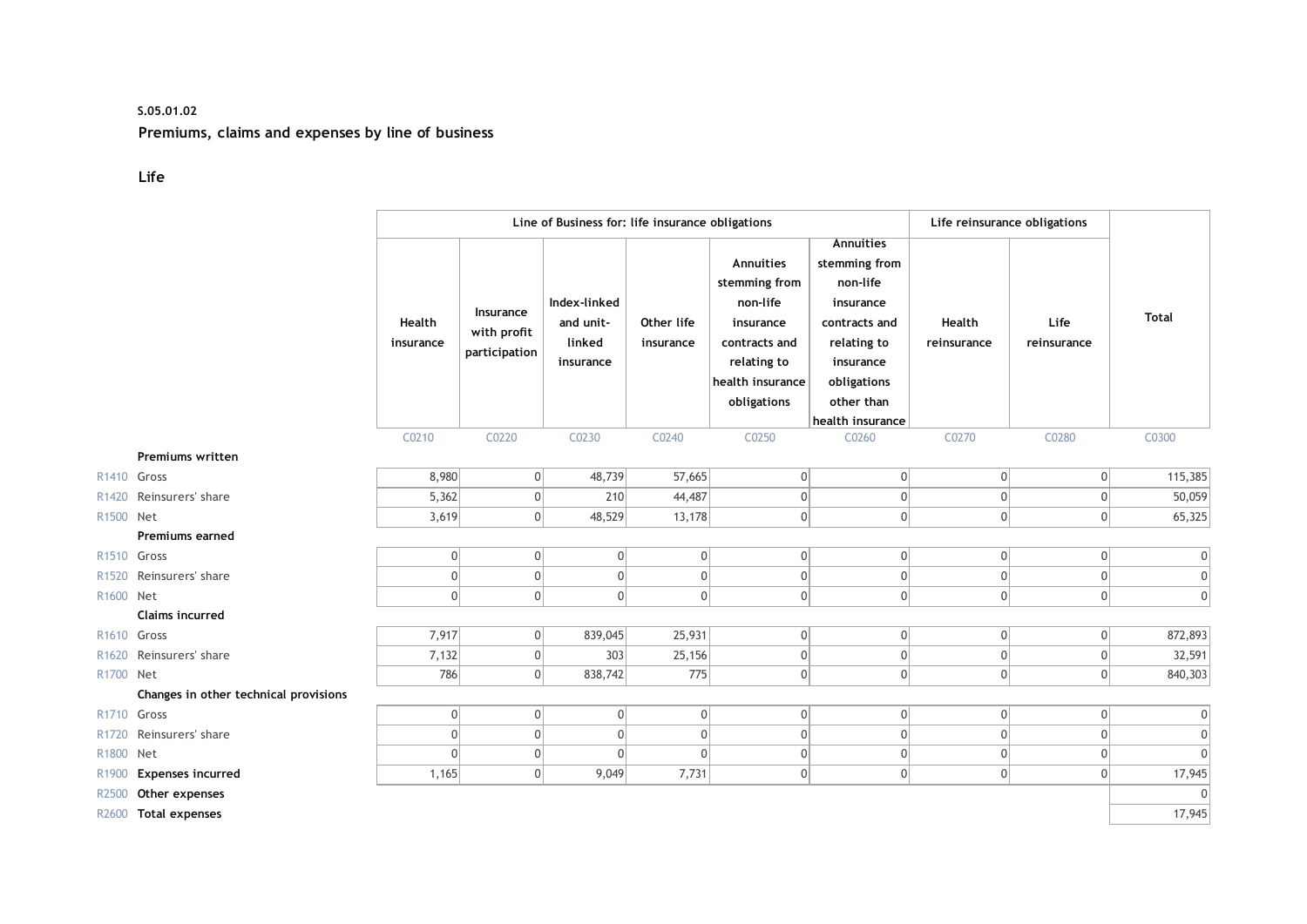#### **S.05.02.01**

## **Premiums, claims and expenses by country**

**Life**

|                   |                                       | C0150               | C0160                                                   | C0170            | C0180          | C0190                                | C0200        | C0210           |
|-------------------|---------------------------------------|---------------------|---------------------------------------------------------|------------------|----------------|--------------------------------------|--------------|-----------------|
|                   |                                       |                     | Top 5 countries (by amount of gross premiums written) - |                  |                | Top 5 countries (by amount of gross  |              |                 |
|                   |                                       | <b>Home Country</b> |                                                         | life obligations |                | premiums written) - life obligations |              | Total Top 5 and |
| R1400             |                                       |                     | GB                                                      |                  |                |                                      |              | home country    |
|                   |                                       | C0220               | C0230                                                   | C0240            | C0250          | C0260                                | C0270        | C0280           |
|                   | Premiums written                      |                     |                                                         |                  |                |                                      |              |                 |
| R1410 Gross       |                                       | 114,738             | 647                                                     | 0                | $\overline{0}$ | $\vert 0 \vert$                      | 0            | 115,385         |
| R <sub>1420</sub> | Reinsurers' share                     | 49,633              | 426                                                     | 0                | 0              | $\Omega$                             | $\mathbf 0$  | 50,059          |
| R1500 Net         |                                       | 65,105              | 221                                                     | 0                | $\overline{0}$ | $\mathbf{0}$                         | $\mathbf{0}$ | 65,325          |
|                   | Premiums earned                       |                     |                                                         |                  |                |                                      |              |                 |
| R1510 Gross       |                                       | $\Omega$            | $\overline{0}$                                          | 0                | $\overline{0}$ | $\mathbf{0}$                         | $\mathbf 0$  | $\vert 0 \vert$ |
| R <sub>1520</sub> | Reinsurers' share                     | 0                   | 0                                                       | $\mathbf{0}$     | 0              | 0                                    | $\Omega$     | $\vert 0 \vert$ |
| R1600 Net         |                                       | 0                   | $\Omega$                                                | 0                | 0              | $\Omega$                             | $\mathbf 0$  | 0               |
|                   | <b>Claims incurred</b>                |                     |                                                         |                  |                |                                      |              |                 |
| R1610 Gross       |                                       | 872,291             | 603                                                     | 0                | $\overline{0}$ | $\vert$                              | $\mathbf 0$  | 872,893         |
| R <sub>1620</sub> | Reinsurers' share                     | 31,989              | 602                                                     | 0                | 0              | $\mathbf{0}$                         | 0            | 32,591          |
| R1700 Net         |                                       | 840,302             | $\Omega$                                                | 0                | $\overline{0}$ | $\vert$                              | $\mathbf{0}$ | 840,303         |
|                   | Changes in other technical provisions |                     |                                                         |                  |                |                                      |              |                 |
| R1710 Gross       |                                       | $\overline{0}$      | 0                                                       | 0                | $\overline{0}$ | $\vert 0 \vert$                      | $\mathbf 0$  | 0               |
| R <sub>1720</sub> | Reinsurers' share                     | $\Omega$            | $\overline{0}$                                          | 0                | $\overline{0}$ | $\vert$                              | $\mathbf 0$  | $\vert 0 \vert$ |
| R1800 Net         |                                       | 0                   | $\Omega$                                                | 0                | $\overline{0}$ | 0                                    | $\mathbf 0$  | $\mathbf{0}$    |
| R <sub>1900</sub> | <b>Expenses incurred</b>              | 17,943              |                                                         | 0                | 0              | 0                                    | 0            | 17,945          |
| R2500             | Other expenses                        |                     |                                                         |                  |                |                                      |              | $\mathbf{0}$    |
|                   | R2600 Total expenses                  |                     |                                                         |                  |                |                                      |              | 17,945          |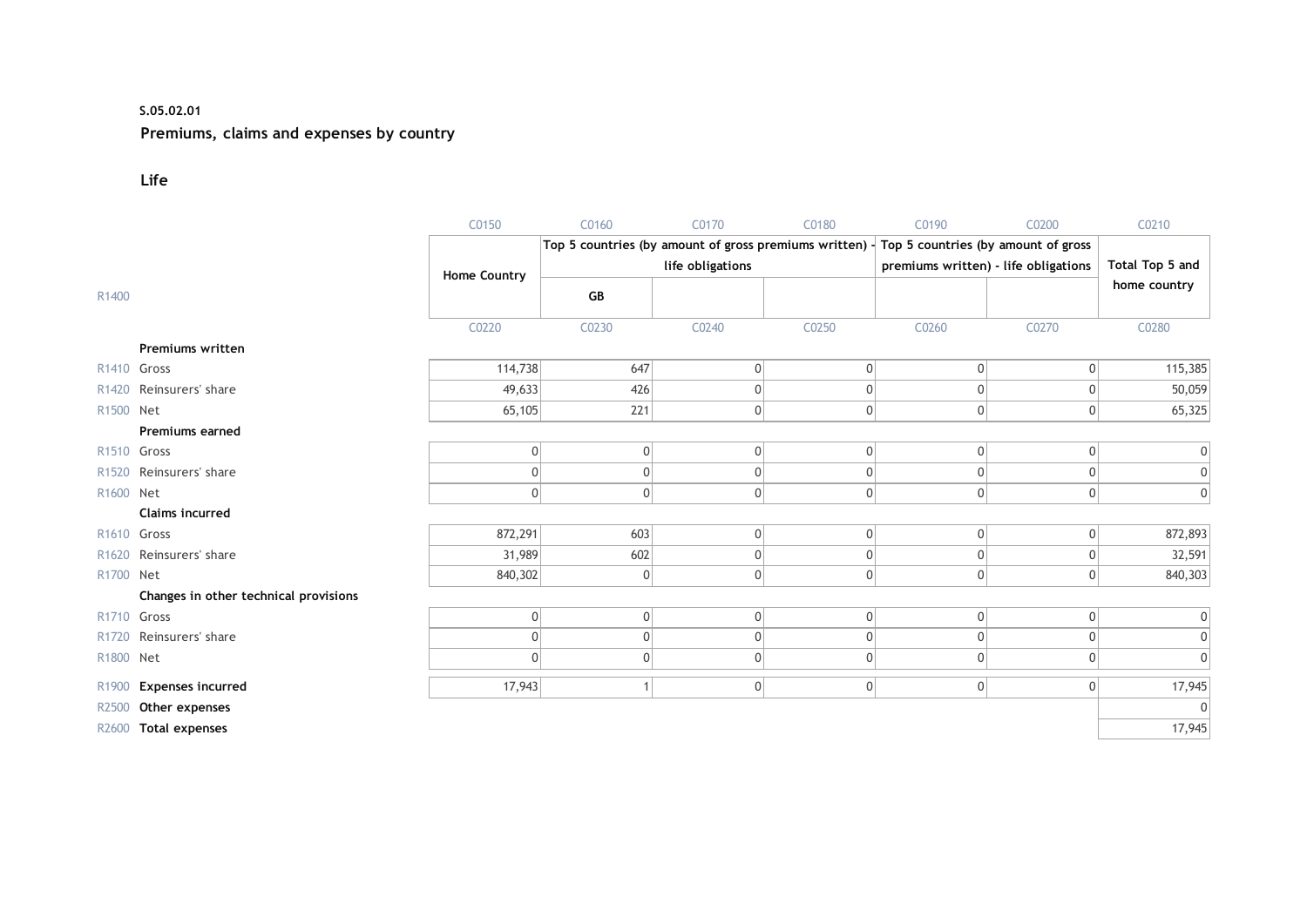#### **S.12.01.02 Life and Health SLT Technical Provisions**

|       |                                                                                                                                                                              |                                           |           | Index-linked and unit-linked insurance            |                                               | Other life insurance |                                                   | Annuities                                     | Total                                                                  | Health insurance (direct business) |                                                  | Annuities    |                      |                                                                      |                                                                        |                                                    |                                                       |
|-------|------------------------------------------------------------------------------------------------------------------------------------------------------------------------------|-------------------------------------------|-----------|---------------------------------------------------|-----------------------------------------------|----------------------|---------------------------------------------------|-----------------------------------------------|------------------------------------------------------------------------|------------------------------------|--------------------------------------------------|--------------|----------------------|----------------------------------------------------------------------|------------------------------------------------------------------------|----------------------------------------------------|-------------------------------------------------------|
|       |                                                                                                                                                                              | Insurance<br>with profit<br>participation |           | Contracts<br>without<br>options and<br>guarantees | Contracts<br>with options<br>or<br>guarantees |                      | Contracts<br>without<br>options and<br>guarantees | Contracts<br>with options<br>or<br>guarantees | stemming from<br>non-life<br>insurance<br>contracts and<br>relating to | Accepted<br>reinsurance insurance, | (Life other<br>than health<br>including<br>Unit- |              | Contracts<br>without | Contracts<br>with<br>options and options or<br>guarantees guarantees | stemming from<br>non-life<br>insurance<br>contracts and<br>relating to | Health<br>reinsurance<br>(reinsurance<br>accepted) | <b>Total (Health</b><br>similar to life<br>insurance) |
|       |                                                                                                                                                                              | C0020                                     | C0030     | C0040                                             | C0050                                         | C0060                | C0070                                             | C0080                                         | C0090                                                                  | C0100                              | C0150                                            | C0160        | C0170                | C0180                                                                | C0190                                                                  | C0200                                              | C0210                                                 |
|       | R0010 Technical provisions calculated as a whole                                                                                                                             |                                           | 2,115,159 |                                                   |                                               | $\mathbf{0}$         |                                                   |                                               |                                                                        |                                    | 2,115,159                                        | $\mathbf{0}$ |                      |                                                                      |                                                                        |                                                    | $\mathbf{0}$                                          |
|       | Total Recoverables from reinsurance/SPV and                                                                                                                                  |                                           |           |                                                   |                                               |                      |                                                   |                                               |                                                                        |                                    |                                                  |              |                      |                                                                      |                                                                        |                                                    |                                                       |
|       | Finite Re after<br>R0020 the adjustment for expected losses due to                                                                                                           |                                           |           |                                                   |                                               | $\mathbf 0$          |                                                   |                                               |                                                                        |                                    | $\mathbf 0$                                      | $\mathbf 0$  |                      |                                                                      |                                                                        |                                                    | $\mathbf 0$                                           |
|       | counterparty default                                                                                                                                                         |                                           |           |                                                   |                                               |                      |                                                   |                                               |                                                                        |                                    |                                                  |              |                      |                                                                      |                                                                        |                                                    |                                                       |
|       | associated to TP calculated as a whole                                                                                                                                       |                                           |           |                                                   |                                               |                      |                                                   |                                               |                                                                        |                                    |                                                  |              |                      |                                                                      |                                                                        |                                                    |                                                       |
|       |                                                                                                                                                                              |                                           |           |                                                   |                                               |                      |                                                   |                                               |                                                                        |                                    |                                                  |              |                      |                                                                      |                                                                        |                                                    |                                                       |
|       | Technical provisions calculated as a sum of BE and RM                                                                                                                        |                                           |           |                                                   |                                               |                      |                                                   |                                               |                                                                        |                                    |                                                  |              |                      |                                                                      |                                                                        |                                                    |                                                       |
|       | <b>Best estimate</b>                                                                                                                                                         |                                           |           |                                                   |                                               |                      |                                                   |                                               |                                                                        |                                    |                                                  |              |                      |                                                                      |                                                                        |                                                    |                                                       |
|       | R0030 Gross Best Estimate                                                                                                                                                    |                                           |           | $-37,482$                                         | $\overline{0}$                                |                      | 277,485                                           | $\mathbf{0}$                                  |                                                                        |                                    | 240,003                                          |              | 5,932                | $\mathbf{0}$                                                         |                                                                        |                                                    | 5,932                                                 |
| R0080 | Total Recoverables from reinsurance/SPV and<br>Finite Re after<br>the adjustment for expected losses due to<br>counterparty default<br>Best estimate minus recoverables from |                                           |           |                                                   | $\overline{0}$                                |                      | 287,924                                           | $\mathbf{0}$                                  |                                                                        |                                    | 287,924                                          |              | 19,245               | $\mathbb O$                                                          |                                                                        |                                                    | 19,245                                                |
|       | R0090 reinsurance/SPV<br>and Finite Re                                                                                                                                       |                                           |           | $-37,482$                                         | $\mathbf 0$                                   |                      | $-10,440$                                         | $\mathbf 0$                                   |                                                                        |                                    | $-47,922$                                        |              | $-13,313$            | $\mathbb O$                                                          |                                                                        |                                                    | $-13,313$                                             |
|       | R0100 Risk margin                                                                                                                                                            |                                           | 16,540    |                                                   |                                               | 31,361               |                                                   |                                               |                                                                        |                                    | 47,902                                           | 2,804        |                      |                                                                      |                                                                        |                                                    | 2,804                                                 |
|       | Amount of the transitional on Technical Provisions                                                                                                                           |                                           |           |                                                   |                                               |                      |                                                   |                                               |                                                                        |                                    |                                                  |              |                      |                                                                      |                                                                        |                                                    |                                                       |
|       | R0110 Technical Provisions calculated as a whole                                                                                                                             |                                           |           |                                                   |                                               |                      |                                                   |                                               |                                                                        |                                    | $\mathbb O$                                      |              |                      |                                                                      |                                                                        |                                                    | $\mathbf 0$                                           |
|       | R0120 Best estimate                                                                                                                                                          |                                           |           |                                                   |                                               |                      |                                                   |                                               |                                                                        |                                    | $\mathbb O$                                      |              |                      |                                                                      |                                                                        |                                                    | $\mathbf 0$                                           |
|       | R0130 Risk margin                                                                                                                                                            |                                           |           |                                                   |                                               |                      |                                                   |                                               |                                                                        |                                    | $\mathbf 0$                                      |              |                      |                                                                      |                                                                        |                                                    | $\mathbf{0}$                                          |
|       | R0200 Technical provisions - total                                                                                                                                           |                                           | 2,094,217 |                                                   |                                               | 308,846              |                                                   |                                               |                                                                        |                                    | 2,403,063                                        | 8,736        |                      |                                                                      |                                                                        |                                                    | 8,736                                                 |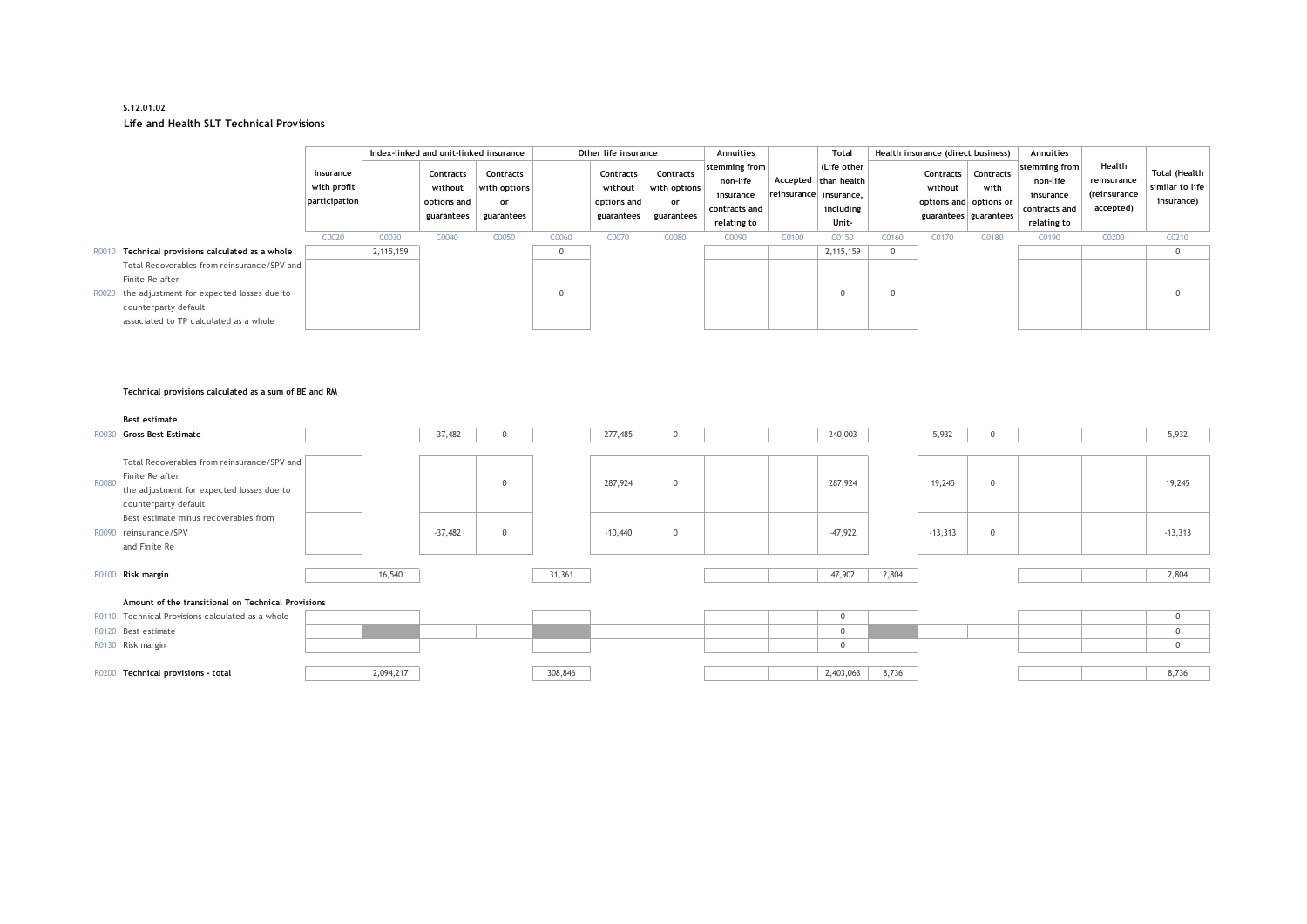#### **S.23.01.01**

**Own Funds**

|           | Basic own funds before deduction for participations in other financial sector as foreseen in article 68 of  |              | Tier 1       | Tier 1     | Tier 2 | Tier 3 |
|-----------|-------------------------------------------------------------------------------------------------------------|--------------|--------------|------------|--------|--------|
|           | Delegated Regulation 2015/35                                                                                | <b>Total</b> | unrestricted | restricted |        |        |
|           |                                                                                                             | C0010        | C0020        | C0030      | C0040  | C0050  |
|           | Available and eligible own funds                                                                            |              |              |            |        |        |
| R0500     | Total available own funds to meet the SCR                                                                   | 290,632      | 290,632      |            |        |        |
| R0510     | Total available own funds to meet the MCR                                                                   | 290,632      | 290,632      |            |        |        |
| R0540     | Total eligible own funds to meet the SCR                                                                    | 290,632      | 290,632      |            |        |        |
| R0550     | Total eligible own funds to meet the MCR                                                                    | 290,632      | 290,632      |            |        |        |
| R0580 SCR |                                                                                                             | 128,474      |              |            |        |        |
| R0600 MCR |                                                                                                             | 32,119       |              |            |        |        |
| R0620     | Ratio of Eligible own funds to SCR                                                                          | 226%         |              |            |        |        |
| R0640     | Ratio of Eligible own funds to MCR                                                                          | 905%         |              |            |        |        |
|           | <b>Reconcilliation reserve</b>                                                                              | C0060        |              |            |        |        |
| R0700     | Excess of assets over liabilities                                                                           | 290,632      |              |            |        |        |
|           | R0710 Own shares (held directly and indirectly)                                                             |              |              |            |        |        |
|           | R0720 Foreseeable dividends, distributions and charges                                                      |              |              |            |        |        |
| R0730     | Other basic own fund items                                                                                  | 19,046       |              |            |        |        |
| R0740     | Adjustment for restricted own fund items in respect of matching adjustment portfolios and ring fenced funds |              |              |            |        |        |
| R0760     | <b>Reconciliation reserve</b>                                                                               | 271,585      |              |            |        |        |
|           | <b>Expected profits</b>                                                                                     |              |              |            |        |        |
| R0770     | Expected profits included in future premiums (EPIFP) - Life business                                        | 53,295       |              |            |        |        |
|           | R0780 Expected profits included in future premiums (EPIFP) - Non- life business                             |              |              |            |        |        |
|           | R0790 Total Expected profits included in future premiums (EPIFP)                                            | 53.295       |              |            |        |        |

| Available and eligible own funds |  |  |  |  |
|----------------------------------|--|--|--|--|
|----------------------------------|--|--|--|--|

- R0510 Total available own funds to meet the MCR
- R0540 Total eligible own funds to meet the SCR
- R0550 Total eligible own funds to meet the MCR
- 
- 
- R0620 **Ratio of Eligible own funds to SCR**
- R0640 **Ratio of Eligible own funds to MCR**

#### **Reconcilliation reserve**

|        | R0700 Excess of assets over liabilities                                                                           | 290.632                     |
|--------|-------------------------------------------------------------------------------------------------------------------|-----------------------------|
|        | R0710 Own shares (held directly and indirectly)                                                                   | $\Omega$                    |
|        | R0720 Foreseeable dividends, distributions and charges                                                            | $\Omega$                    |
|        | R0730 Other basic own fund items                                                                                  | 19,046                      |
|        | R0740 Adjustment for restricted own fund items in respect of matching adjustment portfolios and ring fenced funds | n                           |
| ------ |                                                                                                                   | $\sim$ $\sim$ $\sim$ $\sim$ |

#### **R0760 Reconciliation reserve**

#### **Expected profits**

| R0770 Expected profits included in future premiums (EPIFP) - Life business     | 53.295 |
|--------------------------------------------------------------------------------|--------|
| R0780 Expected profits included in future premiums (EPIFP) - Non-life business |        |
| R0790 Total Expected profits included in future premiums (EPIFP)               | 53.295 |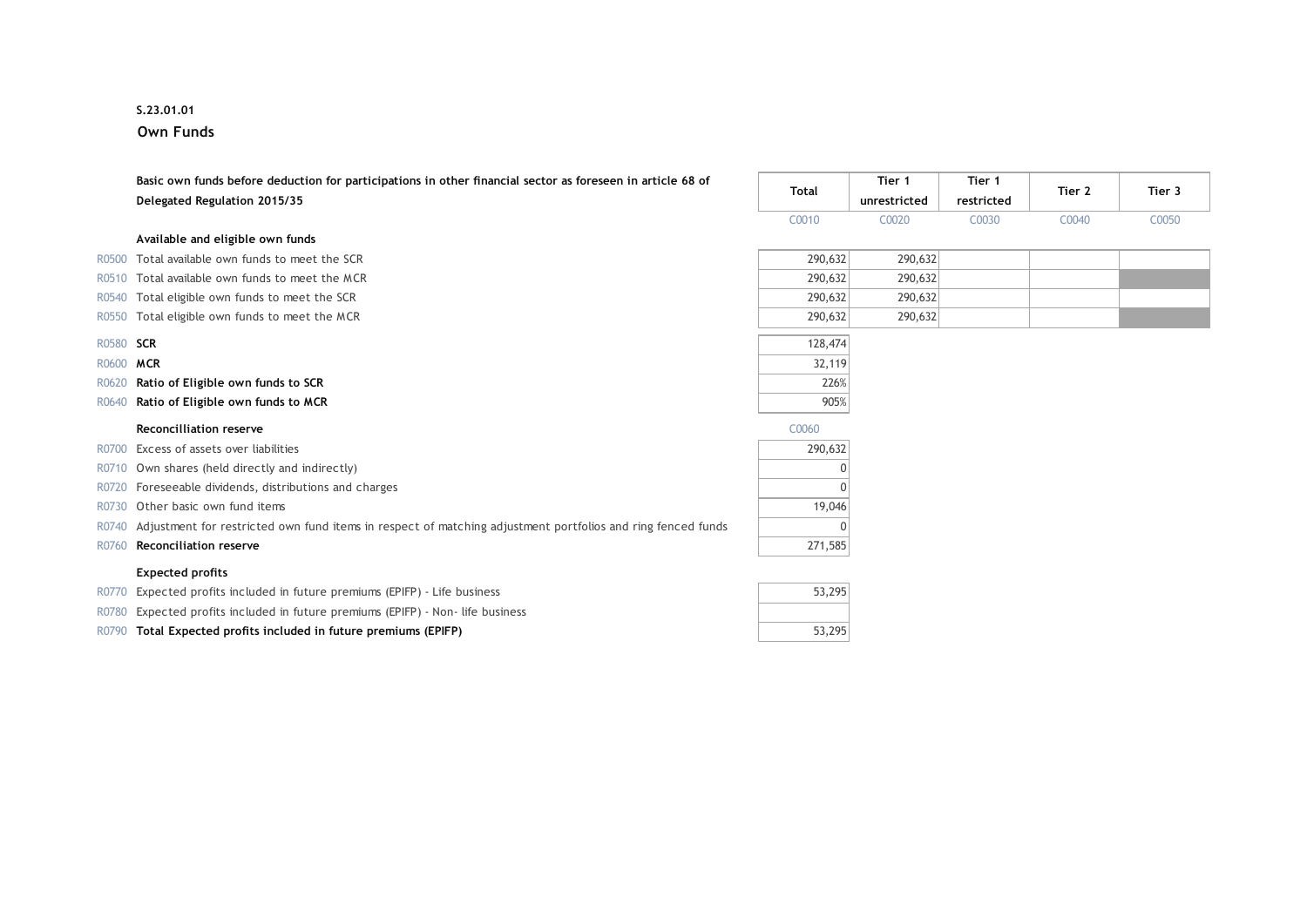## **S.25.01.21 Solvency Capital Requirement - for undertakings on Standard Formula**

|       |                                                                                             | Gross solvency<br>capital requirement | <b>USP</b> | Simplifications |
|-------|---------------------------------------------------------------------------------------------|---------------------------------------|------------|-----------------|
|       |                                                                                             | C0110                                 | C0080      | C0090           |
| R0010 | Market risk                                                                                 | 47,020                                |            |                 |
| R0020 | Counterparty default risk                                                                   | 14,159                                |            |                 |
| R0030 | Life underwriting risk                                                                      | 97,084                                |            |                 |
| R0040 | Health underwriting risk                                                                    | 8,140                                 |            |                 |
| R0050 | Non-life underwriting risk                                                                  | 0                                     |            |                 |
| R0060 | Diversification                                                                             | $-40,507$                             |            |                 |
| R0070 | Intangible asset risk                                                                       | $\overline{0}$                        |            |                 |
| R0100 | <b>Basic Solvency Capital Requirement</b>                                                   | 125,896                               |            |                 |
|       | Calculation of Solvency Capital Requirement                                                 | C0100                                 |            |                 |
| R0130 | Operational risk                                                                            | 5,835                                 |            |                 |
| R0140 | Loss-absorbing capacity of technical provisions                                             |                                       |            |                 |
| R0150 | Loss-absorbing capacity of deferred taxes                                                   | $-3,256$                              |            |                 |
| R0160 | Capital requirement for business operated in accordance with Art. 4 of Directive 2003/41/EC | $\theta$                              |            |                 |
| R0200 | Solvency Capital Requirement excluding capital add-on                                       | 128,474                               |            |                 |
| R0210 | Capital add-ons already set                                                                 | $\Omega$                              |            |                 |
| R0220 | Solvency capital requirement                                                                | 128,474                               |            |                 |
|       | Other information on SCR                                                                    |                                       |            |                 |
| R0400 | Capital requirement for duration-based equity risk sub-module                               | $\mathbf{0}$                          |            |                 |
| R0410 | Total amount of Notional Solvency Capital Requirements for remaining part                   | 128,474                               |            |                 |
| R0420 | Total amount of Notional Solvency Capital Requirements for ring fenced funds                | $\mathbf{0}$                          |            |                 |
| R0430 | Total amount of Notional Solvency Capital Requirements for matching adjustment portfolios   | $\mathbf{0}$                          |            |                 |
| R0440 | Diversification effects due to RFF nSCR aggregation for article 304                         | $\overline{0}$                        |            |                 |